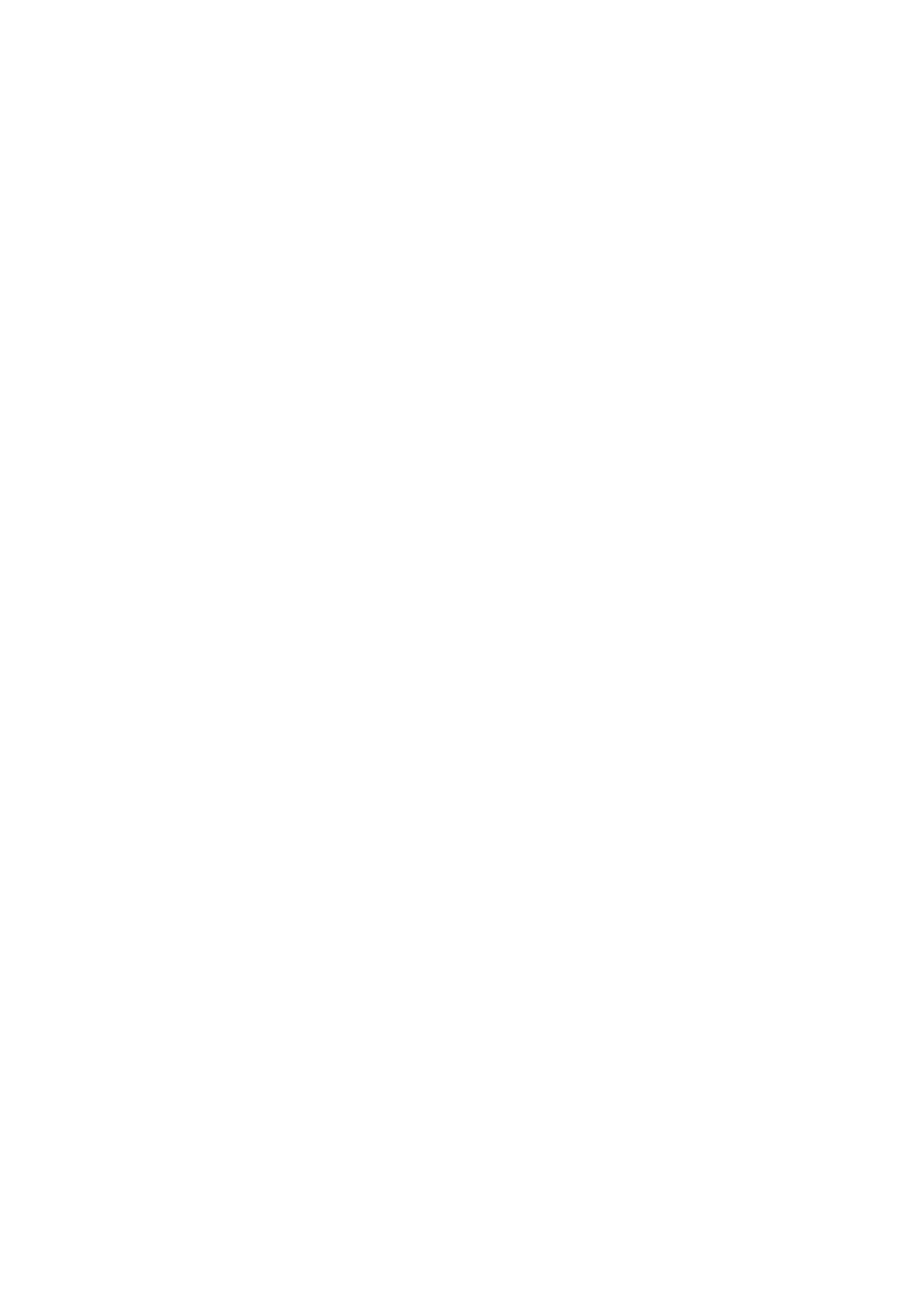# Table of contents

| Chapter 6. Summary of progress towards implementing full-cost recovery and |  |
|----------------------------------------------------------------------------|--|
|                                                                            |  |
|                                                                            |  |
|                                                                            |  |

## **Annexes**

| 2. Self-assessment questionnaire - governments (ministries/departments |  |
|------------------------------------------------------------------------|--|
| 3. Self-assessment questionnaire - governments (ministries/departments |  |
|                                                                        |  |
|                                                                        |  |
|                                                                        |  |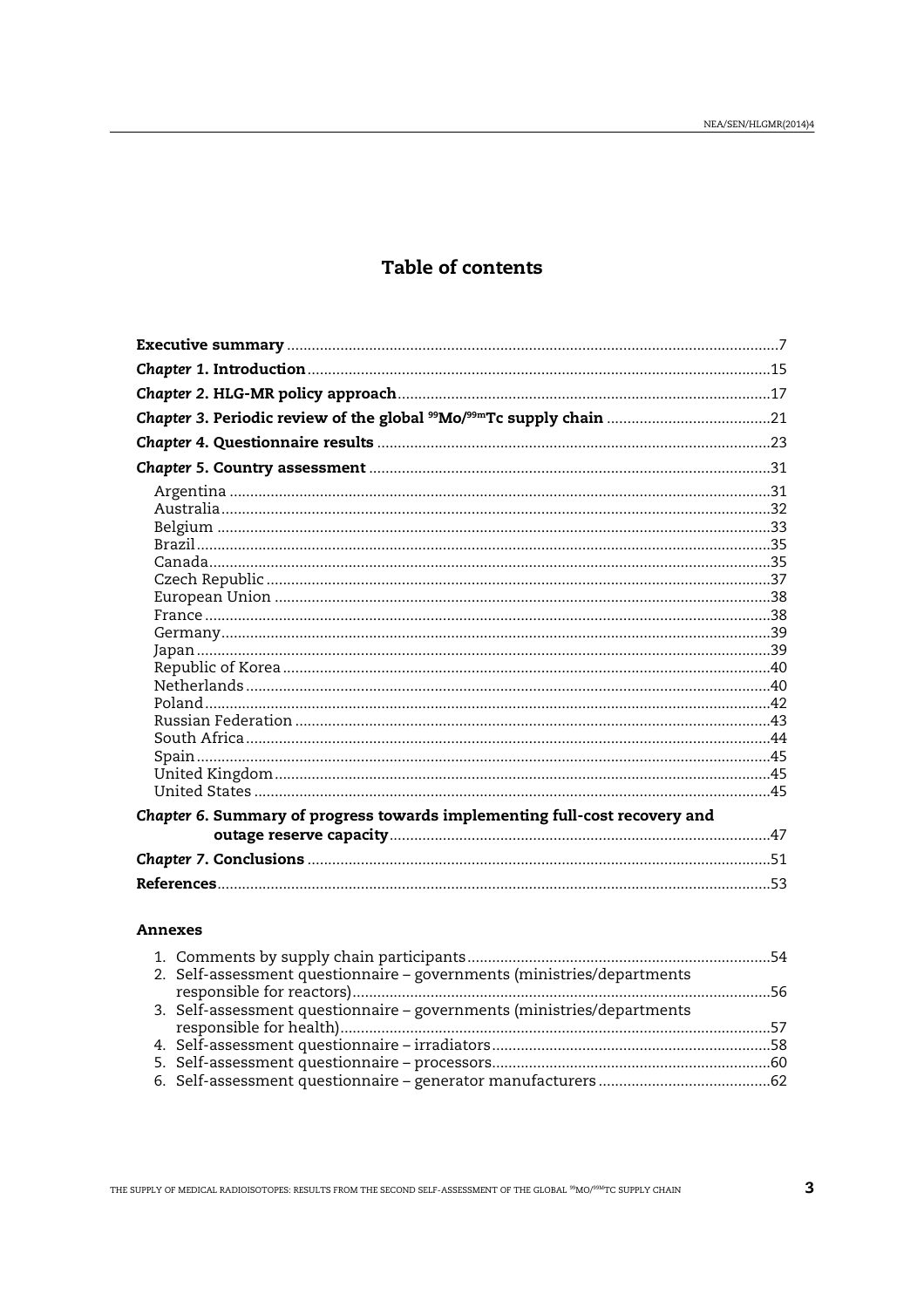# List of figures

| 6.1. Full-cost recovery implementation, producing reactors, 2012 and 201447             |      |
|-----------------------------------------------------------------------------------------|------|
| 6.2. Outage reserve capacity implementation, producing reactors, 2012 and 201448        |      |
| 6.3. Full-cost recovery implementation, processors, 2012 and 2014 48                    |      |
|                                                                                         |      |
| 6.5. Government support for Mo-99 production, producing reactors  49                    |      |
| 6.6. Intended government support for $\rm{^{99}Mo/^{99m}Tc}$ production, projects under |      |
|                                                                                         | - 50 |

## List of tables

| E1. Full-cost recovery implementation at producing reactors by normal available                             |     |
|-------------------------------------------------------------------------------------------------------------|-----|
|                                                                                                             | - 9 |
|                                                                                                             |     |
| E3. Outage reserve capacity implementation at producing reactors by normal                                  |     |
|                                                                                                             | 10  |
| E4. Outage reserve capacity implementation at processors by capacity10                                      |     |
| E5. Level of government support for <sup>99</sup> Mo production at producing reactors11                     |     |
| E6. Level of intended government support for <sup>99</sup> Mo/ <sup>99m</sup> Tc production, projects under |     |
|                                                                                                             |     |
|                                                                                                             |     |
| 4.2. Responses and response rates by supply chain participant group                                         |     |
|                                                                                                             |     |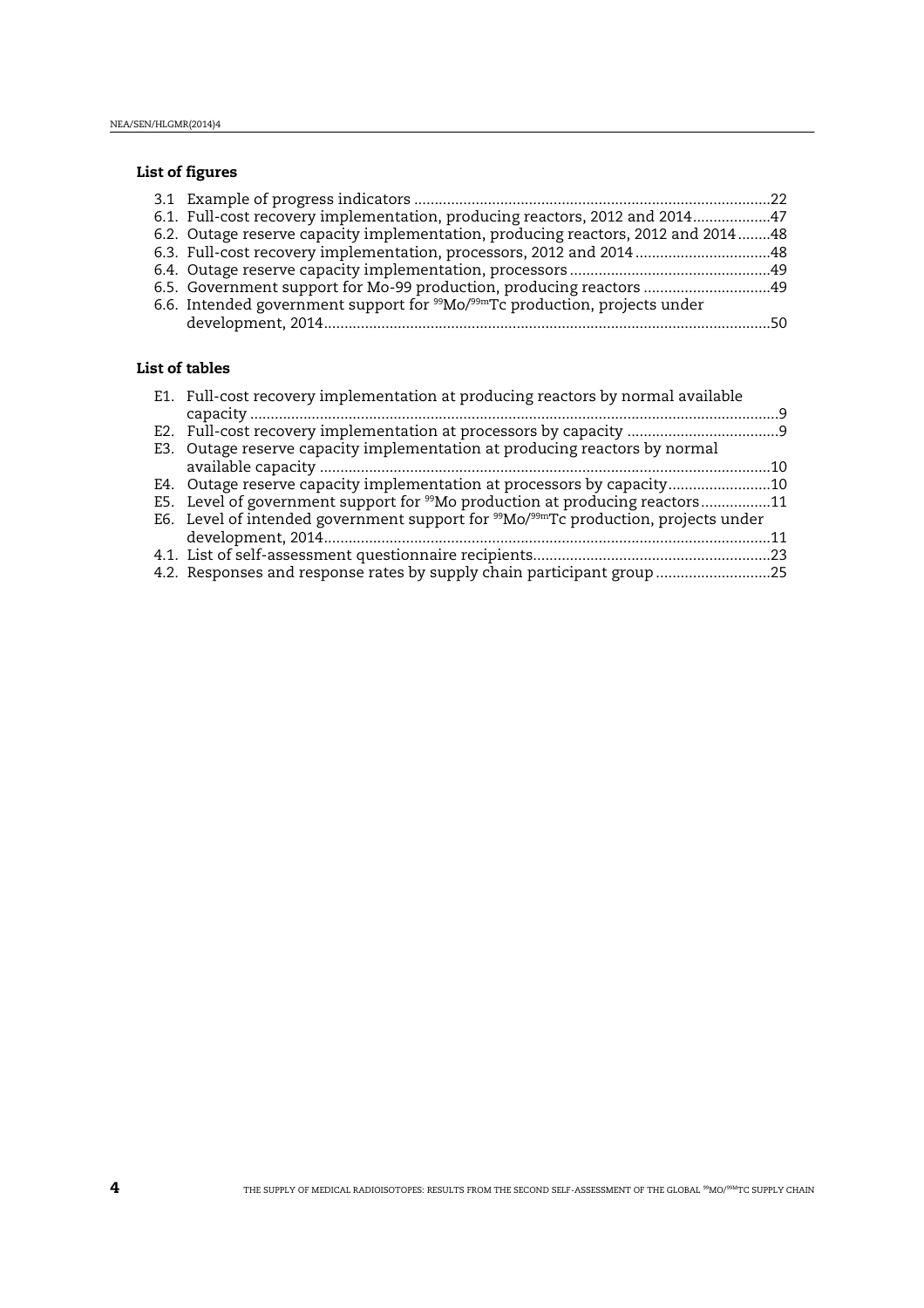# Acknowledgements

This report would not have been possible without the contributions of a significant number of supply chain participants and stakeholders, including major reactor operators, major processors, generator manufacturers, and nuclear medicine associations representing radiopharmacies, hospitals and nuclear medicine professionals.

The OECD Nuclear Energy Agency (NEA) greatly appreciates the effort in compiling and sending all information provided by supply chain participants on the selfassessment questionnaires. This information is a valuable resource for analysing the current state of the industry, identifying potential issues, and taking appropriate action to ensure the long-term security of supply of the key medical isotopes molybdenum-99 ( <sup>99</sup>Mo) and technetium-99m (99mTc).

This report was written by Mr Pavel Peykov and Dr Ron Cameron of the NEA Nuclear Development Division. Detailed review and comments were provided by the High-level Group on the Security of Supply of Medical Radioisotopes (HLG-MR).

#### Disclaimer:

This report is based on information provided to the NEA directly by  $99$ Mo/ $99$ mTc supply chain participants through questionnaire responses and follow-up conversations. Assessments of the progress towards implementing the HLG-MR policy approach are based on this information and have not been verified independently.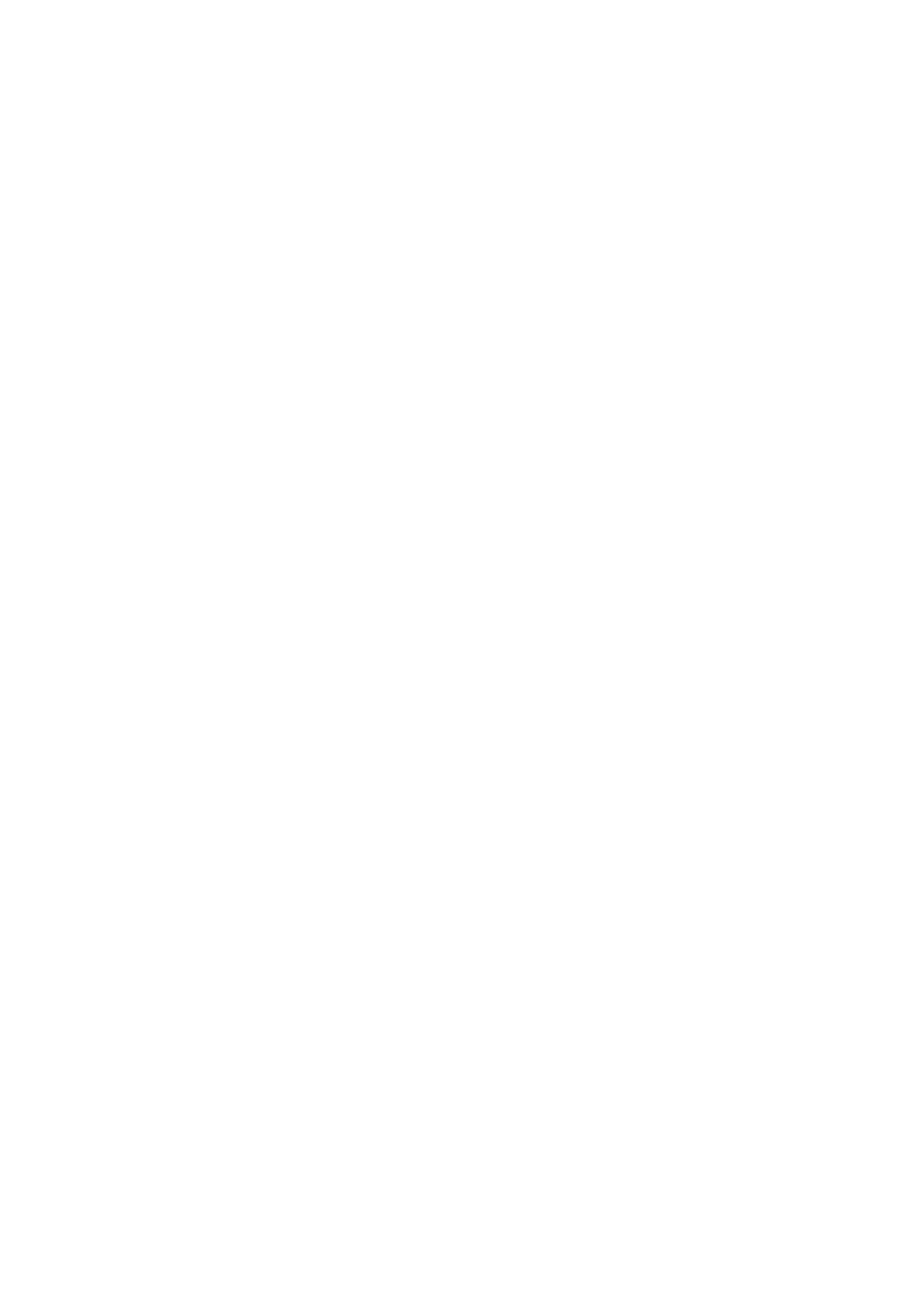## Executive summary

<span id="page-6-0"></span>In June 2011, the High-level Group on the Security of Supply of Medical Radioisotopes (HLG-MR) released its policy approach to move the molybdenum-99 (<sup>99</sup>Mo) and technetium-99m (99mTc) supply chain to a sustainable economic basis and to ensure the security of supply of medical isotopes. The policy approach is based on six principles, which the HLG-MR agreed to implement by June 2014.

As a direct action to implement Principle 6, in February 2014, the OECD Nuclear Energy Agency (NEA) conducted a second self-assessment of the  $99$ Mo/ $99$ mTc supply chain. The main objective of the second self-assessment was to evaluate progress made by supply chain participants since the first self-assessment in 2012 with the implementation of the six HLG-MR policy principles. A total of 62 questionnaires were sent to key supply chain participants (15 more than in the first self-assessment) – reactor operators, processors, generator manufacturers, nuclear medicine associations that represent endusers of <sup>99</sup>Mo/<sup>99m</sup>Tc, and governments. Fifty-two responses were provided (16 more than in the first self-assessment) for an overall response rate of 84% (compared to 77% in the first self-assessment). By place/role in the global supply chain, the NEA surveyed:

- $\bullet$  twenty-four government ministries and departments<sup>1</sup>;
- thirteen reactor operators (nine of which are currently part of the global supply chain);
- nine processors (six of which are currently part of the global supply chain);
- eight generator manufacturers;
- seven societies nuclear medicine professionals, including three national societies; and,
- one industry association representing companies active in the fields of nuclear medicine and/or medical imaging.

## Questionnaire analysis

This self-assessment report, like the first, shows results for individual supply chain participants based on two of the HLG-MR policy principles, relating to full-cost recovery and outage reserve capacity. Progress against these principles was assessed using the following classifications:

• Fully implemented;

l

• Significant progress made;

<sup>1.</sup> In the first self-assessment, the same questionnaire was sent to governments. This time, targeted questionnaires were sent separately to government ministries responsible for research reactors and health. With regards to the responses, the regional government of the State of Bavaria was not sent a questionnaire, but provided a response. In addition, some governments responded through delegates from government-owned entities.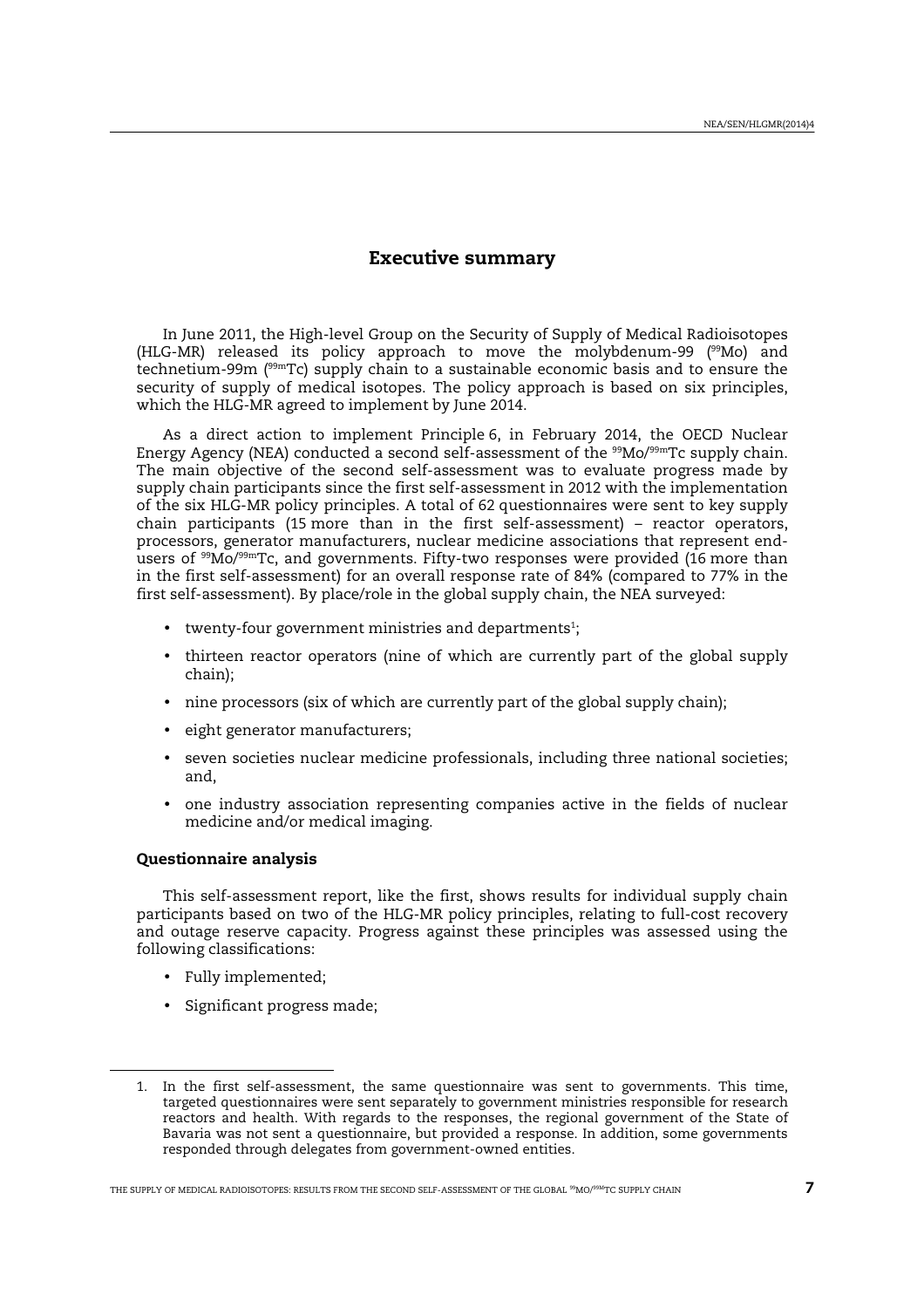- Some progress made;
- Not started.

A large majority of governments and supply chain participants responded to the second self-assessment at each level of the supply chain. Particularly encouraging is the increased participation by generator manufacturers, which reflects their closer involvement in the work of the HLG-MR since the first self-assessment.

Unlike the first self-assessment, this report includes waste management costs in assessing progress towards full-cost recovery, as more information was provided by the supply chain. Hence these costs are considered in the development of progress indicators for individual supply chain participants. In this report, countries and organisations are deemed to be covering waste management costs for the purpose of implementing fullcost recovery if they are paying for waste treatment and interim storage, and are setting aside funds for final waste disposal and storage, according to their domestic legislative provisions. It must be noted that the bulk of waste management costs, except in Australia, South Africa and Belgium, are currently being paid by governments.

## Main findings

The self-assessment results and analysis in this report are based on information provided directly by supply chain participants and have not been verified independently. A synopsis of the main findings of this report is given in the following.

#### *Full-cost recovery*

Progress towards implementing full-cost recovery by reactor operators and processors has been slow since the first self-assessment. The most significant development in the past two years has been the achievement of full recovery for operational costs related to  $^{99}$ Mo production by more reactors through higher prices. However, the (relatively high) capital, decommissioning and waste management costs are still subsidised to a large extent by governments. Furthermore, is it unclear in the self-assessment results whether higher prices for <sup>99</sup>Mo irradiations and consequently, higher revenues have resulted in reactor improvements aimed at increased supply reliability.

Although reduced, government subsidies continue to be a barrier to efforts to implement full-cost recovery everywhere. This sends a negative signal to the rest of the market and slows down full implementation. Also, planned new reactor and processor infrastructure is being built with public funds, which further undermines the process towards economic sustainability.

Only two out of the nine reactors that are part of the global supply chain have fully implemented full-cost recovery (no change since the first self-assessment in 2012). The rest are at interim stages of implementation or have not yet started the process. The operators of the FRM-II reactor in Germany and the new Korean reactor were surveyed as well, but these reactors are not yet producing. Also, the reactors at the Research Institute for Atomic Reactors (RIAR) and the Karpov Institute of Physical Chemistry (IPC) in the Russian Federation irradiate primarily for the domestic market.

Table E1 shows the progress made by the nine producing reactors in implementing full-cost recovery, expressed in terms of their normal available capacity, as reported in *Medical Isotope Supply in the Future: Production Capacity and Demand Forecast for the <sup>99</sup>Mo/<sup>99</sup>Tc Market, 2015-2020* (NEA, 2014). The values are compared to those from the first selfassessment in 2012.

Table E2 presents the progress made by processors that are part of the global supply chain in implementing full-cost recovery, expressed in terms of their stated operational capacity, as reported in *Medical Isotope Supply in the Future: Production Capacity and Demand*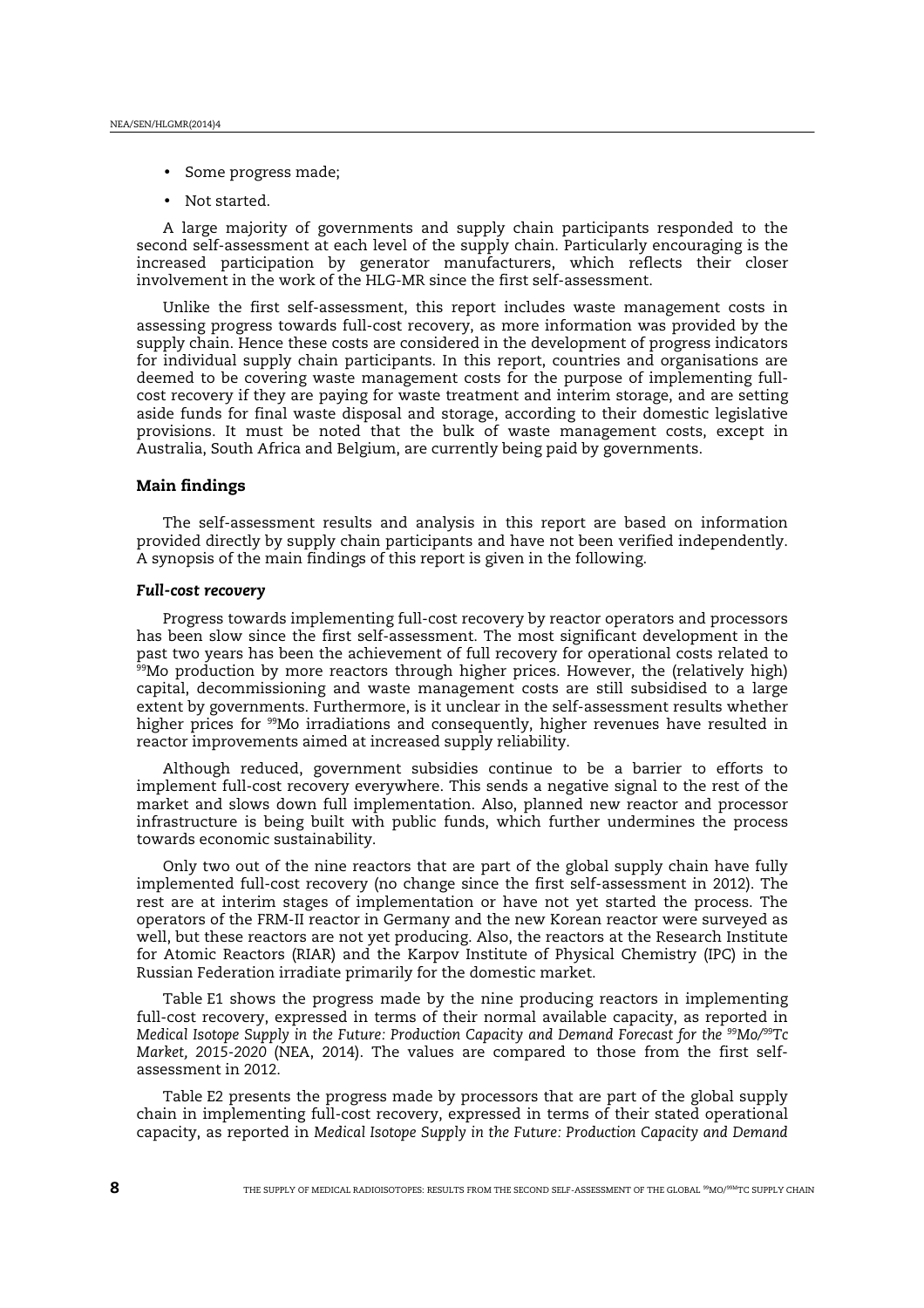<span id="page-8-0"></span>*Forecast for the <sup>99</sup>Mo/<sup>99</sup>Tc Market, 2015-2020* (NEA, 2014). The values are again compared to those from the first self-assessment in 2012. There has been very little progress at the processor level, reportedly due to resistance to price increases from the downstream supply chain and insufficient actions on isotope reimbursement.

| Table E1. Full-cost recovery implementation at producing reactors by normal available |          |  |  |
|---------------------------------------------------------------------------------------|----------|--|--|
|                                                                                       | capacity |  |  |

| <b>Progress indicator</b> | Number of reactors,<br>2014 (2012) | Normal available capacity<br>per week in 6-day Ci, 2014 (2012) <sup>1</sup> | Share of total normal available<br>capacity in %, 2014 (2012) <sup>21</sup> |
|---------------------------|------------------------------------|-----------------------------------------------------------------------------|-----------------------------------------------------------------------------|
| Fully implemented         | 2(2)                               | 4 000 (4 000)                                                               | 14% (15%)                                                                   |
| Significant progress made | 3(3)                               | 14 880 (13 680)                                                             | 53% (50%)                                                                   |
| Some progress made        | 2(0)                               | 7 480 (0)                                                                   | $26\%$ (-)                                                                  |
| Not started               | 2(4)                               | 1 900 (9 800)                                                               | 7% (36%)                                                                    |

1. The normal available capacity of OSIRIS has been revised up from 1 200 to 2 400 six-day curies/week at the end of processing (EOP). The normal available capacity of MARIA has been revised down from 1 920 to 1 500 six-day curies at the end of processing. The reactor operator of MARIA is working to increase this capacity to 2 200 six-day curies EOP from January 2015. The net result from these revisions is an increase of total normal available capacity by 780 six-day curies/week.

2. Total normal available capacity is the sum of all normal available capacities of producing reactors. Shares may not add to 100% due to rounding.

| <b>Progress indicator</b> | Number of processors,<br>2014 (2012) | Capacity per week in 6-day Ci,<br>2014 (2012) <sup>1</sup> | Share of total capacity in %,<br>2014 (2012) <sup>2</sup> |
|---------------------------|--------------------------------------|------------------------------------------------------------|-----------------------------------------------------------|
| Fully implemented         | 3(3)                                 | 8 680 (11 200)                                             | 52% (62%)                                                 |
| Significant progress made | 1(1)                                 | 3 500 (2 500)                                              | 21% (14%)                                                 |
| Some progress made        | 0(0)                                 | $\overline{\phantom{a}}$                                   | -                                                         |
| Not started               | 1(1)                                 | 900 (900)                                                  | 5% (5%)                                                   |
| No response               | (1)                                  | 3 500 (3 500)                                              | 21% (19%)                                                 |

#### Table E2. Full-cost recovery implementation at processors by capacity

1. IRE's capacity has been revised up from 2 500 to 3 500 six-day curies/week, while Nordion's capacity has been revised down from 7 200 to 4 680 six-day curies/week. The net result is a reduction in processing capacity by 1 520 six-day curies/week.

2. Shares may not add to 100% due to rounding.

At the generator manufacturer level and further downstream, there has been an increase in responses, showing greater involvement in the work of the HLG-MR. A common theme in the received generator manufacturer responses was the strong competition in the market, which makes it challenging to increase the prices of generators to radiopharmacies or hospitals. As commercial entities, generator manufacturers are expected to fully recover their costs of producing 99mTc generators plus a profit. However, to the extent that below-full-cost-recovery prices are passed down the supply chain from subsidised reactors, generator manufacturers do not pay the "true" cost of <sup>99</sup>Mo.

In this self-assessment, end-users reported higher prices from their suppliers over the last two years without a corresponding increase in reimbursement, except for the additional payment of USD 10 in the United States for non-highly enriched uranium (HEU)  $99$ Mo. This has put pressure on hospital budgets and may lead to a noticeable substitution of 99mTc-based radiopharmaceuticals with others in the future. However, despite the higher prices, many end-users report that they have been able to absorb the higher costs.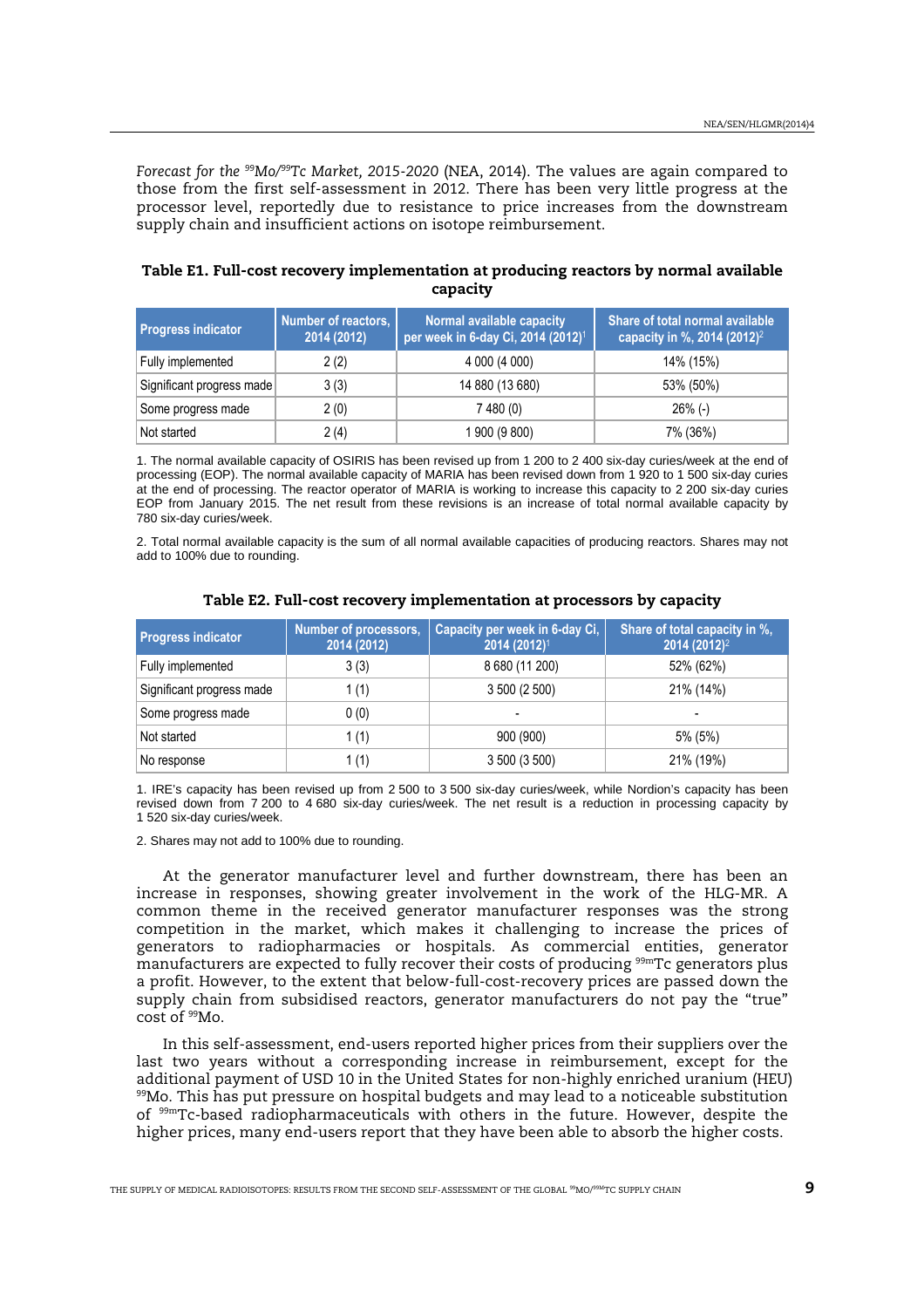## <span id="page-9-0"></span>*Outage reserve capacity*

Despite some noticeable progress since the first self-assessment, outage reserve capacity is still not universally accepted and used by the market. Outage reserve capacity contributes significantly to the security of supply and should be appropriately valued and paid for. This only occurs in a few cases at present. In some other cases, reactors are in the process of negotiating contracts with their processors for the provision and payment for outage reserve capacity. Yet in other cases, processors simply use spare (reserve) capacity at reactors, only paying for this service when they use it, when they should be paying for the fixed costs of maintaining this reserve capacity too.

Only four of the nine producing reactors stated that they have fully implemented outage reserve capacity. Table E3 shows the progress by reactors, expressed in terms of their normal available capacity, as reported in *Medical Isotope Supply in the Future: Production Capacity and Demand Forecast for the <sup>99</sup>Mo/<sup>99</sup>Tc Market, 2015-2020* (NEA, 2014).

## Table E3. Outage reserve capacity implementation at producing reactors by normal available capacity

| <b>Progress indicator</b> | <b>Number of reactors,</b><br>2014 (2012) | Normal available capacity per<br>week in 6-day Ci, 2014 (2012) | Share of total normal available<br>capacity in %, 2014 (2012) <sup>1</sup> |
|---------------------------|-------------------------------------------|----------------------------------------------------------------|----------------------------------------------------------------------------|
| Fully implemented         | 3(3)                                      | 11 800 (11 800)                                                | 42% (43%)                                                                  |
| Significant progress made | 1(0)                                      | $2800(-)$                                                      | $10\%$ (-)                                                                 |
| Some progress made        | 1 (2)                                     | 4 680 (7 480)                                                  | 17% (27%)                                                                  |
| Not started               | 4(4)                                      | 8 980 (8 200)                                                  | 32% (30%)                                                                  |

1. Shares may not add to 100% due to rounding.

Table E4 presents the progress made by processors in implementing outage reserve capacity, expressed in terms of their stated capacity, as reported in *Medical Isotope Supply in the Future: Production Capacity and Demand Forecast for the <sup>99</sup>Mo/<sup>99</sup>Tc Market, 2015-2020*  (NEA, 2014).

| <b>Progress indicator</b> | Number of processors,<br>2014 (2012) | <b>Capacity per week in</b><br>6-day Ci, 2014 (2012) | Share of total capacity in %,<br>2014 (2012) |
|---------------------------|--------------------------------------|------------------------------------------------------|----------------------------------------------|
| Fully implemented         | 3(2)                                 | 7 500 (4 000)                                        | 45% (22%)                                    |
| Significant progress made | 0(1)                                 | $-(2500)$                                            | $-(14%)$                                     |
| Some progress made        | 0(0)                                 | $-(-)$                                               | $-(-)$                                       |
| Not started               | 2(2)                                 | 5 580 (8 100)                                        | 34% (45%)                                    |
| No response               | 1 (1)                                | 3 500 (3 500)                                        | 21% (19%)                                    |

#### Table E4. Outage reserve capacity implementation at processors by capacity

#### *Governments' role in the <sup>99</sup>Mo/99mTc market*

Governments are involved in the global  $99M<sub>0</sub>/99mTc$  supply chain primarily at both ends – at the reactor and end-user levels. The vast majority of  $^{99}$ Mo producers represented in-between are commercial, for-profit entities. Although governments have been reducing their support for <sup>99</sup>Mo irradiations at reactors, much remains to be done to achieve universal implementation of full-cost recovery. Despite real progress since the adoption of the HLG-MR policy principles, some governments continue to subsidise <sup>99</sup>Mo production. While it is their prerogative to fund basic research at reactors, any commercial <sup>99</sup>Mo production as part of the global supply chain should comply with the principle of full-cost recovery to avoid distorting the global market. Tables E5 and E6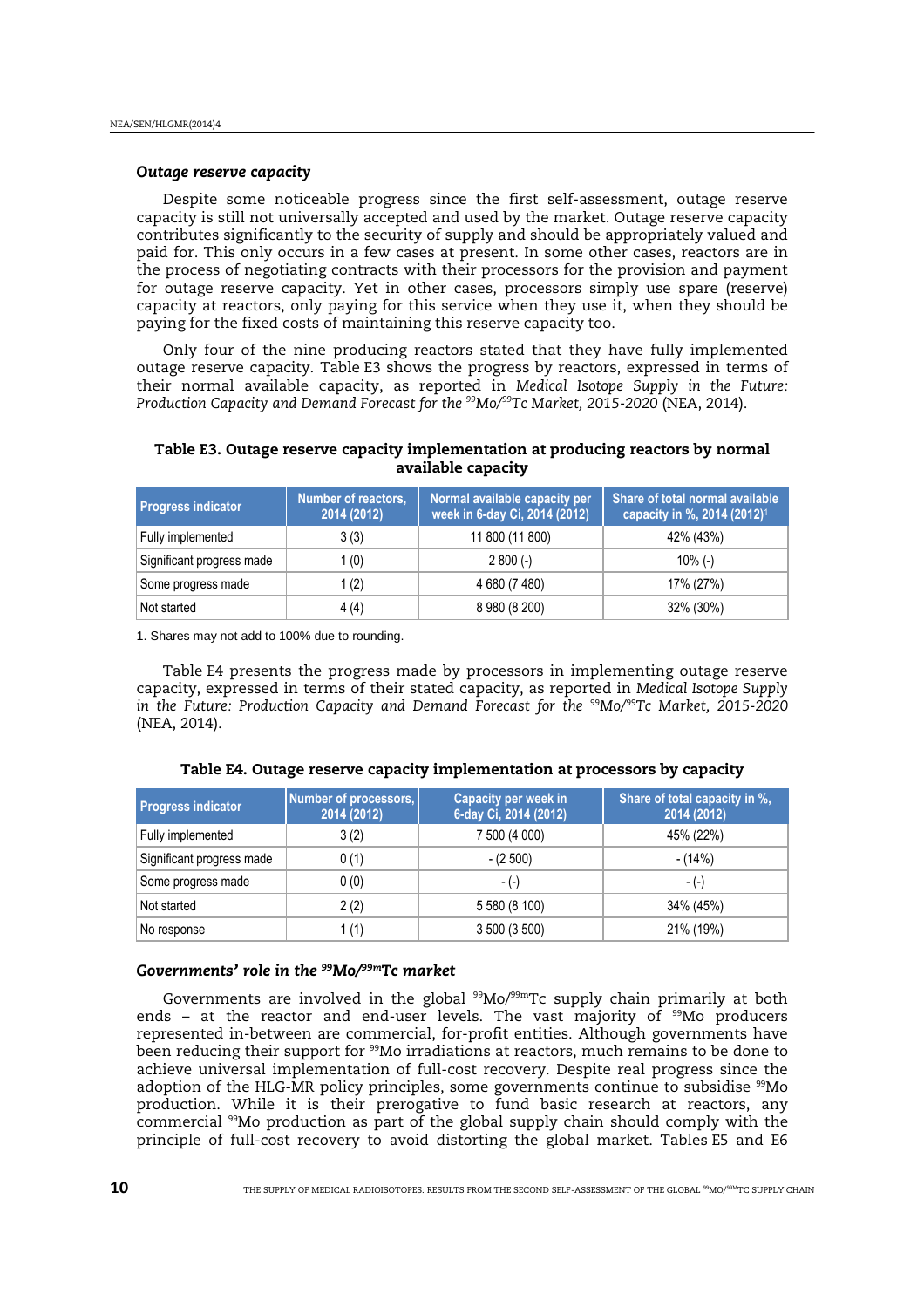<span id="page-10-0"></span>below show the level of government support for <sup>99</sup>Mo production at producing reactors and the intended level of government support for future  $99$ Mo/ $99$ mTc production projects, based on information from the supply chain and the NEA's understanding of announcements by countries. The level of government support is classified as "full subsidy", "partial subsidy" or "no subsidy", and is expressed in terms of normal available irradiation capacity per week, as reported in *Medical Isotope Supply in the Future: Production Capacity and Demand Forecast for the <sup>99</sup>Mo/<sup>99</sup>Tc Market, 2015-2020* (NEA, 2014). It should be noted that Table E5 hides the fact that governments have been steadily reducing support for  $99M$ o production at existing reactors, which however, is balanced by the worrying sign of intentions to continue government subsidisation, revealed in Table E6.

| Level of government support | Number of reactors,<br>2014 (2012) | Normal available irradiation capacity<br>per week (in 6-day Ci), 2014 (2012) |
|-----------------------------|------------------------------------|------------------------------------------------------------------------------|
| Full subsidy                | 0(0)                               | $-(-)$                                                                       |
| Partial subsidy             | 7(7)                               | 24 260 (23 480)                                                              |
| No subsidy                  | 2(2)                               | 4 000 (4 000)                                                                |

## Table E5. Level of government support for <sup>99</sup>Mo production at producing reactors

## Table E6. Level of intended government support for <sup>99</sup>Mo/99mTc production, projects under development, 2014

| Level of intended government support | Number of new/replacement<br>99Mo/99mTc projects | Potential new/replacement normal available<br>production capacity per week (in 6-day Ci) |
|--------------------------------------|--------------------------------------------------|------------------------------------------------------------------------------------------|
| Full subsidy                         |                                                  | 6 500                                                                                    |
| Partial subsidy                      |                                                  | 1 300                                                                                    |
| No subsidy <sup>1</sup>              |                                                  | 32 000                                                                                   |

1. May include government loans or other support to be paid back by the <sup>99</sup>Mo/<sup>99m</sup>Tc producer.

Further downstream, very few governments intend to or are already reviewing their reimbursement rates for medical isotopes. The majority have not taken any action, with two exceptions. The Belgian government will be implementing a separate reimbursement for 99mTc in early 2015, while the United States (US) government has added a supplementary payment to reimburse hospitals for the higher cost of non-HEU-produced  $99mTc$ , motivated by the desire to encourage conversion to low-enriched uranium (LEU), but which is also designed to cover the costs of moving to full-cost recovery.

## *Progress by region*

With the exception of some European producers taking steps in the direction of fullcost recovery and outage reserve capacity, little progress has been made elsewhere since the first self-assessment in 2012.

The United States and Europe account for approximately two-thirds of global <sup>99</sup>Mo/99mTc demand (Europe is the largest producer, while the United States is the largest consumer) and should be at the forefront of efforts to implement the HLG-MR policy principles. The US government has already taken action, which should encourage both full-cost recovery and LEU conversion in the supply chain. In Europe, the establishment of the European Observatory on the Supply of Medical Radioisotopes is recognition of the importance of securing the supply of <sup>99</sup>Mo/<sup>99m</sup>Tc. However, concerted actions to implement the HLG-MR policy principles have yet to be agreed at the European Union level. The only exception is Belgium, as discussed above.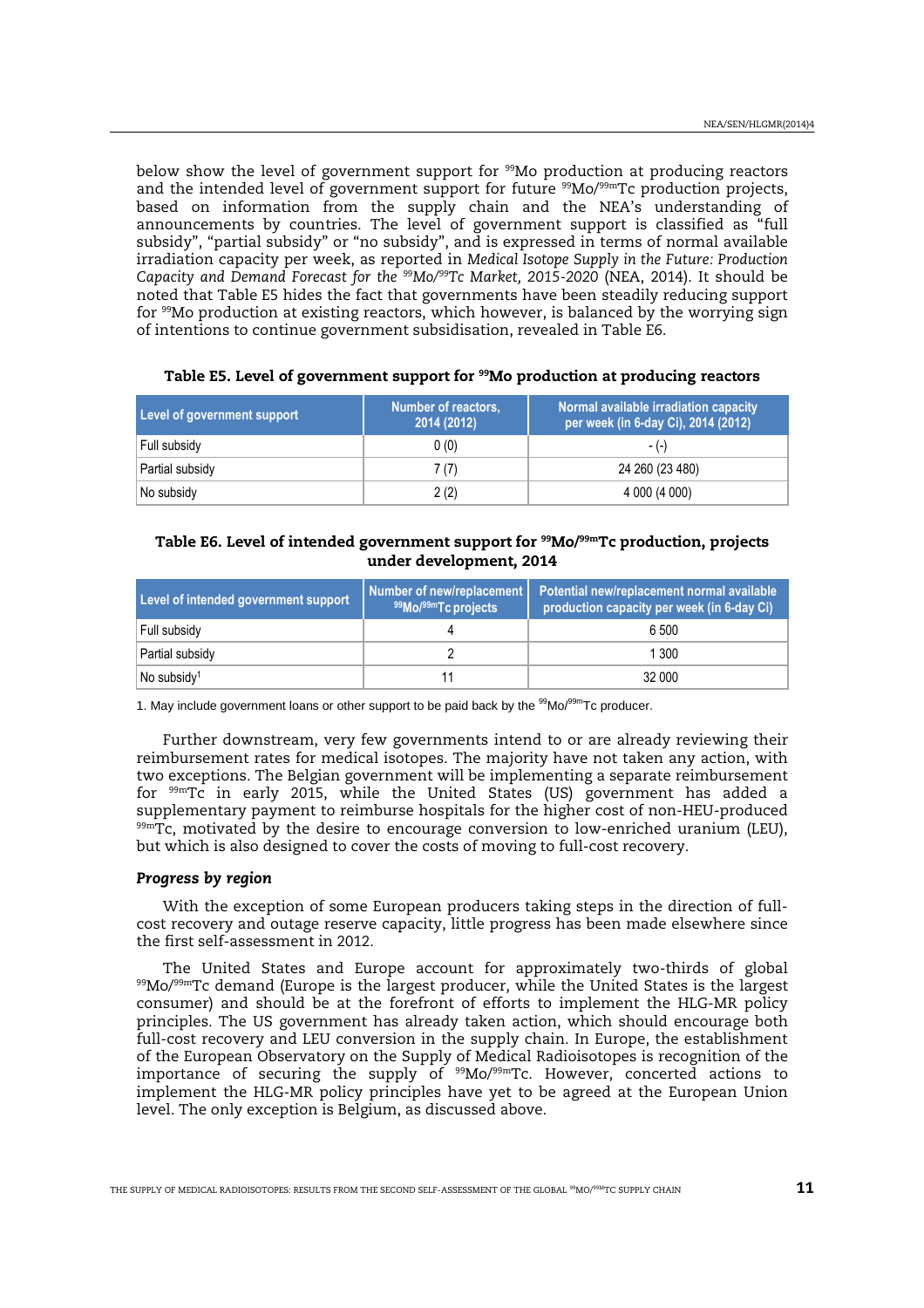In Australia and South Africa, full-cost recovery and outage reserve capacity have already been implemented and the role of governments in <sup>99</sup>Mo production clearly defined as arm's length. In Canada, the federal government has decided to cease <sup>99</sup>Mo production at the National Research Universal (NRU) reactor in 2016 and focus on developing domestic, non-reactor-based technologies for future supply. The Canadian government does, however, because of the long-term contract between Atomic Energy of Canada Limited (AECL) and Nordion, provide support to AECL for <sup>99</sup>Mo production.

In Asia and South America, governments intend to continue to subsidise current and future <sup>99</sup>Mo production. Where producers are part of the global supply chain, government subsidisation is not consistent with the HLG-MR policy principles and would prolong the existing unsustainable economic situation in the global supply chain.

#### The current state of the <sup>99</sup>Mo/<sup>99m</sup>Tc market

The results from the second self-assessment of the global  $\frac{99 \text{ MO}}{99 \text{ MO}}$  supply chain are similar to those from the first self-assessment, showing slower-than-desired progress towards implementing the six HLG-MR policy principles, which has led to missing the deadline of June 2014 for full implementation, agreed by the governments represented on the HLG-MR. With the exception of Principles 5 and 6, governments and supply chain participants have not taken sufficient action and the <sup>99</sup>Mo/99mTc market continues to be unsustainable.

The NEA is aware that the involvement of different types of organisations (governments, government-owned entities and private companies), with diverse and sometimes conflicting interests, at different levels of the same supply chain, creates unique challenges. However, to date, voluntary commitments have not resulted in sufficiently effective actions towards implementing the HLG-MR policy approach and there is a need for governments to take more direct action. This conclusion was also made in the first self-assessment report, which underlines that work remains to be done to help the market become sustainable.

The supply shortages, albeit small and isolated, that occurred in late 2013 as a result of the simultaneous outage of the HFR reactor, the Petten processing plant, and NTP's processing plant demonstrated yet again the continued fragility of the supply chain. Only the effective, co-operative action taken by producers within the Association of Imaging Producers and Equipment Suppliers (AIPES) and additional paid outage reserve capacity in the market prevented more widespread and longer shortages. However, the short-term outlook for supply is not favourable. The planned permanent shutdown of OSIRIS at the end of 2015 and the NRU (for <sup>99</sup>Mo production) in 2016 will make the global supply situation more uncertain, with less available production capacity. There is an elevated risk of shortages in the 2015-2017 period, as shown in *Medical Isotope Supply in the Future: Production Capacity and Demand Forecast for the <sup>99</sup>Mo/<sup>99</sup>Tc Market, 2015-2020* (NEA, 2014), although timely and coordinated actions by the supply chain could minimise this risk.

A sustainable <sup>99</sup>Mo/99mTc market will likely be based on a network of research reactors in the foreseeable future. Despite the promise of alternative  $99$ Mo/ $99$ mTc production technologies, such as linear accelerators and cyclotrons, whether they will be widely deployed on a commercial basis remains to be seen. Given the current reliance on ageing reactors for most of the global <sup>99</sup>Mo supply, plans for their replacement or building new reactors are important developments for ensuring the security of supply. However, this new/replacement capacity must be based on full-cost recovery to avoid over-capacity in the market, which can only act to drive down prices to levels at which some producers may be forced to exit the market.

The simultaneous transition to full-cost recovery and conversion to using LEU targets for <sup>99</sup>Mo production is creating technical and economic difficulties for some supply chain participants, forcing them to extend their timelines for full conversion. As the LEU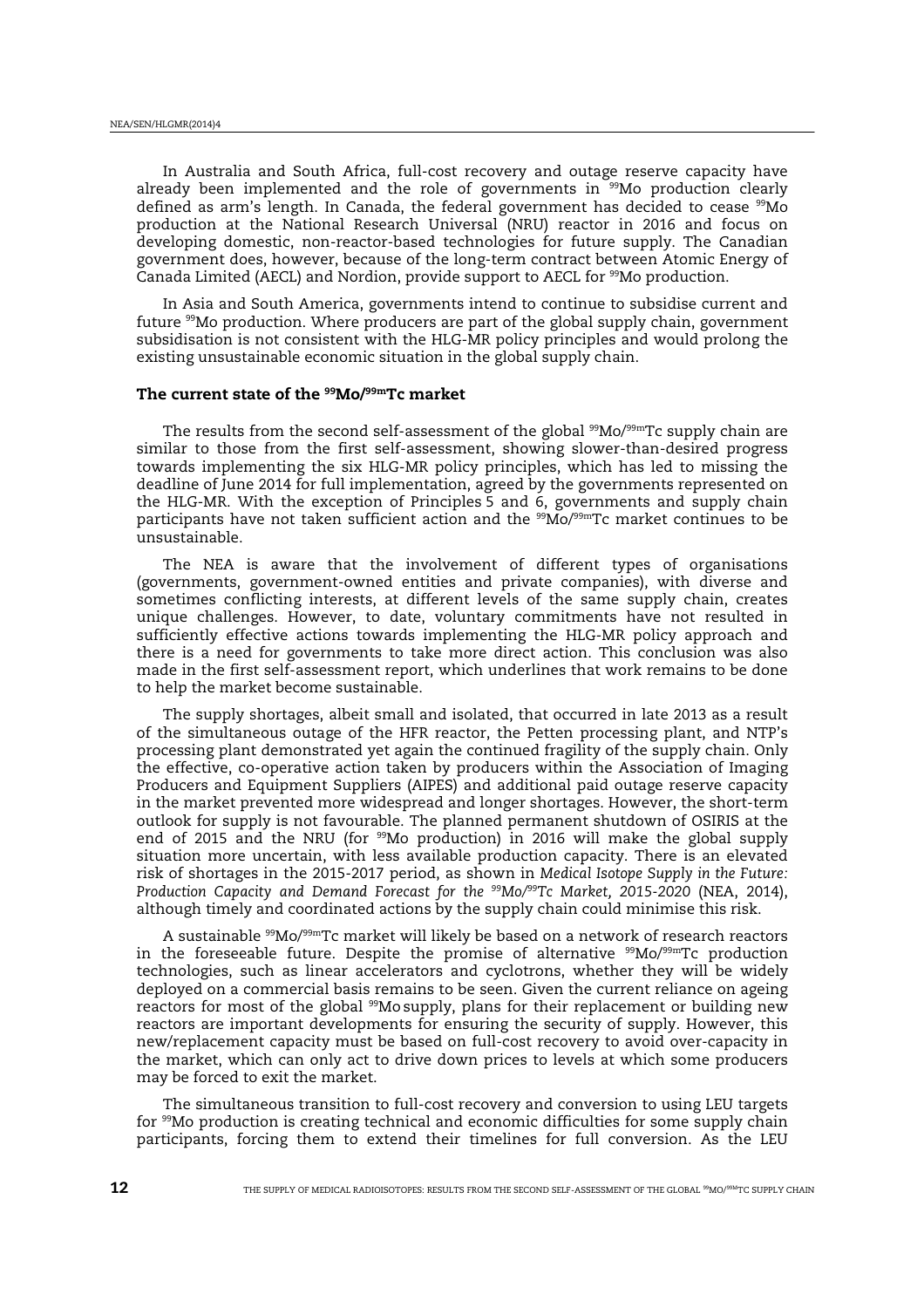conversion process is an externality, government support to these supply chain participants (e.g. through financial incentives) would be consistent with the HLG-MR principles. However, the US and Belgian governments are the only governments that have taken concrete action to date. The lack of government financial support for LEU conversion has resulted in higher costs for some <sup>99</sup>Mo producers and may have contributed, along with technical challenges, to their delay in not only converting but also implementing full-cost recovery, given the existing downward price pressures in the market.

Much of the experience since the 2009-2010 supply crisis has shown that short-term commercial considerations (e.g. increasing or retaining market share) continue to trump long-term sustainability, resulting in unhealthy competition and inefficient market outcomes. Furthermore, some governments are still subsidising <sup>99</sup>Mo production, despite their commitment to the HLG-MR principles. This sends negative signals to potential investors in future commercially based production and jeopardises the long-term security of supply by potentially perpetuating below-full-cost-recovery prices and creating undesirable additional capacity. Clearly, voluntary actions to date by HLG-MR supply chain participants have been insufficient to secure  $^{99}\mathrm{Mo}/^{99\mathrm{m}}$ Tc supply and it may be time for more direct action by HLG-MR governments.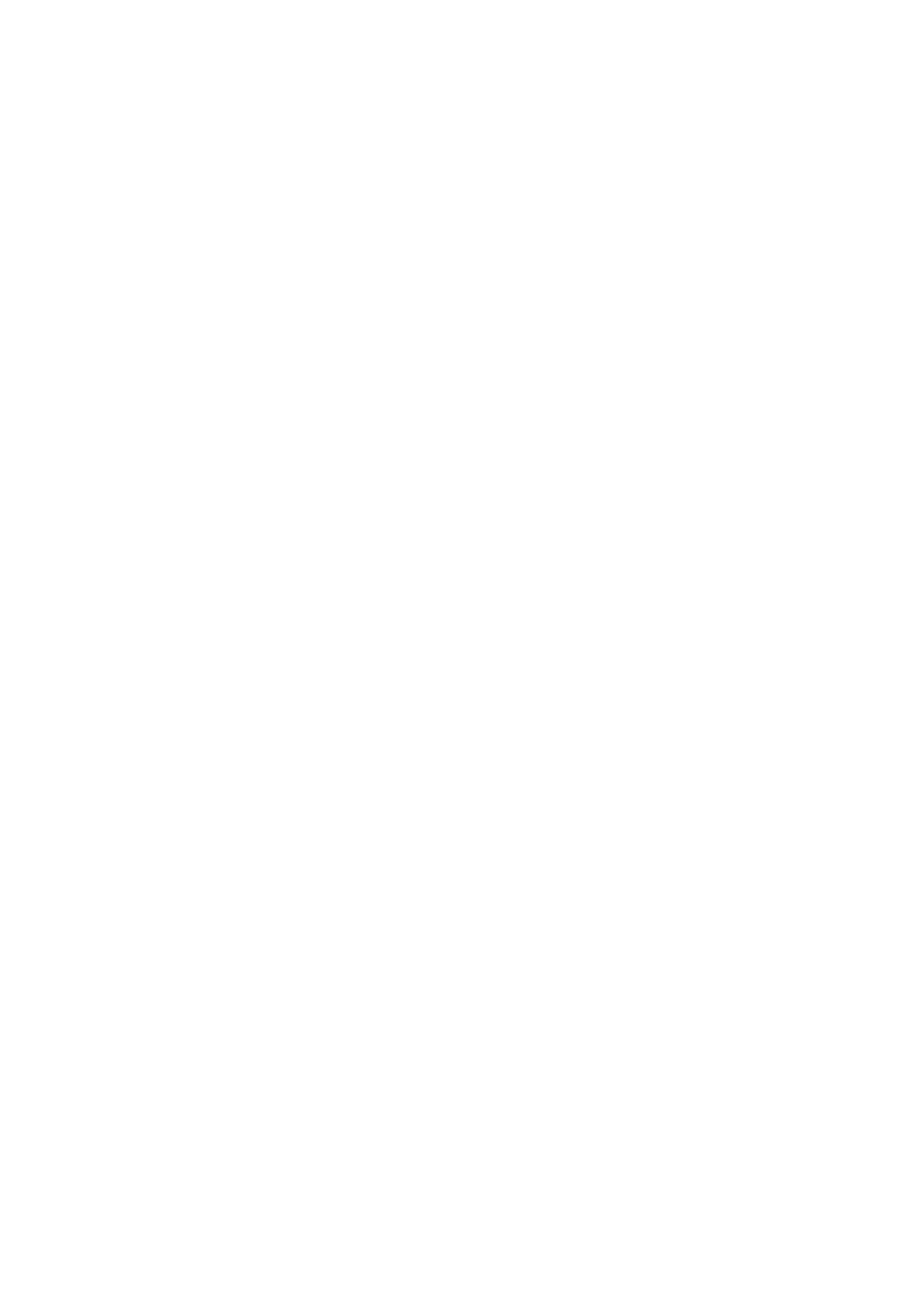# *Chapter 1*. Introduction

<span id="page-14-0"></span>At the request of its member countries, the OECD Nuclear Energy Agency (NEA) became involved in global efforts to ensure a secure supply of <sup>99</sup>Mo/99mTc. Since June 2009, the NEA and its High-level Group on the Security of Supply of Medical Radioisotopes (HLG-MR) examined the issues that led to supply shortages and developed a policy approach, including six principles and supporting recommendations to address those issues. The governments of HLG-MR member countries agreed to implement the policy approach, within three years of its adoption, i.e. by June 2014.

In the second mandate of the HLG-MR (2011-2013), the NEA secretariat undertook a review of the <sup>99</sup>Mo/99mTc supply chain, based on input from key supply chain participants, with a focus on full-cost recovery, outage reserve capacity and the governments' role in the market. The results from this first self-assessment were published in *Implementation of the HLG-MR Policy Approach: Results from a Self-assessment by the Global <sup>99</sup>Mo/99mTc Supply Chain* (NEA, 2013a). In its third mandate (2013-2015), the HLG-MR has continued to evaluate progress towards the implementation of the six policy principles and encourage governments and supply chain participants to take actions for secure supply of <sup>99</sup>Mo/<sup>99m</sup>Tc in the future.

This report provides information from the second self-assessment by supply chain participants and analyses the progress made towards the implementation of the HLG-MR policy approach, compared with the first self-assessment. The focus of the second selfassessment is on all agreed policy principles (Principle 6 calls for periodic reviews of the supply chain and is being implemented by undertaking the self-assessment.) The report is organised as follows:

Chapter 2 presents a brief summary of the HLG-MR policy approach, including the six principles that are critical to achieving long-term security of supply, and supporting recommendations.

Chapter 3 explains the objectives and methodology of the self-assessment review of the <sup>99</sup>Mo/99mTc supply chain.

Chapter 4 provides an analysis of the results and makes observations on current and projected future capacity and demand for <sup>99</sup>Mo/99mTc.

Chapter 5 details each country's progress towards implementing the HLG-MR policy approach, including the governments' role in the market.

Chapter 6 summarises the progress made by the supply chain towards implementing full-cost recovery and outage reserve capacity since the first self-assessment.

Chapter 7 presents the conclusions of the second self-assessment review of the 99Mo/99mTc supply chain.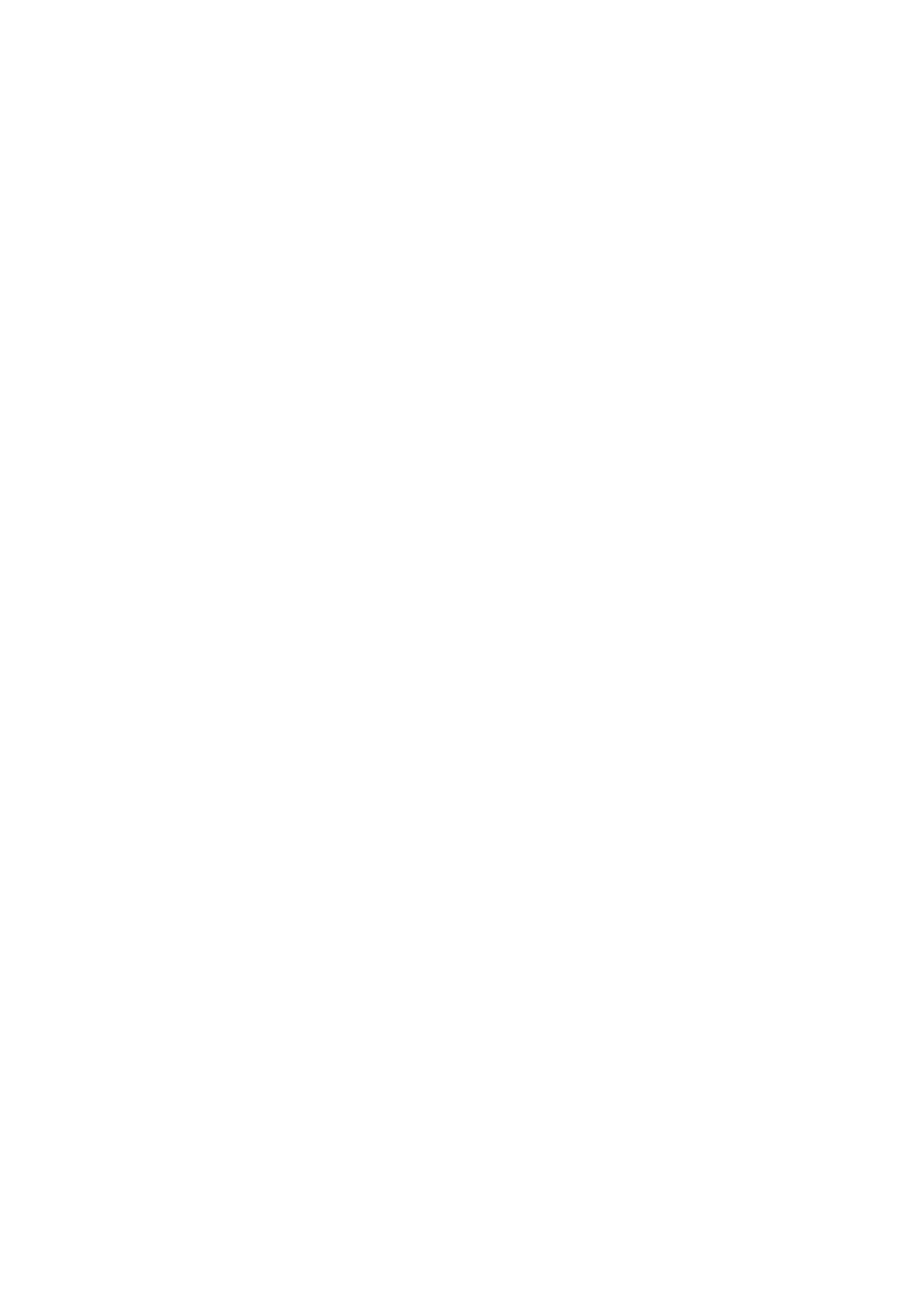## *Chapter 2*. HLG-MR policy approach

<span id="page-16-0"></span>In June 2011, the HLG-MR released its policy approach to move the supply chain to a sustainable economic basis and to ensure the security of supply of medical radioisotopes. The policy approach seeks to address the fundamental problems that threaten reliable global supply of <sup>99</sup>Mo/99mTc and is comprised of six policy principles, and supporting recommendations presented below.

**Principle 1:** All  $99m$ Tc supply chain participants should implement full-cost recovery, including costs related to capital replacement.

Commercial arrangements in the supply chain, including contracts, must recognise and facilitate the implementation of full-cost recovery in order to move towards achieving economic sustainability.

Principle 2: Reserve capacity should be sourced and paid for by the supply chain. A common approach should be used to determine the amount of reserve capacity required.

Supply chain participants, both public and private, should continue and improve annual co-ordination efforts through the Association of Imaging Producers and Equipment Suppliers (AIPES) or another similar mechanism to ensure the appropriate use of available capacity, recognising a minimum necessary volume level at all  $^{99}$ Mo/ $^{99m}$ Tc producing facilities. New entrants to the supply chain should join these co-ordination efforts.

To support effective co-ordination, contracts between reactors and processors should allow for open access to <sup>99</sup>Mo irradiation services.

Demand-management options should be encouraged as they could participate to support effective co-ordination efforts.

Processors should voluntarily hold at every point in time outage reserve capacity equal to their largest supply (n-1 criterion), which can come from anywhere in the supply chain as long as it is credible, incremental and available on short notice.

Reserve capacity options should be transparent and verifiable to ensure trust in the supply chain.

Reactor operators, processors and generator manufacturers should review the current contracts to ensure that payment for reserve capacity is included in the price of <sup>99</sup>Mo.

Communication efforts, providing three months advance notice to downstream stakeholders on generator supply should continue. In addition, industry communication protocols regarding unplanned outages should be implemented by all industry participants and remain active.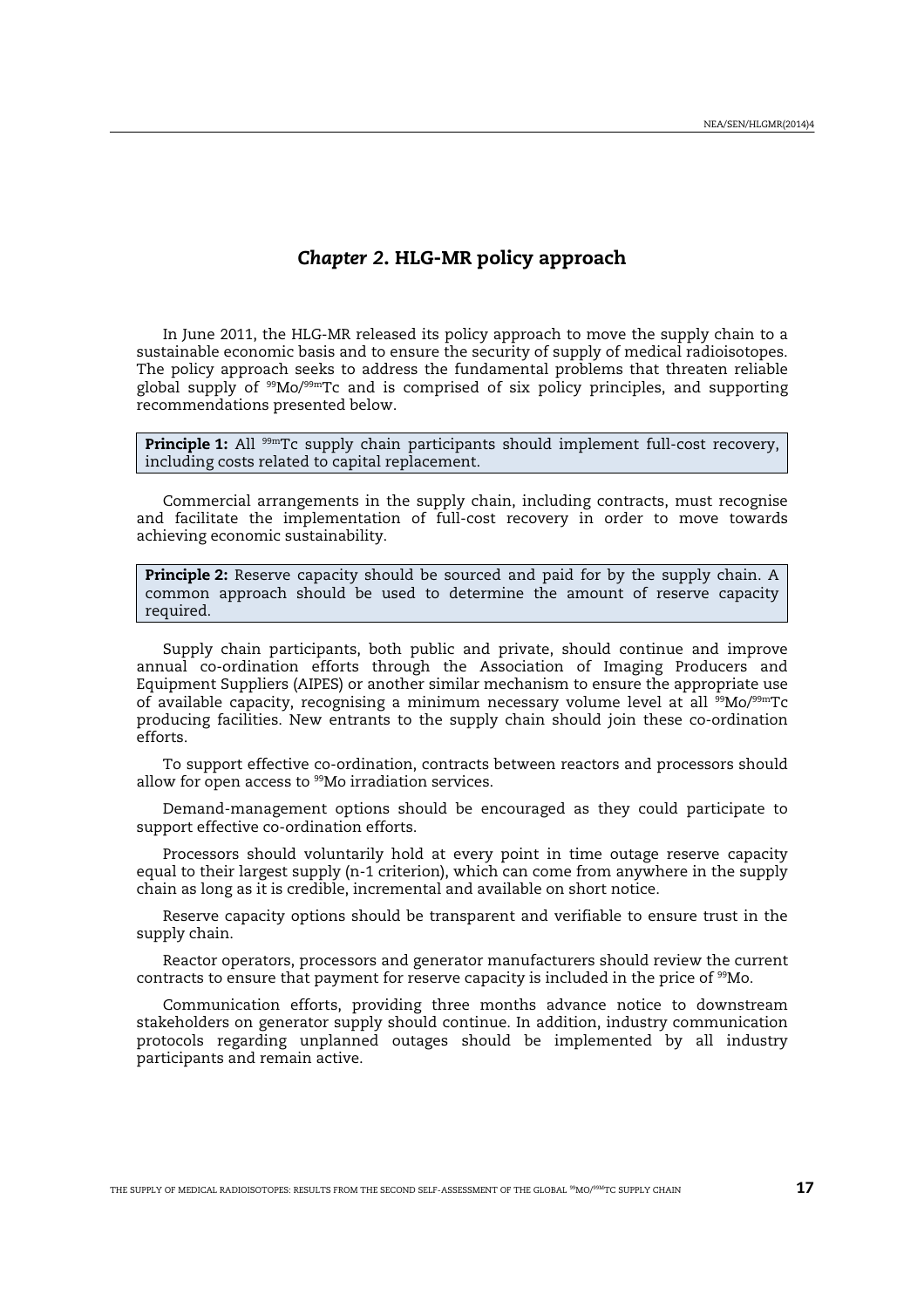Principle 3: Recognising and encouraging the role of the market, governments should:

- establish the proper environment for infrastructure investment;
- set the rules and establish the regulatory environment for safe and efficient market operation;
- ensure that all market-ready technologies implement full-cost recovery methodology; and
- refrain from direct intervention in day-to-day market operations as such intervention may hinder long-term security of supply.

Governments should target a period of three years to fully implement this principle, allowing time for the market to adjust to the new pricing paradigm while not delaying the move to a secure and reliable supply chain.

Governments should:

- in co-operation with health care providers and private health insurance companies, monitor radiopharmaceutical price changes in order to support the transparency of costs;
- periodically review payment rates and payment policies with the objective of determining if they are sufficient to ensure an adequate supply of  $99mTc$  to the medical community;
- consider moving towards separating reimbursement for isotopes from the radiopharmaceutical products as well as from the diagnostic imaging procedures.

Governments should encourage continued supply chain participation in <sup>99</sup>Mo/99mTc production schedule co-ordination efforts, including making such participation mandatory if voluntary participation wanes or commitments are not respected.

Governments should monitor levels of outage reserve capacity maintained by the market and, if found to be below the set criterion, consider regulating minimum levels.

Governments should, where required, support financial arrangements to enable investment in <sup>99</sup>Mo/99mTc infrastructure using various forms of public-private partnerships with appropriate returns.

Governments should consider <sup>99</sup>Mo/<sup>99m</sup>Tc production capacity requirements when planning multipurpose research reactors to ensure that the required capacity is available. However, the funding of the <sup>99</sup>Mo-related capacity development should be supported through the commercial market.

Principle 4: Given their political commitments to non-proliferation and nuclear security, governments should provide support, as appropriate, to reactors and processors to facilitate the conversion of their facilities to low-enriched uranium or to transition away from the use of highly enriched uranium, wherever technically and economically feasible.

Governments should consider encouraging as well as financing R&D related to LEU target conversion through participation in International Atomic Energy Agency (IAEA) efforts or by other means. They should address enriched uranium (LEU and HEU) availability and supply during and after conversion. They should also examine options to create a market justification to using LEU targets to ensure a level playing field between producers. In the meantime, they should consider financially addressing the price differential of 99Mo produced with LEU targets in order to achieve agreed upon nonproliferation goals.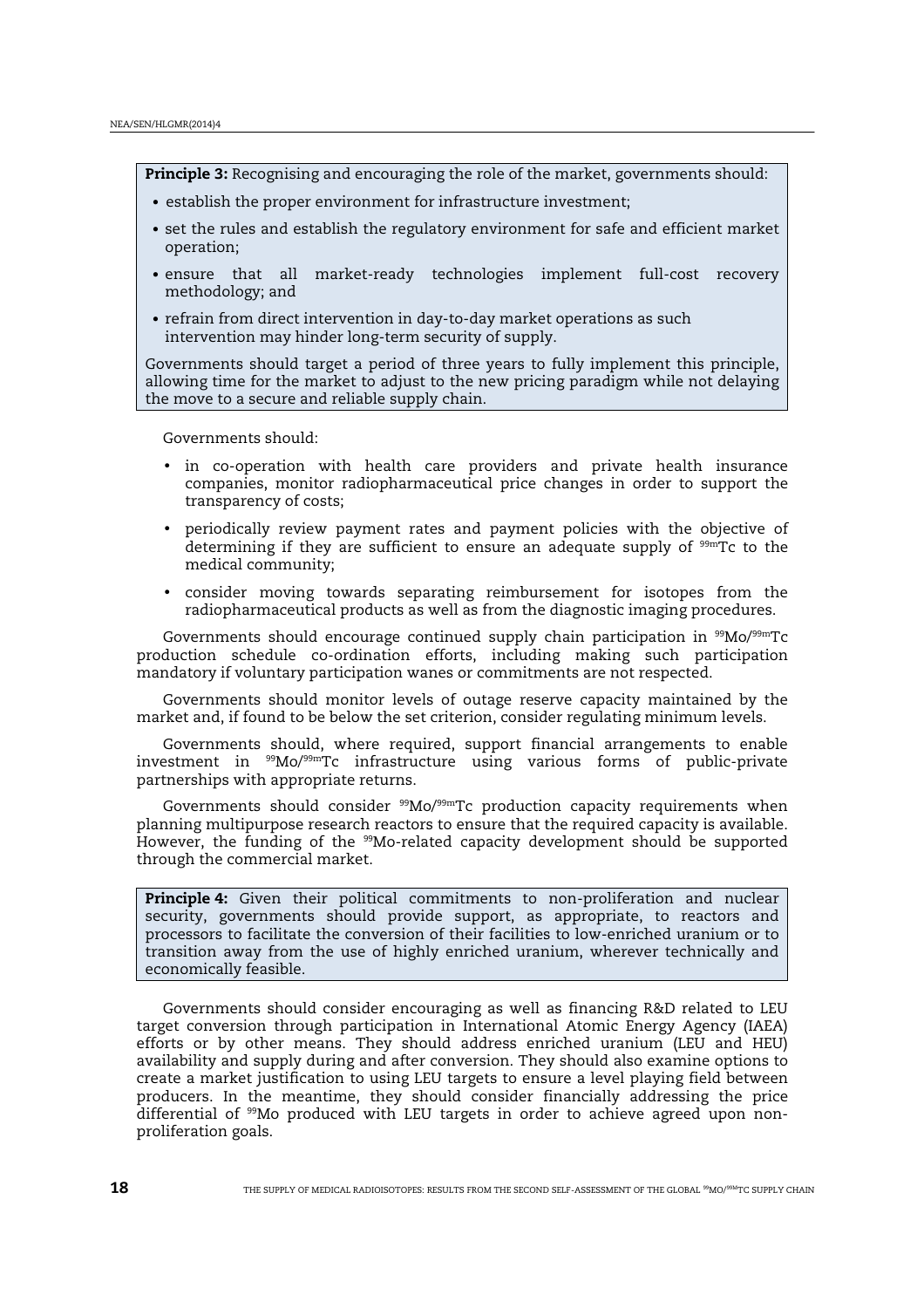Governments should encourage the development of alternative (non-HEU) technologies to facilitate the diversity of the supply chain, wherever economically and technologically viable.

Principle 5: International collaboration should be continued through a policy and information sharing forum, recognising the importance of a globally consistent approach to addressing security of supply of  $99$ Mo/ $99$ mTc and the value of international consensus in encouraging domestic action.

Domestic and/or regional action should be consistent with the proper functioning of the global market.

The IAEA and its partners are encouraged to carry on international dialogue and efforts to ensure that safety and security regulations, and their application, relating to <sup>99</sup>Mo/99mTc production, transport and use are consistent across international borders. Regional (e.g. European Union) and domestic efforts towards facilitating transport and use of <sup>99</sup>Mo/99mTc in a safe and secure manner should continue.

Industry participants could consider international collaboration to achieve other goals as well, such as harmonisation of targets.

Principle 6: There is a need for periodic review of the supply chain to verify whether  $99Mo/99mTc$  producers are implementing full-cost recovery and whether essential players are implementing the other approaches agreed to by the HLG-MR, and that the co-ordination of operating schedules or other operational activities have no negative effects on market operations.

An international expert panel should be established to evaluate the  $99M_0/99mTc$  supply chain every two years.

The six principles of the HLG-MR policy approach capture the key changes that need to occur in the market, while the supporting recommendations provide additional detail related to the implementation of the principles. The HLG-MR full findings and a comprehensive discussion of its policy approach can be found in the report, *The Supply of Medical Radioisotopes: The Path to Reliability*, available at: www.oecd-nea.org/med-radio/ supply-series.html.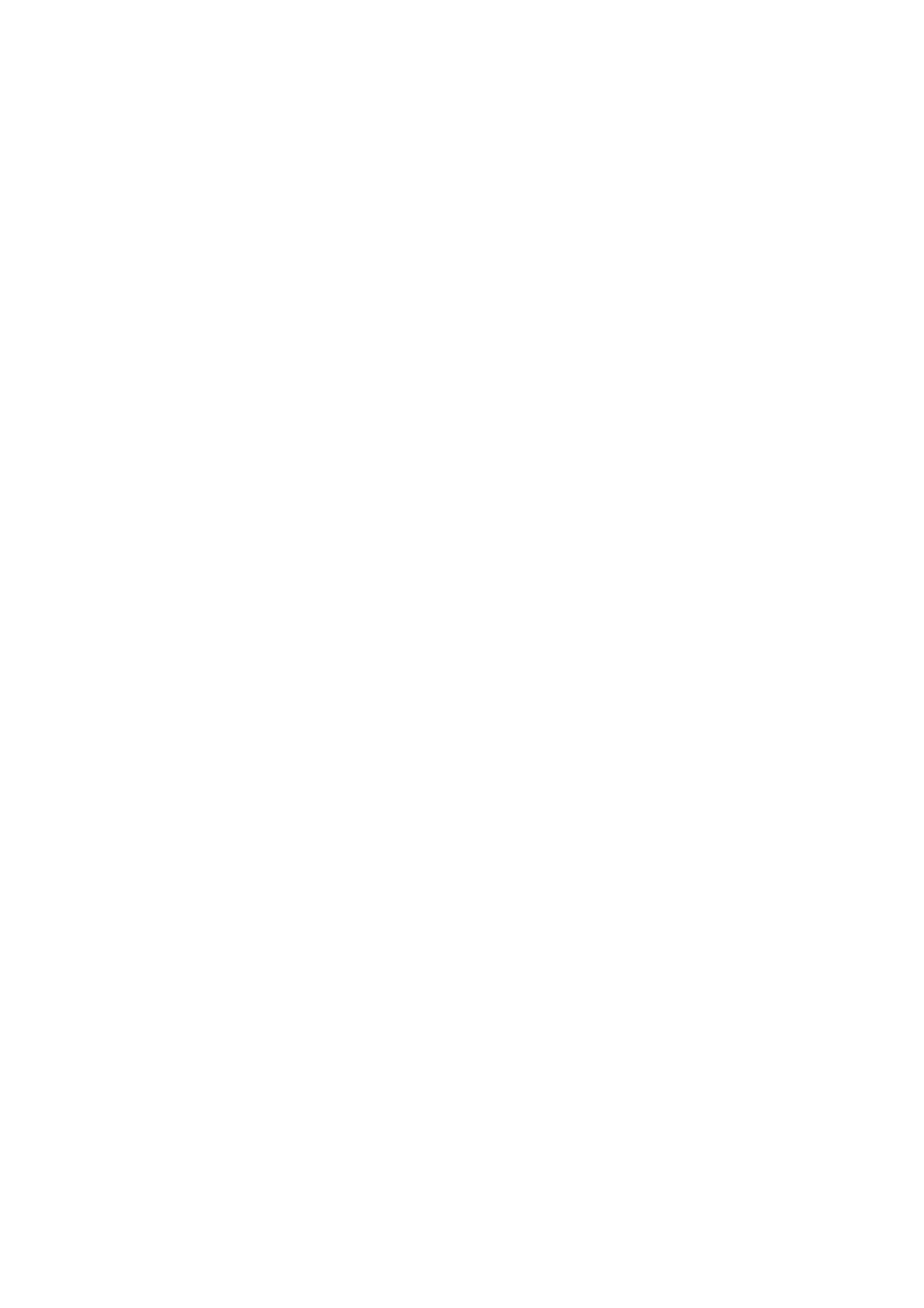# <span id="page-20-0"></span>*Chapter 3*. Periodic review of the global <sup>99</sup>Mo/99mTc supply chain

## **Objectives**

Conducting a periodic review of the  $\frac{99}{90}$ Mo/ $\frac{99}{90}$ Tc supply chain is a direct action to implement Principle 6 of the HLG-MR policy approach. The objectives of the periodic review are to analyse and report on the functioning of the  $\rm{^{99}Mo/^{99m}Tc}$  supply chain and the progress made by supply chain participants towards an economically sustainable market. The review, the results of which are presented in this report, is essential to determine if and to what extent the HLG-MR policy approach is being implemented.

The review serves as a "monitoring mechanism" for the HLG-MR. To ensure that the policy approach succeeds, all stakeholders need to have confidence that the actions they are taking are being matched by all other players. The review identifies supply chain participants who have implemented or are making good progress toward full implementation of the HLG-MR policy approach, compared to the first self-assessment in 2012. It also notes those who are not making significant progress (or have not yet started). Where the report identifies that one or more aspects of the HLG-MR policy approach are not being implemented as agreed, the HLG-MR should examine the issues and recommend appropriate steps to address these issues.

This is the second progress report to analyse the status of implementation of the six HLG-MR policy principles and it also provides a brief update on the supply chain. Like the first progress report, the main focus is on full-cost recovery, outage reserve capacity and the governments' role in the market. However, this second report also includes a limited discussion on progress with the conversion to LEU targets for <sup>99</sup>Mo production.

## Methodology

The NEA secretariat obtained information from key supply chain participants using a self-assessment approach. Supply chain participants were asked to fill out a questionnaire tailored to their place or role in the  $^{99}\text{Mo}/^{99\text{m}}$ Tc supply chain. The questionnaires (see Annexes 2-6) were designed to determine the commitment and actions of the participants in implementing the HLG-MR policy principles. In addition, they were designed to seek a balance between requesting a time commitment to complete a questionnaire, including soliciting confidential information, and the need for the NEA to have sufficient and accurate information. Where required, the NEA followed up with responders to request more information or clarify submitted information.

Self-assessment questionnaires from the first self-assessment were modified and sent to the following supply chain stakeholders:

- governments;
- irradiators (reactor and alternative technology operators);
- processors;
- generator manufacturers; and,
- end-user/industry associations.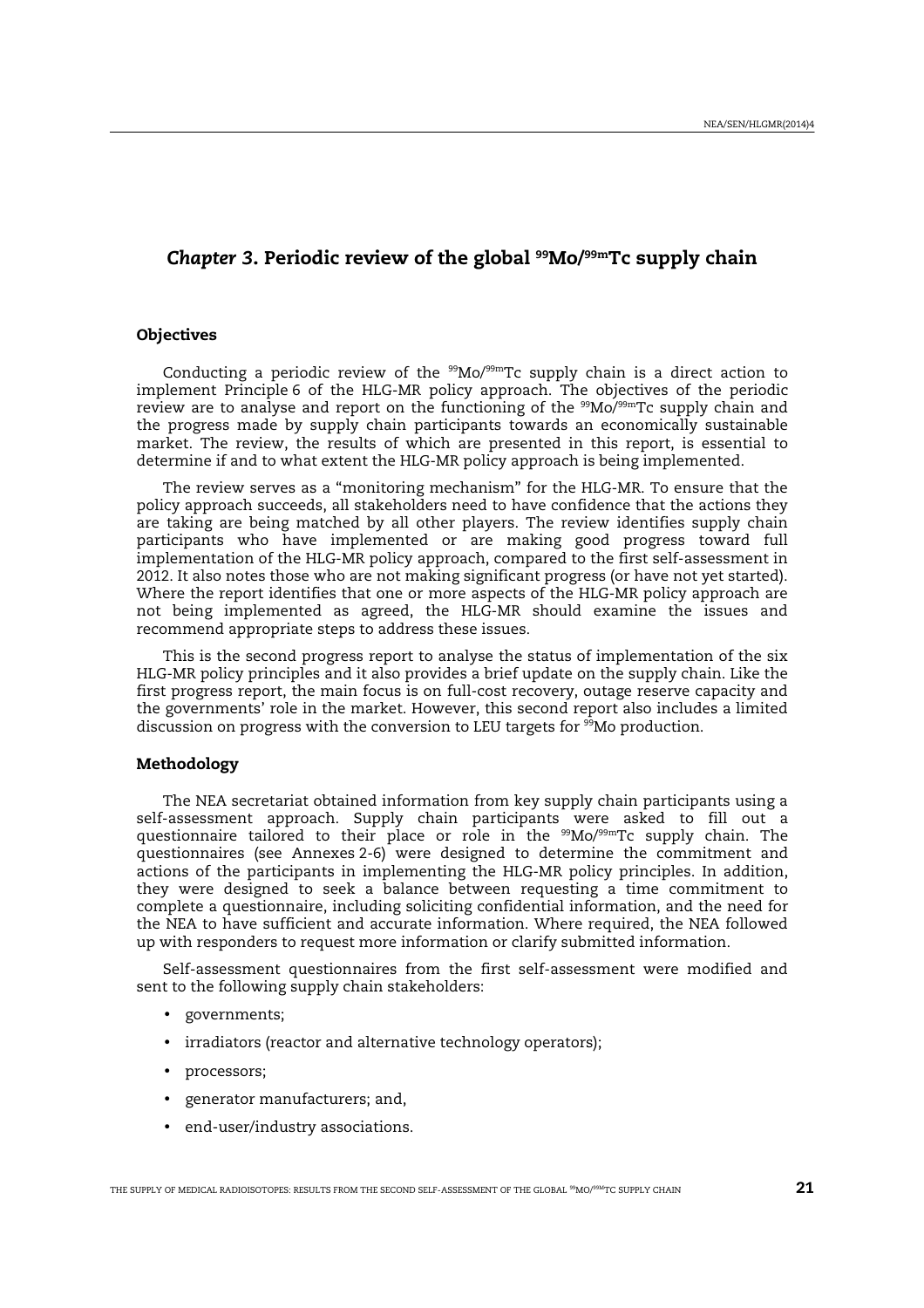<span id="page-21-0"></span>The self-assessment questionnaires also provided an opportunity for supply chain participants to share their views and observations of the  $99M_0/99m$ Tc market, and make comments and recommendations on how to ensure the long-term security of supply of medical isotopes (see Annex 1).

## Reporting of results

Similar to the first self-assessment, the second self-assessment report shows results for each key individual supply chain participant using two progress indicators, for fullcost recovery and outage reserve capacity. This enables data confidentiality to be maintained, while providing important information and maintaining consistency for direct comparisons of progress between the two self-assessments. The progress indicators recognise the degree of progress made using the following classifications:

- Fully implemented;
- Significant progress made;
- Some progress made;
- Not started.

An example of the progress indicators is presented in Figure 3.1 below.

## Figure 3.1 Example of progress indicators

## Progress towards ensuring a long-term reliable supply of <sup>99</sup>Mo/<sup>99m</sup>Tc

Company/organisation name: Processor A

Full-cost recovery: Significant progress made

#### Comments:

Processor A's suppliers of irradiation services have taken significant steps to implement full-cost recovery by increasing prices. Processor A has accepted these actions and has worked with its clients to inform them of the related cost increases for their bulk <sup>99</sup>Mo. They have fully communicated to their clients the reasons for the price increases. Processor A needs to continue the progress to full-cost recovery by fully paying for the waste management costs from <sup>99</sup>Mo production at their facility; some government funding received currently goes to dealing with waste from <sup>99</sup>Mo production.

Outage reserve capacity: Not started

#### Comments:

Processor A currently does not source or pay for outage reserve capacity from its suppliers. They need to increase efforts by sourcing and paying for this capacity to help ensure a reliable supply.

The evaluation of the above indicators inevitably has a degree of subjectivity, which is difficult to eliminate, given that each supply chain participant is at an almost unique stage of implementation. Each supply chain participant has been assigned an indicator that is closest to the actual progress made by them, based on the information they provided in their self-assessment questionnaire, and as assessed against the NEA reports on the methodologies for full-cost recovery and outage reserve capacity (NEA, 2012; 2013b). The NEA has not made any independent evaluation of the assessments reflected in the progress indicators except through follow-up conversations with respondents for clarification.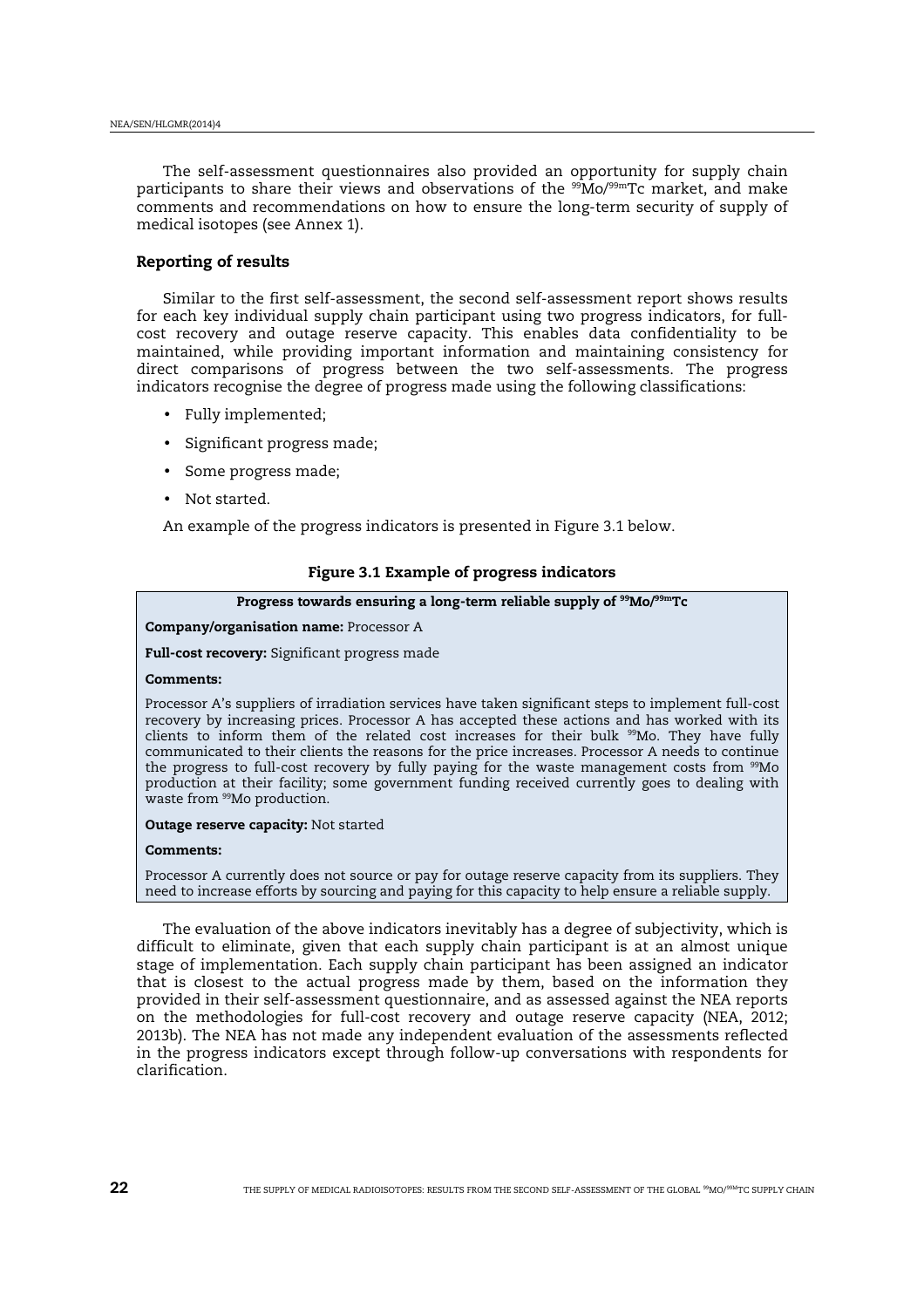# *Chapter 4*. Questionnaire results

<span id="page-22-0"></span>In February 2014, the NEA sent self-assessment questionnaires to all major supply chain participants – nuclear research reactor operators, processors, generator manufacturers, nuclear medicine associations that represent end-users of  $^{99}$ Mo/ $^{99}$ mTc, and governments. In total, 62 questionnaires were sent and 52 were completed and returned, for a response rate of 84%. By place/role in the global supply chain, the NEA surveyed:

- twenty-four ministries/departments in fifteen governments (including the European Commission)<sup>1</sup>;
- thirteen reactor operators (nine of which are part of the global  $99Mo/99mTc$  supply chain);
- nine processors (six of which are part of the global  $99$ Mo/ $99$ mTc supply chain);
- eight generator manufacturers;

l

- seven societies representing nuclear medicine professionals, including five national societies; and
- one industry association representing companies active in the fields of nuclear medicine and/or medical imaging.

Table 4.1 shows a list of all supply chain participants who were sent self-assessment questionnaires, also indicating the ones who responded and the ones who did not.

|  |  |  |  |  |  | Table 4.1. List of self-assessment questionnaire recipients |  |  |  |  |  |
|--|--|--|--|--|--|-------------------------------------------------------------|--|--|--|--|--|
|--|--|--|--|--|--|-------------------------------------------------------------|--|--|--|--|--|

| Government of Argentina via the National Commission for Atomic Energy (CNEA)                               | Completed questionnaire |
|------------------------------------------------------------------------------------------------------------|-------------------------|
| CNEA (irradiator) - Argentina                                                                              | Completed questionnaire |
| CNEA (processor) - Argentina                                                                               | Completed questionnaire |
| Government of Australia via the Australian Nuclear Science and Technology Organisation (ANSTO)             | Completed questionnaire |
| ANSTO (irradiator) - Australia                                                                             | Completed questionnaire |
| ANSTO (processor) - Australia                                                                              | Completed questionnaire |
| Government of Belgium (Ministry of Economy, Small and Medium Enterprises, the Self-employed<br>and Energy) | Completed questionnaire |
| Government of Belgium (Federal Agency for Medicines and Health Products)                                   | Completed questionnaire |
| Nuclear Research Centre SCK-CEN - Belgium                                                                  | Completed questionnaire |
| Institute for Radioelements (IRE) - Belgium                                                                | Completed questionnaire |
|                                                                                                            |                         |

<sup>1.</sup> In the first self-assessment, the same questionnaires were sent to governments. This time, targeted questionnaires were sent separately to government ministries responsible for research reactors and health. With regards to the responses, the regional government of the State of Bavaria was not sent a questionnaire, but provided a response. In addition, some governments responded through delegates from government-owned entities.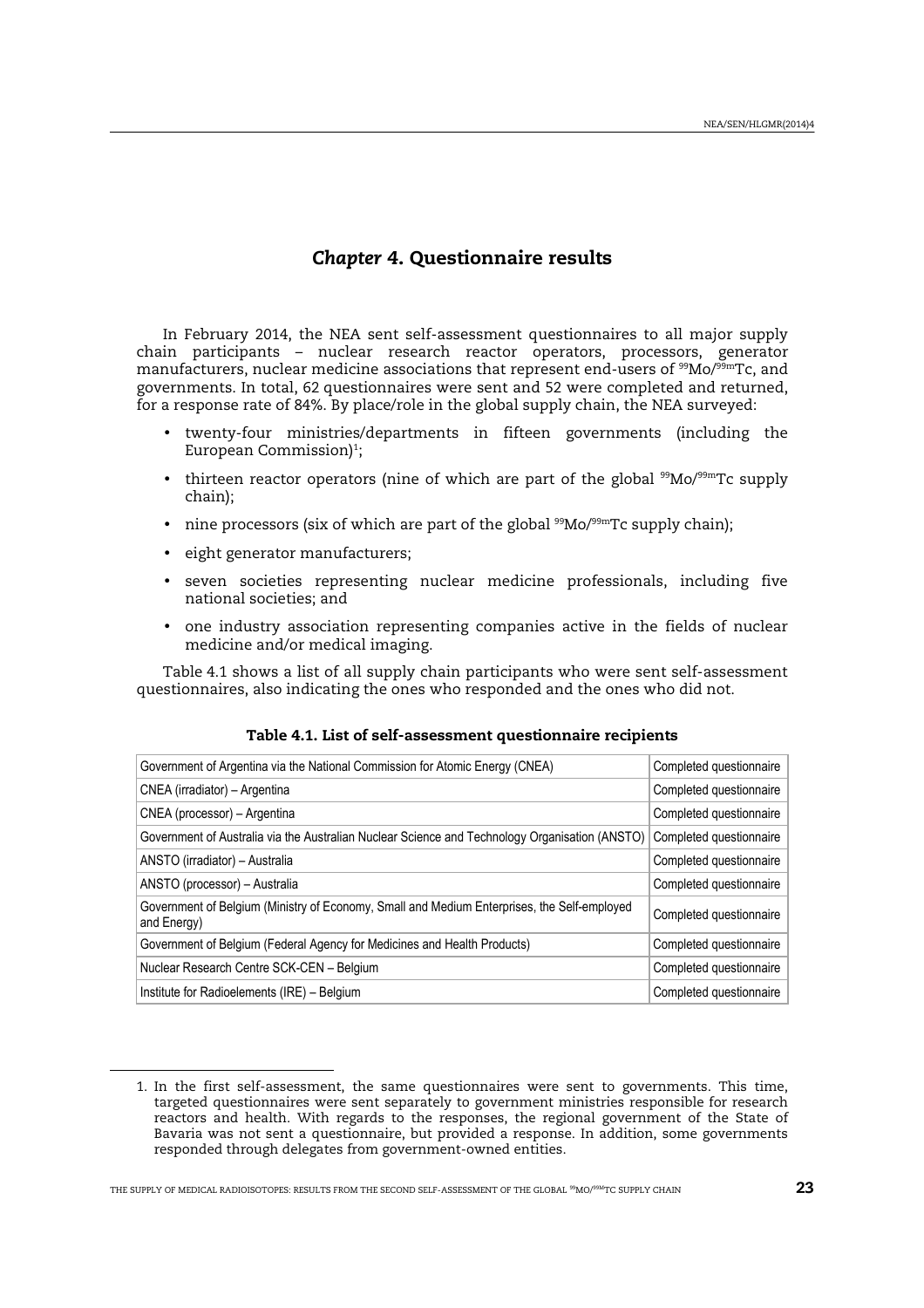| Brazilian Commission of Nuclear Energy (CNEN) as a generator manufacturer                                                                                      | Completed questionnaire |
|----------------------------------------------------------------------------------------------------------------------------------------------------------------|-------------------------|
| Brazilian Society of Nuclear Medicine                                                                                                                          | Completed questionnaire |
| Government of Canada (Natural Resources Canada)                                                                                                                | Completed questionnaire |
| Government of Canada (Health Canada)                                                                                                                           | No response provided    |
| Atomic Energy of Canada Limited (AECL)                                                                                                                         | Completed questionnaire |
| Nordion - Canada                                                                                                                                               | Completed questionnaire |
| Government of the Czech Republic (Ministry of Industry and Trade)                                                                                              | No response provided    |
| Government of the Czech Republic (Ministry of Health)                                                                                                          | Completed questionnaire |
| Research Centre Rez - Czech Republic                                                                                                                           | Completed questionnaire |
| Czech Society of Nuclear Medicine                                                                                                                              | Completed questionnaire |
| Euratom Supply Agency                                                                                                                                          | Completed questionnaire |
| European Commission, Directorate-General for Health and Consumers                                                                                              | No response provided    |
| Government of France (Ministry of Ecology, Sustainable Development and Energy) via the<br>Commissariat à l'énergie atomique et aux énergies alternatives (CEA) | Completed questionnaire |
| Government of France (Ministry of Health)                                                                                                                      | No response provided    |
| CEA - France                                                                                                                                                   | Completed questionnaire |
| IBA Group - France                                                                                                                                             | Completed questionnaire |
| Government of Germany (Ministry of Economics and Energy) <sup>2</sup>                                                                                          | See footnote 2.         |
| Government of Germany (Ministry of Health)                                                                                                                     | No response provided    |
| Bavarian State Ministry of Education, Culture, Science and Art <sup>3</sup>                                                                                    | Completed questionnaire |
| Technical University of Munich - Germany                                                                                                                       | Completed questionnaire |
| Government of Japan via the Japan Radioisotope Association                                                                                                     | Completed questionnaire |
| FUJIFILM RI Pharma Co. Ltd.                                                                                                                                    | Completed questionnaire |
| Nihon Medi-Physics Co. Ltd.                                                                                                                                    | Completed questionnaire |
| Korea Atomic Energy Research Institute (KAERI) (future irradiator)                                                                                             | Completed questionnaire |
| KAERI (future processor)                                                                                                                                       | Completed questionnaire |
| Government of the Netherlands (Ministry of Economic Affairs)                                                                                                   | Completed questionnaire |
| Government of the Netherlands (Ministry of Health, Welfare and Sport)                                                                                          | Completed questionnaire |
| Nuclear Research and consultancy Group (NRG) - Netherlands                                                                                                     | Completed questionnaire |
| Mallinckrodt (processor) - Netherlands                                                                                                                         | No response provided    |
| Mallinckrodt (generator manufacturer) - Netherlands                                                                                                            | No response provided    |
| Government of Poland (Ministry of Economy)                                                                                                                     | Completed questionnaire |
| Government of Poland (Ministry of Health)                                                                                                                      | Completed questionnaire |
| National Centre for Nuclear Research (NBCJ) - Poland                                                                                                           | Completed questionnaire |
| Government of the Russian Federation (Federal Medical Biological Agency)                                                                                       | No response provided    |
| Research Institute for Atomic Reactors (RIAR) (irradiator) - Russian Federation                                                                                | Completed questionnaire |
| RIAR (processor) - Russian Federation                                                                                                                          | Completed questionnaire |
| Karpov Institute of Physical Chemistry (IPC) (irradiator) - Russian Federation                                                                                 | Completed questionnaire |

Table 4.1. List of self-assessment questionnaire recipients *(continued)*

2. The Bavarian State Ministry of Education, Culture and Sport responded instead.

 $\overline{a}$ 

<sup>3.</sup> The Ministry was not sent a questionnaire, but provided a response.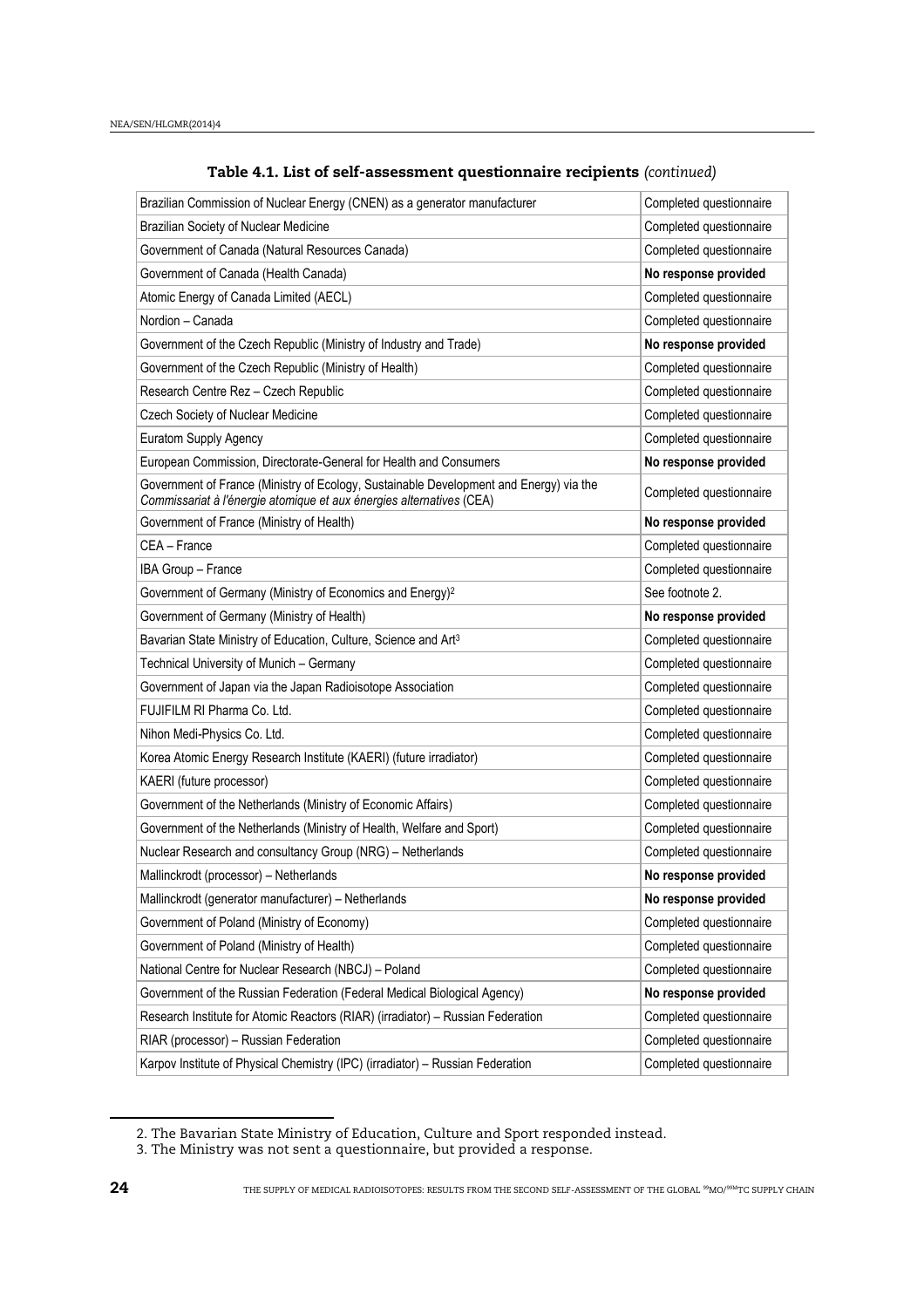<span id="page-24-0"></span>

| Karpov IPC (processor) - Russian Federation                                  | Completed questionnaire |
|------------------------------------------------------------------------------|-------------------------|
| Karpov IPC (generator manufacturer) - Russian Federation                     | Completed questionnaire |
| South African Nuclear Energy Corporation (NECSA) - South Africa              | Completed questionnaire |
| NTP Radioisotopes - South Africa                                             | Completed questionnaire |
| Government of Spain (Spanish Agency for Medicines and Health Products)       | Completed questionnaire |
| Spanish Society of Radiopharmacy                                             | No response provided    |
| Government of the United Kingdom (Department of Health)                      | Completed questionnaire |
| <b>British Nuclear Medicine Society</b>                                      | Completed questionnaire |
| GE Healthcare - United Kingdom                                               | Completed questionnaire |
| Government of the United States (National Nuclear Security Administration)   | Completed questionnaire |
| Government of the United States (Centers for Medicare and Medicaid Services) | Completed questionnaire |
| Lantheus Medical Imaging - United States                                     | Completed questionnaire |
| Association of Imaging Producers and Equipment Suppliers (AIPES)             | No response provided    |
| European Association of Nuclear Medicine (EANM)                              | Completed questionnaire |
| National Association of Nuclear Pharmacies (NANP) - United States            | Completed questionnaire |
| Society of Nuclear Medicine and Molecular Imaging (SNMMI) - United States    | Completed questionnaire |

Table 4.1. List of self-assessment questionnaire recipients *(continued)*

Of the 52 total responses, 18 came from governments or through their delegates from government-owned entities, 13 from reactor operators, 8 from processors, 7 from generator manufacturers, and 6 from nuclear medicine societies. Table 4.2 below shows a breakdown of questionnaire responses and response rates by supply chain participant group, including a comparison with the results in the first self-assessment in 2012.

|                          | <b>Number of</b><br>responses (2014) | <b>Number of</b><br>responses (2012) | <b>Response rate</b><br>(in %, 2014) | <b>Response rate</b><br>(in %, 2012) |
|--------------------------|--------------------------------------|--------------------------------------|--------------------------------------|--------------------------------------|
| Governments <sup>1</sup> | 18                                   | 15                                   | 75%                                  | 79%                                  |
| Reactor operators        | 13                                   |                                      | 100%                                 | 92%                                  |
| Processors               |                                      | 6                                    | 89%                                  | 86%                                  |
| Generator manufacturers  |                                      |                                      | 88%                                  | 33%                                  |
| Societies                |                                      | ົ                                    | 75%                                  | 75%                                  |

Table 4.2. Responses and response rates by supply chain participant group

1. Includes the regional government of the State of Bavaria.

The majority of participants at the four main levels of the  $99M0/99mTc$  supply chain – reactor operators, processors, generator manufacturers, and nuclear medicine societies representing the end-users – completed the questionnaires. The response rates at each level were similar to those in the first self-assessment, with the exception of generator manufacturers, who significantly increased their participation. As a result, the conclusions drawn in this report (see Chapter 7) are broadly representative of each supply chain level and the global market overall.

## Progress on implementing the HLG-MR policy approach

The process of implementing the HLG-MR policy principles continues albeit more slowly than desired. Most supply chain participants indicate moving towards full-cost recovery for 99Mo production, although little progress has been made since the first self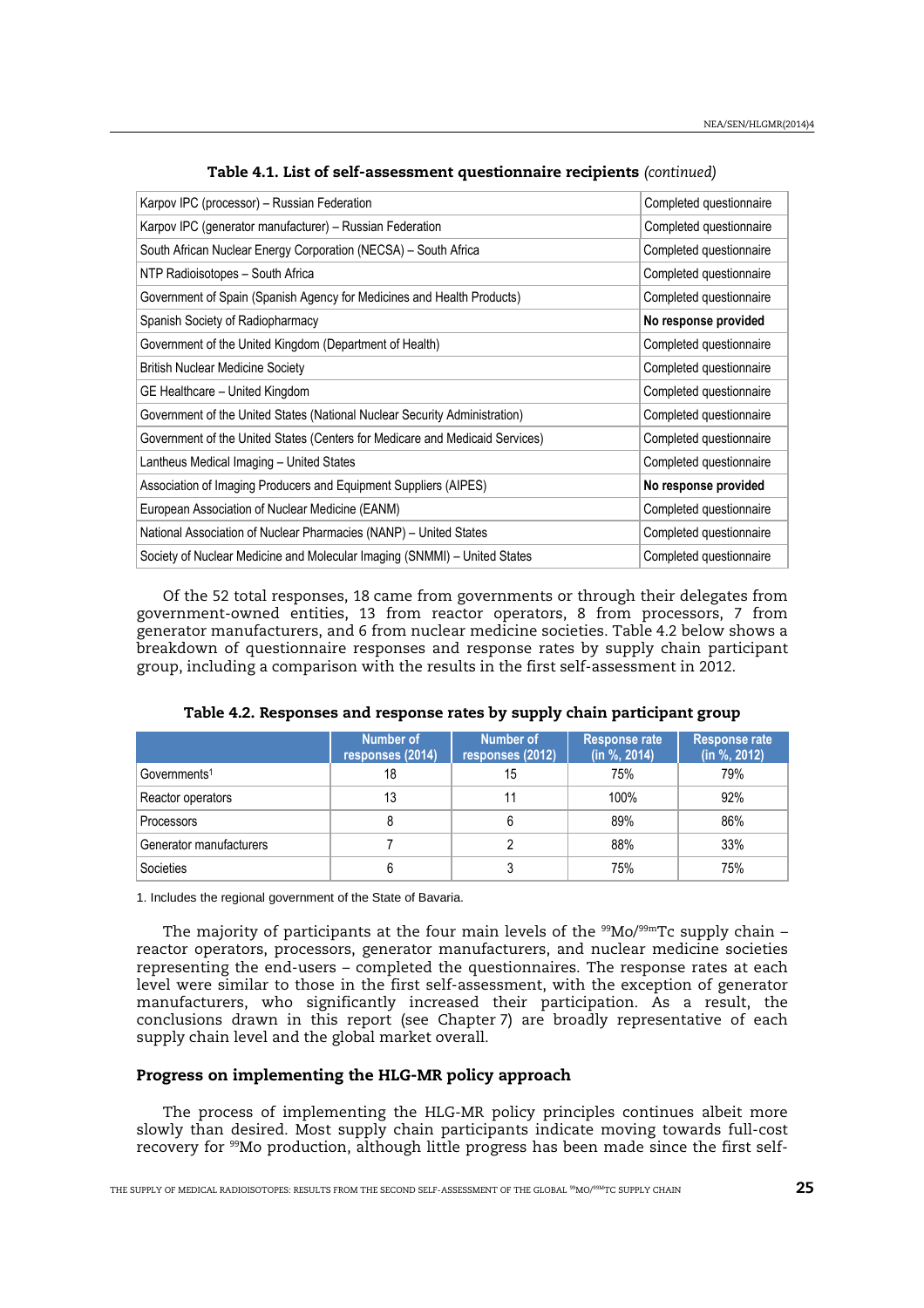assessment. Prices are reported to have increased significantly at all levels of the supply chain, and interestingly, many end-users have been able to adjust to these increases. At the same time, supply chain participants indicate a disconnection between <sup>99</sup>Mo prices upstream and 99mTc reimbursement rates downstream. This makes it difficult to determine if actions towards implementing full-cost recovery or appropriate isotope reimbursement are achieving their objectives.

Some countries have been producing <sup>99</sup>Mo on a commercial, full-cost recovery basis for a number of years now, while others have continued moving in that direction since 2012. More producers have achieved reactor operational cost recovery in the past two years, which is an important milestone. However, another important component of full costs, namely capital costs remains a serious barrier to full implementation, perpetuated by the existing below-full-cost-recovery prices. Decommissioning and waste management costs also continue to be largely excluded from full-cost recovery at the moment, as in most cases they are unknown, given the lack of definitive plans for final waste disposal and storage.

At the same time, there are also countries that do not intend to move towards fullcost recovery or do not plan to in the short term. For example, Canada is unable to implement full-cost recovery for  $99M$ o production at the NRU given the contract terms between AECL and Nordion, prior to NRU's exit from the global supply chain in 2016. However, alternative production technologies under development in Canada would be expected to operate on a full-cost recovery basis post-2016. The Russian Federation is taking steps to become a major <sup>99</sup>Mo producer in the future, but has not yet made commitments to implement full-cost recovery neither at the reactor nor the processor level. Also of concern are the intentions of countries in South America and Asia to proceed with plans to build significant  $99M$ o production capacity in the next few years with public funds and no clear plans for full-cost recovery.

Technical and economic challenges, coupled with the simultaneous implementation of full-cost recovery, are also slowing down the conversion to LEU targets for  $99M\text{o}$ production. Higher costs of production without a clear benefit to the end-user (thus, inability to charge higher prices), makes it challenging for processors to convert. Despite being an externality in the production of isotopes, justifying government support, only the American and Belgian governments have so far provided financial support to producers for conversion. Partly as a result, producers have had to delay their timelines for full conversion to 2016-2017.

More effective reactor-processor-generator manufacturer co-ordination has maximised the use of available irradiator capacity at any time and contributed to more reliable supply. This was particularly evident during the recent major producer outages in late 2013 when <sup>99</sup>Mo supply to customers was strained but with very few (and isolated) reported shortages globally. Although improved producer co-ordination has increased supply reliability, it does not directly affect the fundamental economic situation in the supply chain. In the long term, should the market continue to be unsustainable, security of supply of  $99Mo/99Tc$  will be at risk.

At the processor and generator manufacturer levels, most supply chain participants are commercial entities and recover their full costs (plus profit) related to  $99$ Mo production<sup>4</sup>. However, where they purchase from reactors, which are not charging or not able to charge full-cost recovery levels, this lack of full-cost recovery pricing affects the whole supply chain and may not be transparent. In addition, not all processors and generator manufacturers source and/or pay for outage reserve capacity at reactors (Principle 2) and thus, do not incur the full associated costs. Admittedly, some processors have already signed or are in the process of negotiating contracts for outage reserve

 $\overline{a}$ 

<sup>4.</sup> There are exceptions, which are discussed later in the report.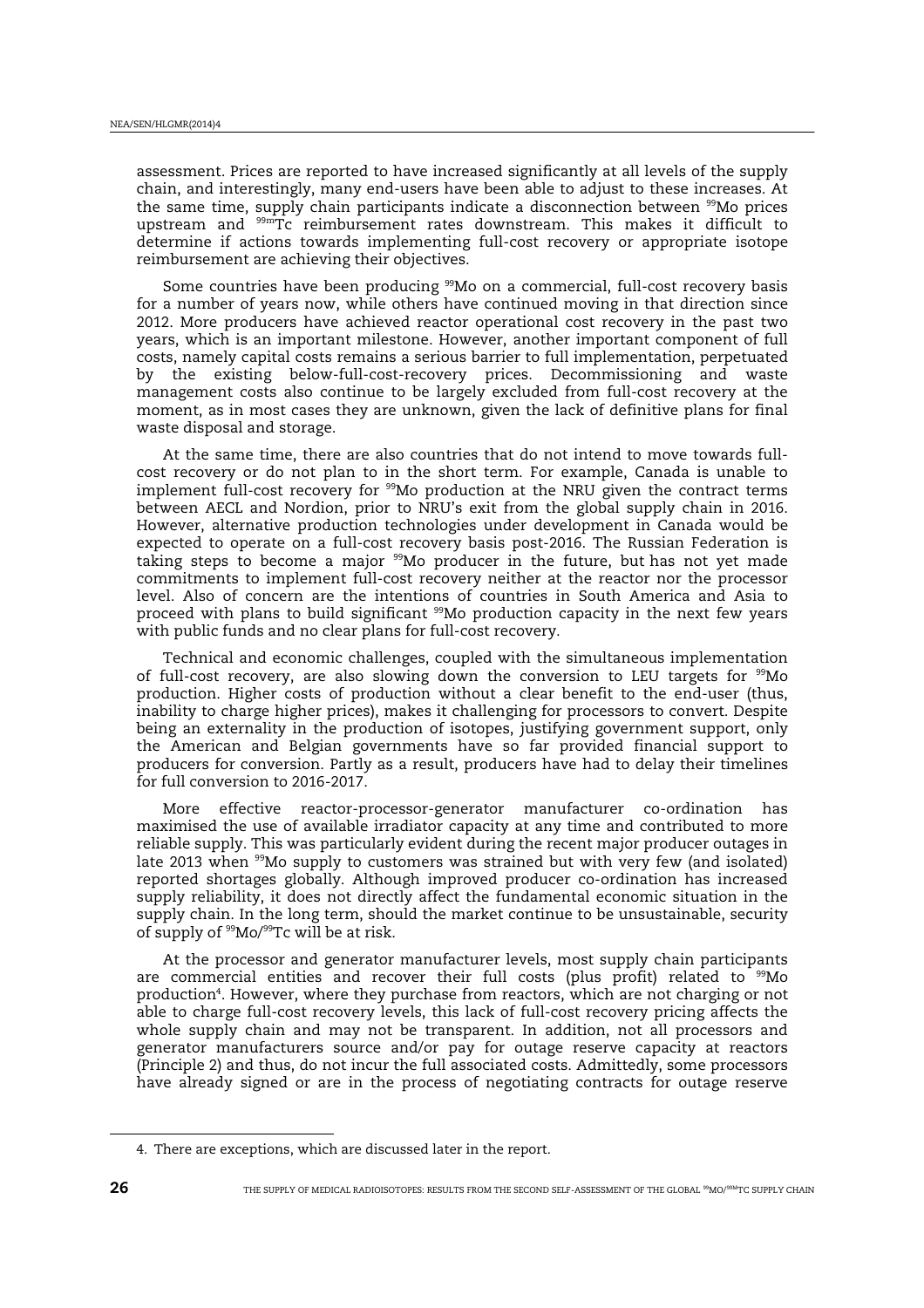capacity, with a corresponding payment, but this is still not a widespread practice in the market. Progress on sourcing and paying for outage reserve capacity since the first selfassessment has been painfully slow, which reduces supply reliability and impedes the implementation of full-cost recovery. Furthermore, there appears to be a misunderstanding by some supply chain participants of the purpose for outage reserve capacity and why it should be paid for. As a result, the price of <sup>99</sup>Mo does not fully reflect all production costs, including the costs of providing outage reserve capacity.

#### *Governments*

Eighteen government ministries/departments<sup>5</sup> responded to the self-assessment questionnaires. Of those, seven are responsible for reactors that currently irradiate targets for <sup>99</sup>Mo production. Governments have continued to reduce financial support for <sup>99</sup>Mo-related services at reactors since the first self-assessment, resulting in higher prices charged to processors, although there is some way to go until full-cost recovery is achieved. The withdrawal of public financial support, however, is still occurring at a different pace across reactors, as some reactors and processors are hesitant to significantly increase prices before others. For most reactors, capital, decommissioning and waste management costs remain largely unaccounted for in cost recovery. Moreover, governments continue to provide capital support to reactors, including for the construction of new <sup>99</sup>Mo production infrastructure. This is a major barrier to the implementation of full-cost recovery.

Further down the <sup>99</sup>Mo/<sup>99m</sup>Tc supply chain, pressure on budgets in many countries has continued to affect nuclear medicine. Of the government responses to the second selfassessment, eight came from ministries or government agencies responsible for nuclear medicine. The responses indicate that governments are not planning to take action on radioisotope reimbursement in the short term. The report on the first self-assessment highlighted the supplementary payment by the US government, motivated by the desire to encourage conversion from HEU to LEU, and the Belgian government's plans to introduce a separate reimbursement for <sup>99m</sup>Tc, whose implementation has been delayed until 2015. No other significant steps have been taken since.

#### *Reactors*

l

Of the 12 reactor operators who responded (1 more than in the first self-assessment), 10 are existing <sup>99</sup>Mo irradiators and two are future (9 of them are part of the global supply chain). Only two of the existing irradiators have already implemented full-cost recovery for <sup>99</sup>Mo-related irradiation services, four are at various stages of implementation, three have not started the process yet, and one is unknown. One of the two future irradiators intends to implement full-cost recovery, while the other may not.

Full-cost recovery implementation at reactors has continued since the first selfassessment through price increases for irradiations, although it has been slower than desirable. Given the significant price increases by some reactor operators, this poses the question whether reactors are using the additional revenues to improve supply reliability by re-investing it in their <sup>99</sup>Mo-related operations. Participants at different levels of the supply chain report that the price increases by their suppliers (including from reactors) are partly due to moving towards full-cost recovery, but it is difficult to estimate that portion of the price increase.

Some reactors have stalled their progress towards full-cost recovery, as they are concerned about losing processor business if they increase their prices too high. Others are attempting to increase their market share and are willing to offer processors belowmarket irradiation prices (which are subsidised). In both cases, the lack of an

<sup>5.</sup> Includes the European Commission and the regional government of the State of Bavaria.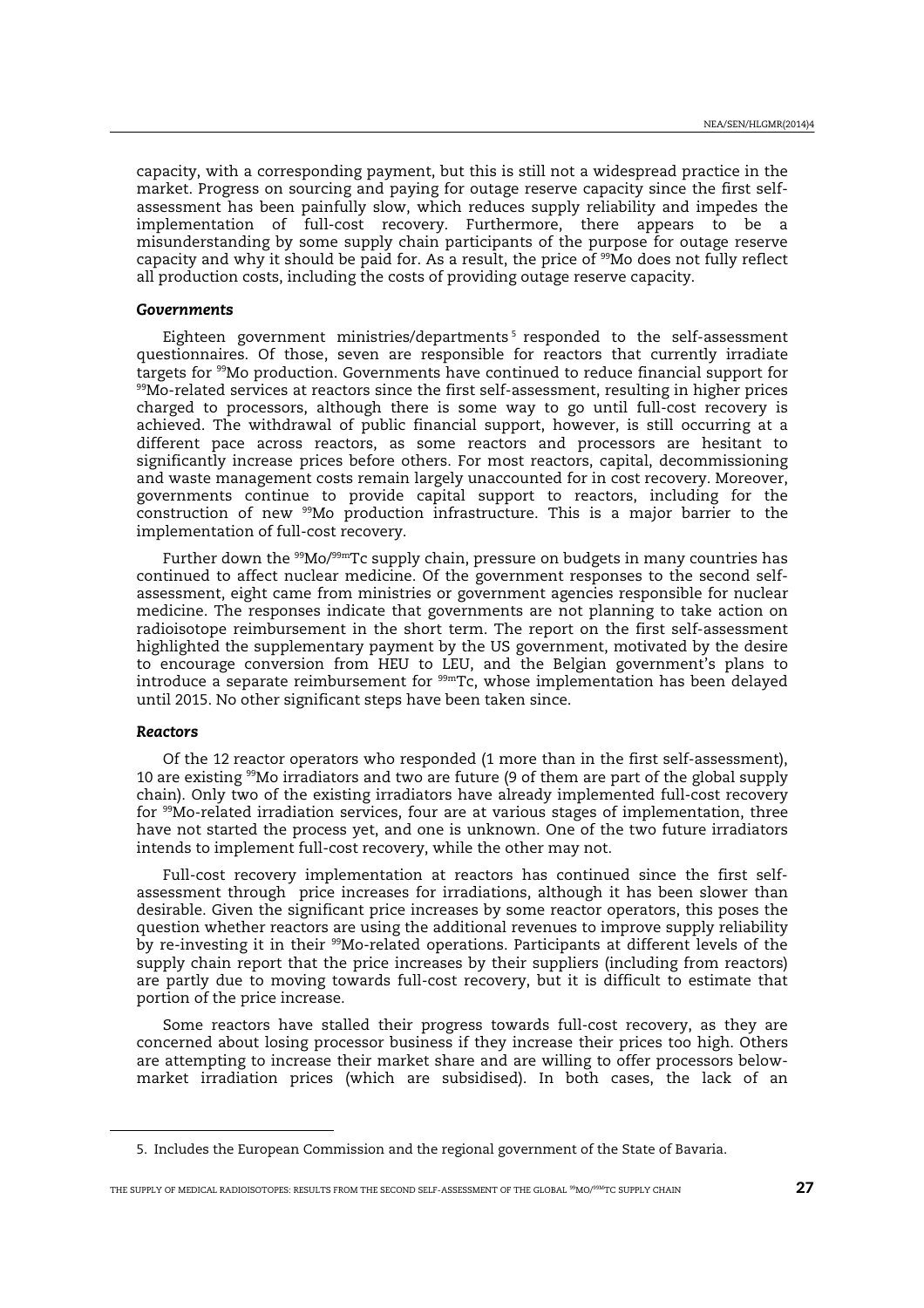international, legally binding mechanism to ensure that all reactor operators implement full-cost recovery by the agreed time is a strong disincentive for full implementation. Furthermore, the intentions of some governments (in mostly future producing countries) to provide support to their reactors generate unfavourable market signals for other reactors, through a downward pressure on prices, to implement full-cost recovery. The simultaneously occurring process of LEU conversion has made it even more difficult to implement full-cost recovery for <sup>99</sup>Mo production.

Most new or replacement, multipurpose reactors intended for <sup>99</sup>Mo production, and alternative technologies for  $99M0/99Tc$  production, are planning to implement full-cost recovery, although it remains to be seen if all of them do. There have been indications that new production sources in Belgium, Canada, France and the United States will operate on a commercial basis. However, future <sup>99</sup>Mo-producing infrastructure in the Republic of Korea, Argentina, the People's Republic of China, and the Russian Federation is being financially supported by their governments without a clear plan for full-cost recovery. Brazil, where the government is also financing a new reactor and processing plant, plans to use its production only for the domestic market. However, after commissioning, at currently projected demand growth rates, it will be years before Brazilian <sup>99</sup>Tc demand catches up to the built capacity, which would leave the country with a surplus production and the possibility of exporting that surplus. Should it be part of the global supply chain, Brazil would need to ensure full-cost recovery for  $^{99}$ Mo production.

Even if not all of the above-mentioned new/replacement projects come online, there is potential for over-capacity in the global market around 2020 and thereafter, as projected in *Medical Isotope Supply in the Future: Production Capacity and Demand Forecast for the 99Mo/99Tc Market, 2015-2020* (NEA, 2014). If any of these projects do not implement fullcost recovery, existing <sup>99</sup>Mo producers at all levels of the supply chain could be under pressure to offer lower prices in order to stay in business. Such an undesirable scenario might conceivably force some market participants to exit.

#### *Processors*

The current processor market is comprised of four large companies – Nordion (Canada), Mallinckrodt (the United States (US)/Netherlands), NTP Radioisotopes (South Africa) and the Institute for Radioelements (IRE, Belgium). Together, they account for approximately 90% of the global supply of bulk <sup>99</sup>Mo and have significant influence over bulk <sup>99</sup>Mo prices. In addition, ANSTO (Australia), CNEA (Argentina) and JSC Isotope (Russian Federation)<sup>6</sup> already sell smaller amounts abroad. After the NRU's (and consequently, Nordion's) exit from the global supply chain in 2016, the processor market will likely become more concentrated in the short term post-2016.

The NEA received six responses to the self-assessment questionnaire from eight processors (three responses from the four major processors). The commercial entities among these organisations (most of them) have already implemented full-cost recovery in their pricing structures. However, where they purchase from reactors, which are not charging or not able to charge full-cost recovery prices, this lack of full-cost recovery pricing in the whole supply chain may not be transparent. Additionally, not all of them maintain and/or pay for outage reserve capacity. As mentioned in the section on reactors, not paying at all or sufficiently for outage reserve capacity (which improves the reliability of supply) puts downward pressure on global <sup>99</sup>Mo prices and acts as an impediment to needed investment in new or replacement capacity.

l

<sup>6.</sup> Markets bulk <sup>99</sup>Mo produced at the Research Institute of Atomic Reactors (RIAR) and the Karpov Institute of Physical Chemistry (IPC).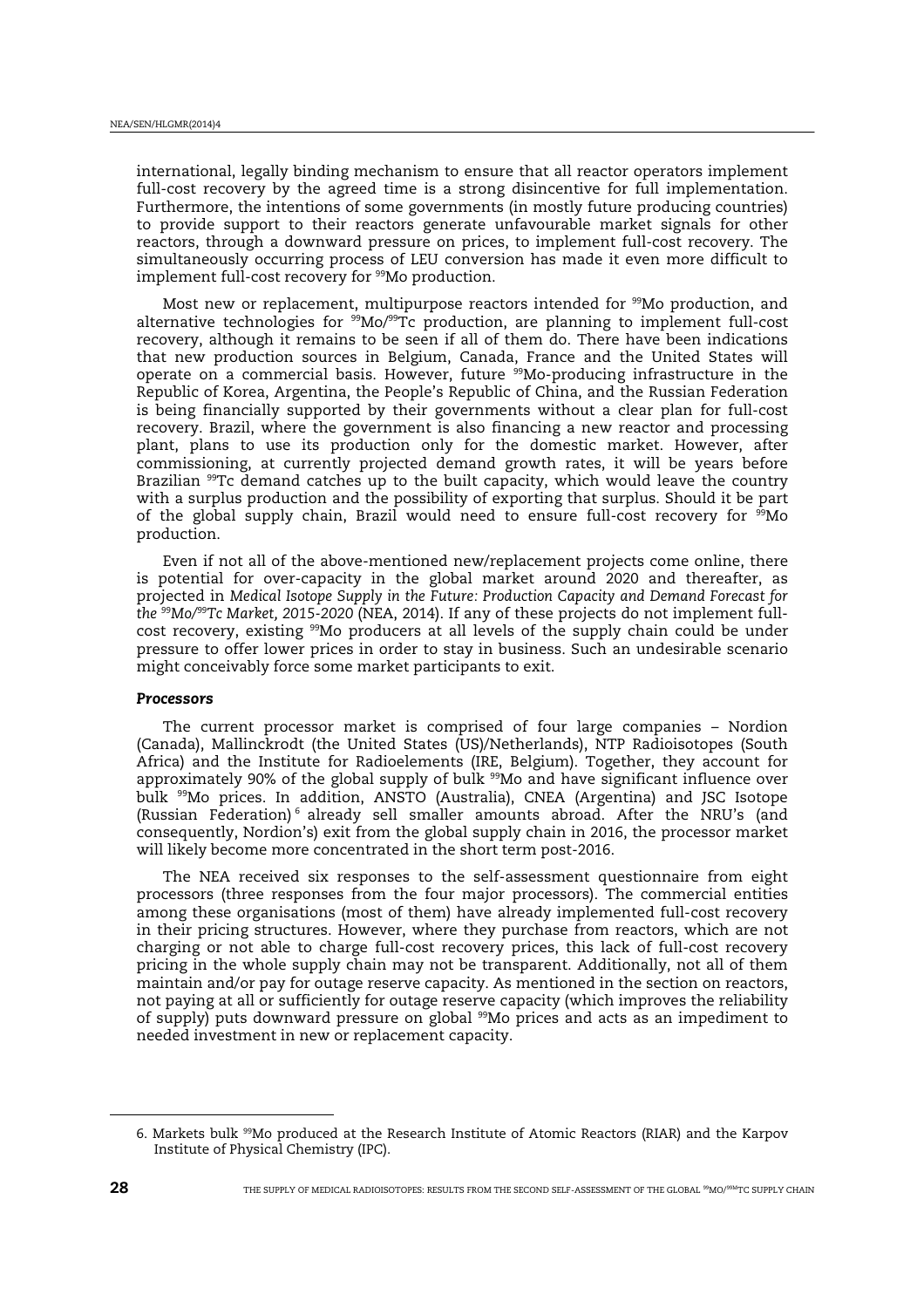In addition to the current processor capacity, plans are underway in several countries to build new processing facilities. Some of the new projects (in North America) are intended to operate on full-cost recovery, but likely without the ability to provide ORC to the global market. Others (in South America and Asia) are being built with government funds and may be able to hold ORC, even if this ORC may only be used regionally.

#### *Generator manufacturers*

The majority of generator manufacturers responded to a self-assessment questionnaire, which was a significant improvement from the response rate in 2012, allowing the NEA to gather more usable information about this part of the  $99M_0/99mTc$ supply chain. A common theme in the received responses was the strong competition in the market, which makes it challenging to increase the prices of generators to radiopharmacies or hospitals. At the same time, long-term contracts with bulk <sup>99</sup>Mo producers provide some protection against regular and significant price increases. As commercial entities, generator manufacturers are expected to fully recover their costs of producing 99mTc generators plus a profit. However, to the extent that below-full-costrecovery prices are passed down the supply chain from subsidised reactors, generator manufacturers do not pay the "true" cost of <sup>99</sup>Mo.

#### *Nuclear medicine societies*

The information provided by nuclear medicine societies was more comprehensive and detailed than in the first self-assessment, enabling a more thorough analysis. The pursued efficiencies in 99mTc use in response to the steep increases in <sup>99</sup>Mo prices in the wake of the 2009-2010 supply shortages have been largely achieved and carried through the subsequent fall in prices, which has resulted in reduced overall demand. It is doubtful whether further significant efficiencies can be achieved, meaning that higher generator prices would result in lower margins for radiopharmacies and hospitals unless isotope reimbursement levels increase. In this self-assessment, end-users report higher prices from their suppliers over the last two years without a corresponding increase in reimbursement, except for the additional payment of USD 10 in the United States for non-HEU <sup>99</sup>Mo. This has put pressure on hospitals' budgets and may lead to a substitution of 99mTc-based radiopharmaceuticals with others in the future.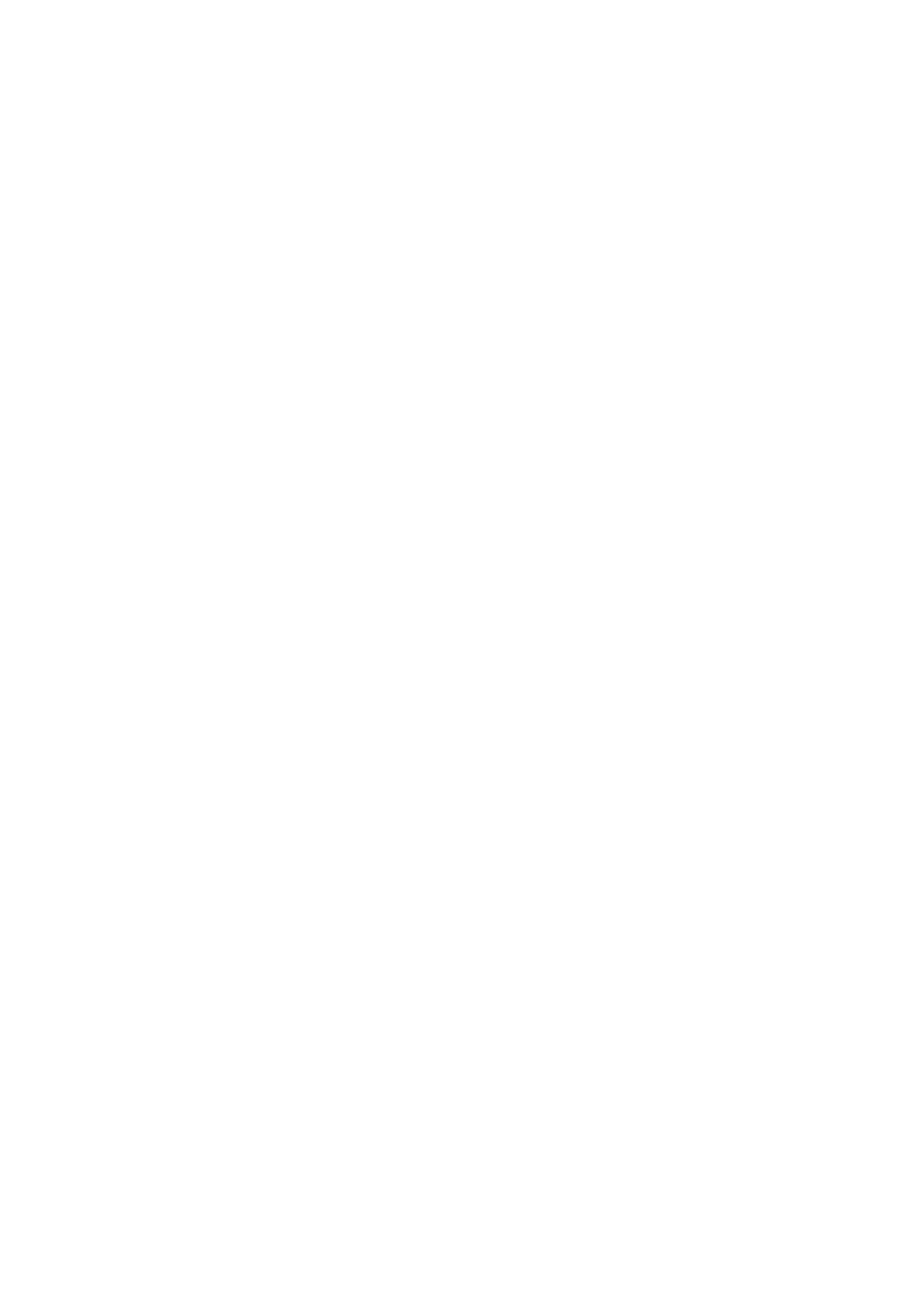## *Chapter 5*. Country assessment

<span id="page-30-0"></span>This chapter presents a brief profile of each country with major, current or future, irradiating or processing facilities. The countries are described according to their place in the global  $99M_0/99mTc$  supply chain and the progress they have made in implementing fullcost recovery and outage reserve capacity overall and since the first self-assessment in 2012. The chapter also assesses the role of governments in helping the supply chain move towards long-term economic sustainability by withdrawing subsidies for <sup>99</sup>Mo production and ensuring appropriate reimbursement for 99mTc used in nuclear medicine procedures.

In countries with operating reactors, the country section includes a brief description of the reactor, its production in a normal week of operation, and the percentage of global demand for <sup>99</sup>Mo that this production is equivalent to. Global demand is estimated at approximately 10 000 six-day curies EOP $^1$ per week. It should be noted that reactors irradiate targets for <sup>99</sup>Mo production in cycles of several weeks each, followed by downtime. Therefore, the production volumes in this report should not be considered as weekly averages or attributed to a particular year of operation. For example, if a reactor produces 2 000 six-day curies per week, it is estimated to provide 20% of global demand in the week when it is operating, although **not** 20% of the average weekly global demand, because it does not irradiate targets every week of the year.

Given that the most significant changes for economic sustainability need to occur upstream, only organisations involved at the reactor and processor level are assessed by the NEA on their progress towards implementing the HLG-MR policy approach, using indicators for full-cost recovery and outage reserve capacity. A 'report card' is then created for each organisation assessing the degree of progress made on full-cost recovery and outage reserve capacity.

## Argentina

 $\overline{a}$ 

Argentina is a regional supplier of  $99M$ o in South America with plans to become a major global supplier in the coming years. The country's RA-3 reactor and processing plant produce 300-350 six-day curies in a normal week of operation, which accounts for approximately 3-3.5% of global demand. The RA-3 is one of only three reactors in the world, (the others being OPAL in Australia and SAFARI-I in South Africa), that use LEU for both fuel and targets. The reactor and associated processing plant are operated by the Argentine National Commission for Atomic Energy (CNEA). CNEA, a governmentcontrolled entity, manages the supply of medical radioisotopes in the domestic and regional markets. It has responsibility for both the reactor and processor, thus vertically integrating target irradiation and bulk <sup>99</sup>Mo production. Argentina is also one of two manufacturers of targets for <sup>99</sup>Mo irradiations in the world (the other is France). Neither the reactor nor the processing plant provides outage reserve capacity to the global supply chain.

The RA-3 reactor and processing plant receive government support for <sup>99</sup>Mo production, most of which is directed to the CNEA Waste Management Division. The

<sup>1.</sup> At the end of processing (EOP) of irradiated targets.

THE SUPPLY OF MEDICAL RADIOISOTOPES: RESULTS FROM THE SECOND SELF-ASSESSMENT OF THE GLOBAL <sup>99</sup>MO/<sup>99M</sup>TC SUPPLY CHAIN  $\bf 31$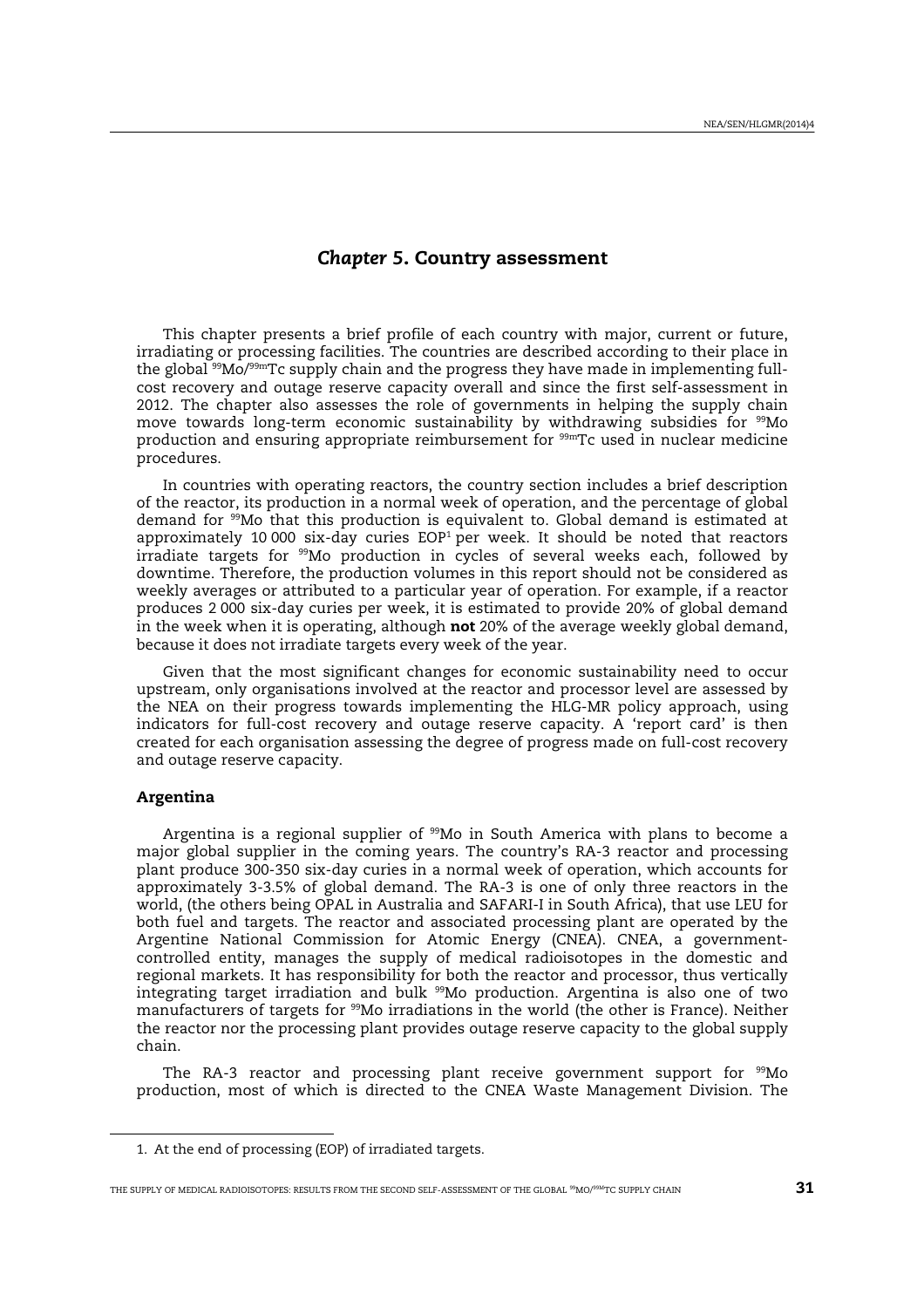<span id="page-31-0"></span>government also provides capital funding for refurbishment and infrastructure needs. Notwithstanding the financial support, CNEA has been looking to apply full-cost recovery in the future. However, no concrete actions have been taken yet. Increases in the price of bulk 99Mo have been driven by higher input costs and not a specific move towards fullcost recovery. Waste from <sup>99</sup>Mo production is managed by CNEA but funded by the Argentine government.

Argentina is planning to build a new reactor (RA-10) and processing plant, which is intended to irradiate targets for <sup>99</sup>Mo production, with a capacity of 2 000-3 000 six-day curies per week when operating. This would make the country a major global producer, once the new reactor and processing plant are commissioned. The new <sup>99</sup>Mo production infrastructure is being designed and built with government financial support.

Based on CNEA's responses, the organisation is taking steps to implement the HLG-MR policy principles; however, it appears to be at an early stage in the process. The government continues to play a prominent role in the <sup>99</sup>Mo/99mTc supply chain in Argentina, primarily through direct funding, which creates a disincentive to move to fullcost recovery. At the same time, it must be noted that Argentina is a special case in the global supply chain, as it produces <sup>99</sup>Mo/<sup>99m</sup>Tc largely for its domestic market (with small exports to Brazil and other South American countries), and has a limited impact globally at present. However, the Argentine government providing direct support for the construction of the new RA-10 reactor and processing plant does not align with the HLG-MR policy principles and would be detrimental to full-cost recovery efforts in other countries.

CNEA's progress towards implementing the HLG-MR policy approach with respect to full-cost recovery and outage reserve capacity is presented in the box below.

## Progress towards ensuring a long-term reliable supply of <sup>99</sup>Mo/<sup>99m</sup>Tc

Company/organisation name: CNEA – Argentina (irradiator and processor)

Full-cost recovery: Not started

#### Comments:

CNEA is addressing the issue of full-cost recovery for irradiation services and bulk <sup>99</sup>Mo production. It needs to design and implement an appropriate methodology or use the HLG-MR's agreed methodology. Direct government support is received by the reactor and processing plant, mainly for capital expenditures and waste management. The planned, new reactor (RA-10) and processing plant appear to be fully funded by the government.

No evidence of improvement since the first self-assessment in 2012.

Outage reserve capacity: Not started

#### Comments:

CNEA does not provide outage reserve capacity to the global supply chain. As a regionally significant irradiator and processor, however, it should consider entering into back-up capacity agreements with other irradiators and/or processors.

No change since 2012.

#### Australia

Australia is a major global supplier of irradiation services and bulk <sup>99</sup>Mo. Similar to Argentina, irradiations and bulk  $\frac{39}{2}$ Mo production in Australia are vertically integrated, i.e. managed by one entity. The Australian National Science and Technology Organization (ANSTO) operates the OPAL reactor and an associated processing plant, which produces up to 1 000 six-day curies EOP in a normal week of operation. Australia's <sup>99</sup>Mo production meets approximately 10% of global demand. OPAL is the newest and one of just two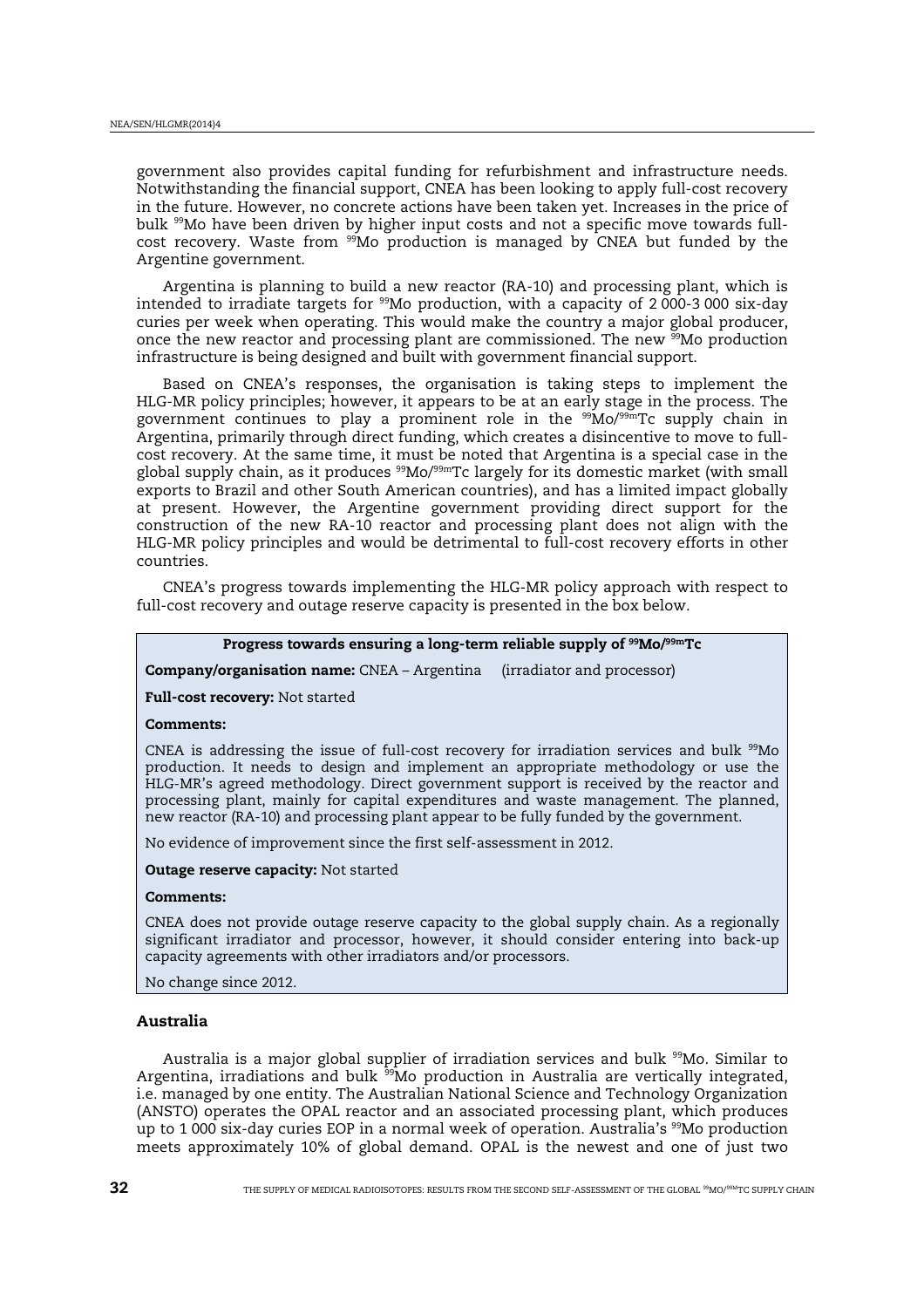<span id="page-32-0"></span>reactors worldwide (the other one is RA-3 in Argentina) that irradiate only LEU targets for <sup>99</sup>Mo production (SAFARI-I irradiates both HEU and LEU targets). Despite its geographical distance from major markets, ANSTO exports <sup>99</sup>Mo in addition to selling domestically. Although ANSTO is a government agency, its  $99$ Mo production activities are commercialised and based on the full-cost recovery principle. Furthermore, ANSTO is bound by Australian government policy to not create unfair competition in its domestic commercial operations, including for <sup>99</sup>Mo sales.

ANSTO has an agreement with NTP Radioisotopes in South Africa for the provision of outage reserve capacity, when the OPAL reactor is not operating, which is charged at commercial rates. ANSTO is also part of global reactor scheduling efforts to help ensure the availability of enough irradiation capacity for continuous  $\frac{1}{99}$ Mo production, thus improving the reliability of supply.

The Australian government is financing the construction of a new <sup>99</sup>Mo production plant and a waste processing plant, which would enable ANSTO to significantly increase bulk <sup>99</sup>Mo production and permanently and safely dispose of the final waste from processing. Apart from this capital support, which must be repaid over time, the government has largely not intervened in<sup>99</sup>Mo production activities.

Australia's progress report indicators are presented in the box below.

## Progress towards ensuring a long-term reliable supply of  $99$ Mo/ $99$ mTc

Company/organisation name: ANSTO – Australia (irradiator and processor)

#### Full-cost recovery: Fully implemented

#### Comments:

ANSTO is applying full-cost recovery for both its irradiation services and bulk  $99M$ o production (with the exception of final waste disposal and storage), which is reflected in the prices it charges. When a new national long-term waste treatment and storage facility is built, as per the Australian government's commitment, ANSTO needs to include these costs as well in its full-cost recovery methodology.

No change since the first self-assessment in 2012.

Outage reserve capacity: Fully implemented

## Comments:

ANSTO has made arrangements for the provision of outage reserve capacity and charges market rates for its availability and maintenance, based on its full-cost recovery methodology. Australia's geographical position, however, imposes limits on the effectiveness of its outage reserve capacity arrangements. Only outage reserve capacity maintained with other processors can be realistically executed.

No change since 2012.

## Belgium

The BR-2 reactor in Belgium has the highest normal available capacity for  $99M$ o irradiations and is one of the largest irradiators in the global  $^{99}$ Mo/ $^{99m}$ Tc supply chain. The reactor was commissioned in 1961 and produces 5 200 six-day curies EOP in a typical week of operation, which is more than 50% of global demand. Over its operational life to date, the reactor has undergone major refurbishments and is expected to remain online well into the 2020s. Another major refurbishment is planned for 2015-2016, which would take it out of production for an expected 16 months. The BR-2 is to be replaced at the end of its operating life by a new, multi-purpose reactor (MYRRHA), which is currently in the design stage.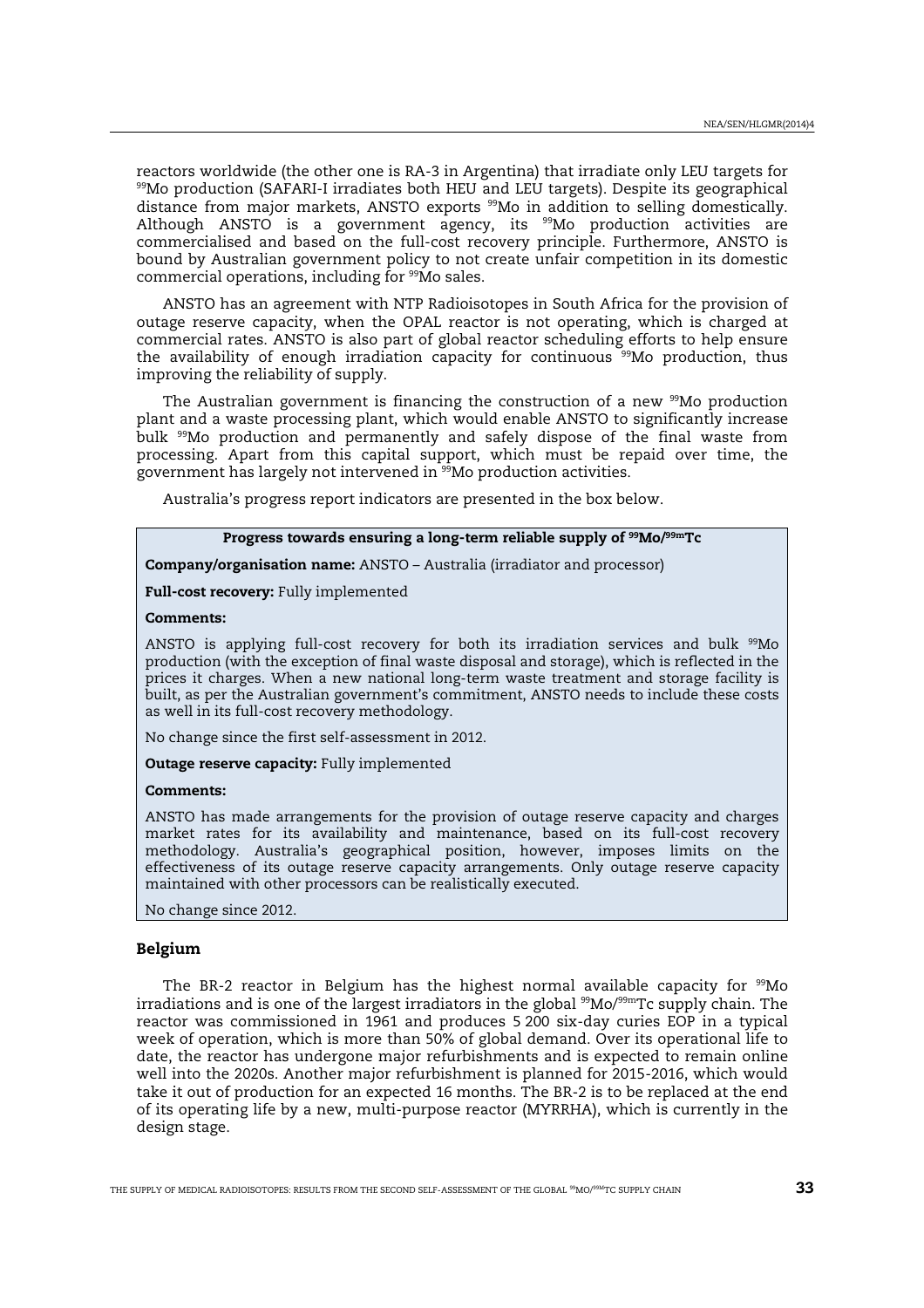The Belgian Nuclear Research Centre SCK-CEN operates BR-2 and irradiates HEU targets. The irradiated targets are sent for processing to the Institute for Radioelements (IRE) in Belgium and Mallinckrodt in the Netherlands. The reactor is currently in the process of converting to LEU targets, which is expected to be completed by 2016. Both SCK-CEN and IRE are taking steps to implement full-cost recovery despite price resistance from downstream supply chain participants. SCK-CEN already covers all of the reactor's operational costs related to <sup>99</sup>Mo production from its revenues. Costs related to reactor refurbishments and decommissioning are also included in SCK-CEN's cost methodology. However, SCK-CEN has indicated that they will not fully cost recover until market conditions improve, i.e. until other producers implement full-cost recovery as well, and prices increase.

## Progress towards ensuring a long-term reliable supply of <sup>99</sup>Mo/<sup>99m</sup>Tc

Company/organisation name: SCK-CEN – Belgium (irradiator)

Full-cost recovery: Significant progress made

## Comments:

SCK-CEN has designed a full-cost recovery methodology and is gradually implementing it at the BR-2 reactor for the provision of its irradiation services. The reactor has significantly increased its prices for  $99$ Mo-related services to processors in the two years to the end of 2013. SCK-CEN needs to continue its progress towards full-cost recovery, while also including refurbishment and decommissioning costs.

Progress continued to be made since the first self-assessment in 2012.

Outage reserve capacity: Fully implemented

#### Comments:

SCK-CEN is providing outage reserve capacity to processors and recovers the fixed and variable costs associated with this reserve capacity.

No change since 2012.

## Company/organisation name: IRE – Belgium (processor)

Full-cost recovery: Significant progress made

#### Comments:

IRE has experienced significant price increases for irradiation services from reactors and increased its own prices for bulk <sup>99</sup>Mo despite resistance from the supply chain further downstream. IRE is moving towards the implementation of full-cost recovery, partly through higher efficiency of its operations, and should continue to do so by also including the full waste management and capital costs.

Some progress made since the first self-assessment in 2012.

**Outage reserve capacity: Fully implemented** 

#### Comments:

IRE is maintaining outage reserve capacity at several reactors and paying its reactor suppliers for it. IRE also has a backup agreement with other processors to provide/receive production capacity in the event of an unexpected or extended reactor shutdown.

Significant progress made since 2012.

At present, the Belgian government provides limited financial support for capital, decommissioning and waste management costs. In addition to the higher irradiation costs from moving towards full-cost recovery, IRE has also faced still higher costs from converting to LEU targets. Belgium's commitment to nuclear security and non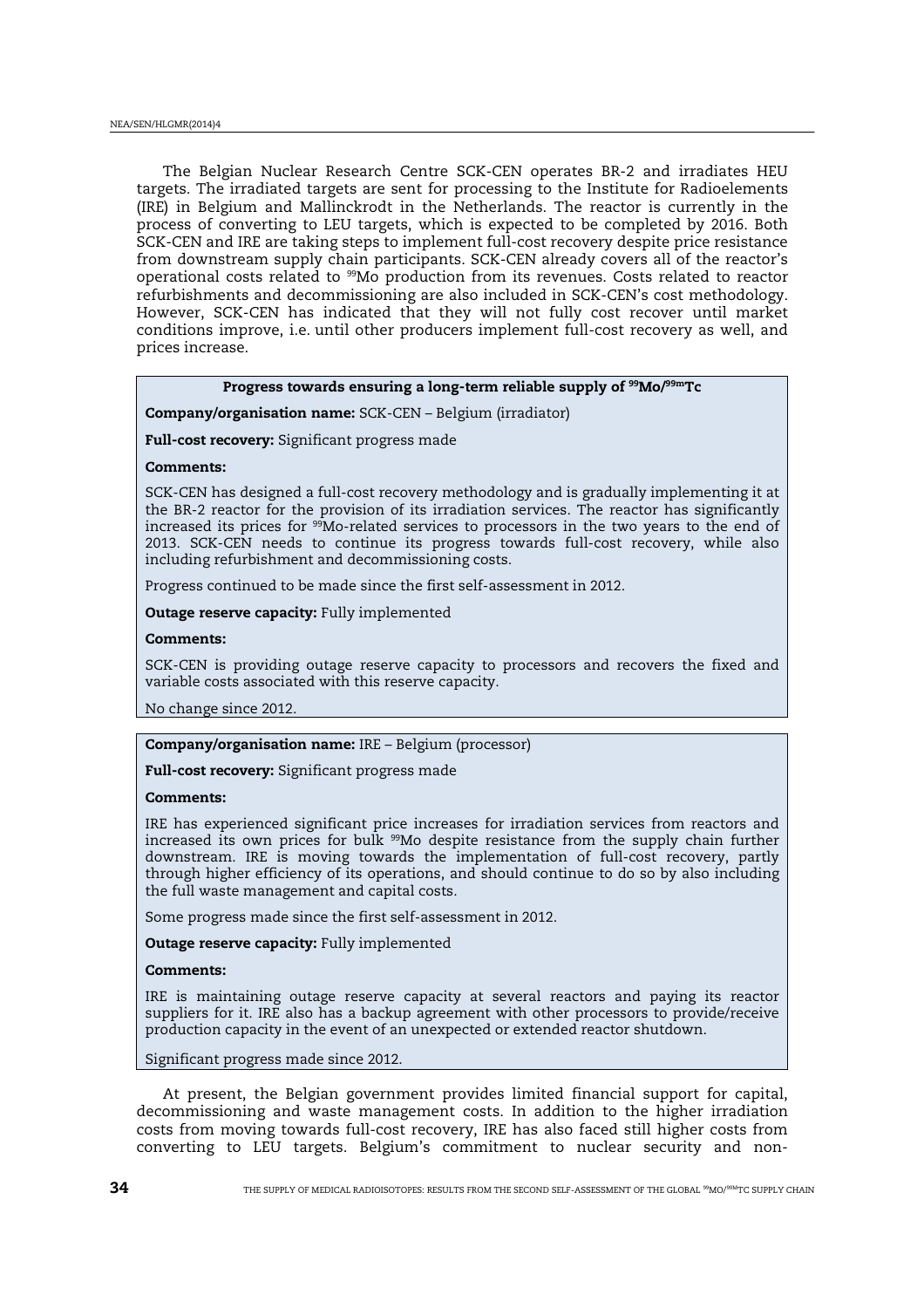<span id="page-34-0"></span>proliferation necessitates such a move, which is underway, although the government has not provided financial support for conversion. IRE expects to fully convert to LEU by 2016.

SCK-CEN has agreements with processors for the provision of outage reserve capacity and receives payment for maintaining spare irradiation positions (fixed costs) and any additional production when required (variable costs). SCK-CEN's and IRE's progress indicators are shown in the boxes above.

At the end-user level, Belgium is working to separate reimbursement for  $\frac{99m}{Tc}$  from the radiopharmaceutical to increase transparency of costs. This new policy is planned to enter into force in June 2015. There is already a complete separation of reimbursement for the isotope from the medical diagnostic procedure.

#### Brazil

Brazil is primarily involved downstream in the  $99$ Mo/ $99$ mTc supply chain, purchasing bulk <sup>99</sup>Mo from processors on the international market and manufacturing <sup>99m</sup>Tc generators for elution in domestic hospitals and clinics. The country is already applying a full-cost recovery methodology at the generator manufacturer level despite upward pressure on bulk <sup>99</sup>Mo prices and uncertainty on corresponding increases in 99mTc reimbursement rates.

The Brazilian government is heavily involved in the manufacture of  $99mTc$  generators as well as the reimbursement of isotopes. The strong regulation of the country's health care systems (public and private), including reimbursement policies, creates a barrier to timely reviews and adjustments of isotope reimbursement rates when <sup>99m</sup>Tc generator prices must increase in response to more expensive bulk <sup>99</sup>Mo.

To increase control over its domestic supply of <sup>99</sup>Mo/99mTc, Brazil is working on the project to build new reactor and processing capacity by the end of the decade, to ensure that the country meets its own demand. The new  $^{99}$ Mo production capacity of 1000 sixday curies would meet domestic demand. Although Brazil does not plan to export bulk 99Mo to other countries, meeting its own demand for <sup>99m</sup>Tc, which is projected to grow over time, would free up production capacity elsewhere in the world to cover potential unexpected or extended reactor outages.

#### Canada

Canada's National Research Universal (NRU) is one of the largest (and oldest) reactors in the world for irradiation of (HEU) targets for  $^{99}$ Mo production. In a normal week of operation, the reactor can supply almost half of the global demand for <sup>99</sup>Mo, making it a significant participant in the global supply chain. This significance was underscored during the reactor's extended outage between May 2009 and August 2010, which coupled with an extended outage at another major irradiator – the HFR reactor in the Netherlands, resulted in a severe disruption in the global supply of <sup>99</sup>Mo. Since its return to service, the NRU has been operating below its historical level of production.

Canada's production of <sup>99</sup>Mo is unique in the world in that Atomic Energy Canada Limited (AECL), the operator of the NRU, not only irradiates targets, but also performs the initial extraction of the isotope prior to sending it for purification to its only customer – Nordion, a private company. Nordion then sells the purified bulk <sup>99</sup>Mo to generator manufacturers. Waste from <sup>99</sup>Mo production generated by both AECL and Nordion is managed by AECL on behalf of the Canadian government. Costs are partially covered by revenues from Nordion, with the shortfall covered by the government.

The AECL-Nordion relationship is governed by a commercial supply contract, which was re-negotiated in 2013 to enable AECL to recover more of its <sup>99</sup>Mo-related costs. However, the contract still does not allow for full-cost recovery, so AECL receives direct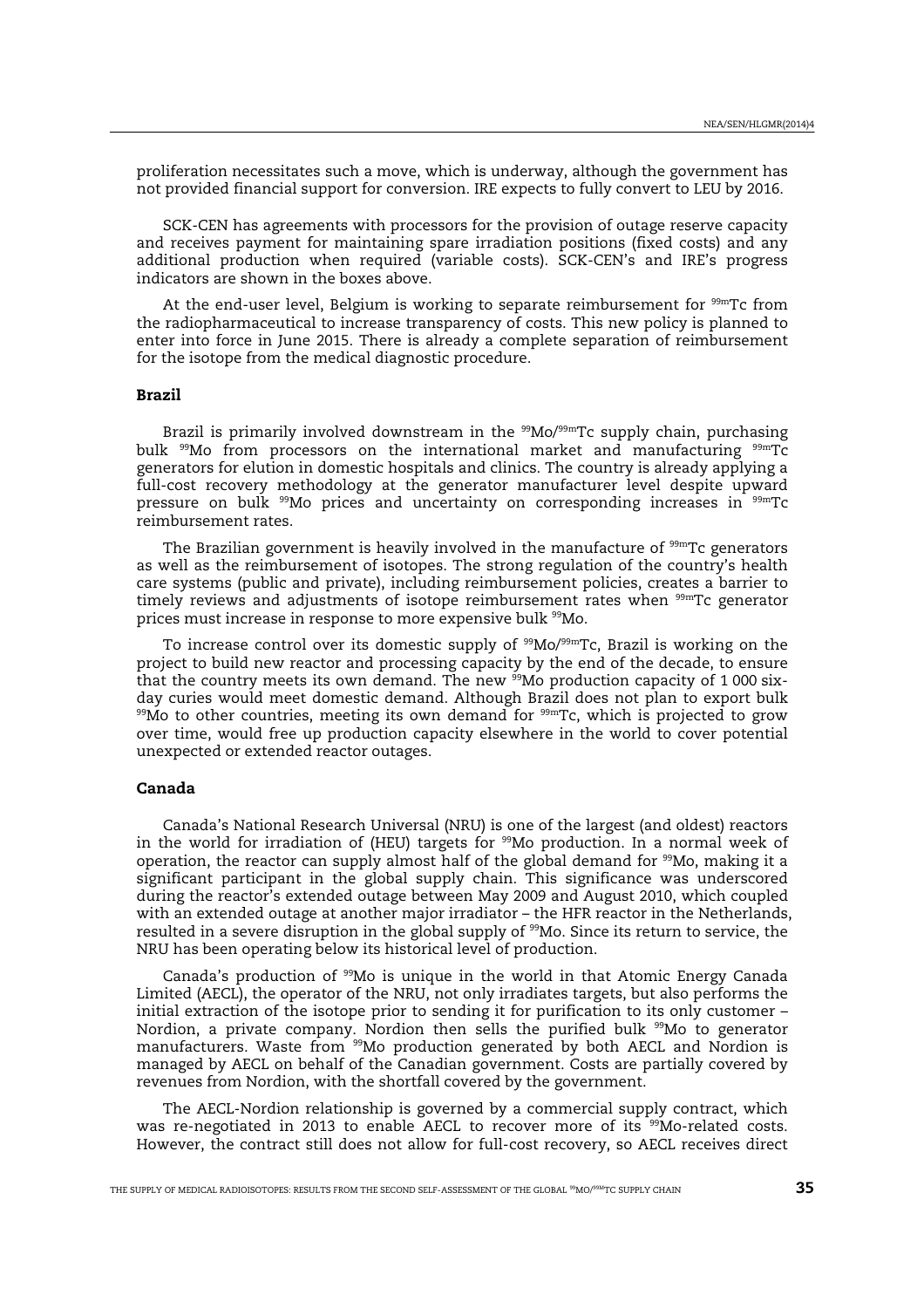financial support from the Canadian government. Nordion, on the other hand, as a commercial entity, applies full-cost recovery for its <sup>99</sup>Mo production. This said, the Canadian government supports the policy objective of full-cost recovery and intends to apply it in non-reactor-based isotope production post-2016.

## Progress towards ensuring a long-term reliable supply of  $99$ Mo/ $99$ mTc

Company/organisation name: AECL – Canada (irradiator)

Full-cost recovery: Some progress made

#### Comments:

AECL signed a revised supply contract with Nordion in 2013. This new contract has stepped up cost recovery at the reactor and is allowing AECL to move towards full-cost recovery. However, government funding is received to cover shortfalls of revenues from irradiations. The decision by the Canadian government to cease <sup>99</sup>Mo irradiations at the NRU reactor precludes the latter from converting to LEU targets. The government is supporting the development of alternative technologies for medical radioisotope production, which are expected to operate on a full-cost recovery basis post-2016.

Some progress since the first self-assessment in 2012.

Outage reserve capacity: Not started

#### Comments:

Although AECL has capacity that could be used in extended/unplanned outage situations, it is not paid for.

No change since 2012.

#### Company/organisation name: Nordion – Canada (processor)

Full-cost recovery: Fully implemented - given contract provisions with AECL

#### Comments:

As a commercial entity. Nordion is fully recovering its costs of bulk  $99$ Mo production. Nordion's unique revenue-sharing agreement AECL, however, makes it difficult for other supply chain participants to implement full-cost recovery. Waste management costs are also covered by the agreement with AECL – a portion is covered by revenues from  $99$ Mo sales and the rest by the government.

No change since the first self-assessment in 2012.

#### Outage reserve capacity: Not started

#### Comments:

Given the unique relationship between AECL and Nordion, where AECL supplies more than just irradiation services to Nordion, the latter does not source outage reserve capacity, although it is available at the reactor. Consequently, there is no payment made for this capacity.

#### No change since 2012.

The Canadian government has confirmed its decision to discontinue reactor-based 99Mo production after the current NRU licence expires in 2016. Instead, it is investing in non-reactor-based technologies to supply the domestic market. The government intends to apply the principles of full-cost recovery in non-reactor-based isotope production post-2016. The exit of Canadian irradiation and, in particular, processing capacity would make the global supply chain vulnerable to disruptions unless new infrastructure became operational by the time the NRU ceased to irradiate targets.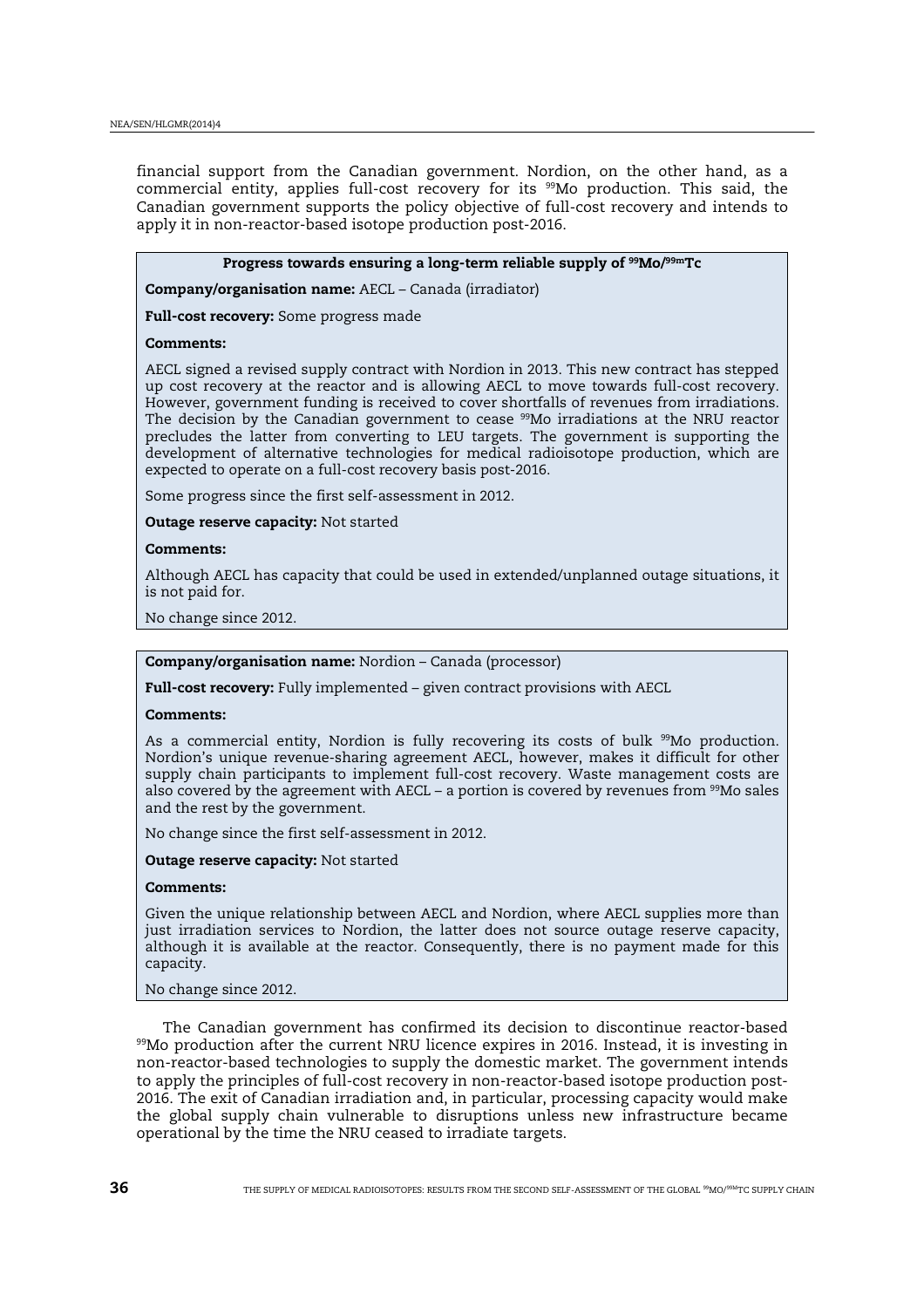<span id="page-36-0"></span>To prepare for this, the Canadian government is investing in alternative technologies specifically, linear accelerators and cyclotrons for the production of  $^{99}$ Mo and  $^{99}$ mTc. The investment will provide for a more distributed supply chain. In the case of cyclotrons,  $99mTc$  is produced directly, which, given its short half-life, would only be available domestically to locations close to the cyclotron. The linear accelerator option will produce <sup>99</sup>Mo to meet the needs of remote locations, providing for diversity and redundancy in the supply chain. The Canadian government intends for non-reactorbased isotope production post-2016 to be fully commercial, with no government participation in production.

Given the unique position of AECL and Nordion in the  $99$ Mo supply chain, there are no explicit provisions for outage reserve capacity between them. AECL has reserve capacity, although it is not paid for by Nordion and not specifically designated as outage reserve capacity. AECL's and Nordion's progress indicators on full-cost recovery and outage reserve capacity are presented in the boxes above.

#### Czech Republic

The Czech Republic is a relatively new participant in the global  $^{99}$ Mo/ $^{99}$ mTc supply chain. Its LVR-15 reactor, operated by the Nuclear Research Institute REZ, began irradiating (HEU) targets for isotope production in 2010 and currently supplies these targets to IRE for processing. Although the reactor has a capacity of 2 800 six-day curies EOP per week, it has been typically producing only about 600-700 six-day curies when in operation, accounting for 6-7% of global demand. Given its current low utilisation for target irradiation, the reactor provides significant outage reserve capacity, which is paid for by the processor.

REZ, the LVR-15 reactor operator and a private company, has made progress in implementing full-cost recovery, although it seems that much remains to be done to recover the full costs associated with  $^{99}$ Mo irradiations. For example, capital, overhead and decommissioning costs are not currently covered by revenues from <sup>99</sup>Mo irradiation services at LVR-15. As REZ states that it does not receive financial support from the Czech government, it is unclear how it accounts for the full costs of <sup>99</sup>Mo irradiations in LVR-15. REZ's progress indicators are shown in the box below.

#### Progress towards ensuring a long-term reliable supply of <sup>99</sup>Mo/<sup>99m</sup>Tc

Company/organisation name: REZ – Czech Republic

Full-cost recovery: Some progress made

## Comments:

REZ has implemented its own full-cost recovery methodology for <sup>99</sup>Mo irradiations and it currently recovers operational and maintenance costs from <sup>99</sup>Mo revenues. However, these costs represent only a portion of the full costs of <sup>99</sup>Mo irradiations. REZ also needs to recover capital, overhead and decommissioning costs. Waste management is a responsibility of IRE, who processes the irradiated targets.

Some progress since the first self-assessment in 2012.

**Outage reserve capacity:** Significant progress made

#### Comments:

REZ states that it provides outage reserve capacity, which is fully paid for – both its fixed and variable costs. However, this reserve capacity appears to be due to operational flexibility of the reactor and not "true" outage reserve capacity.

Some progress since 2012.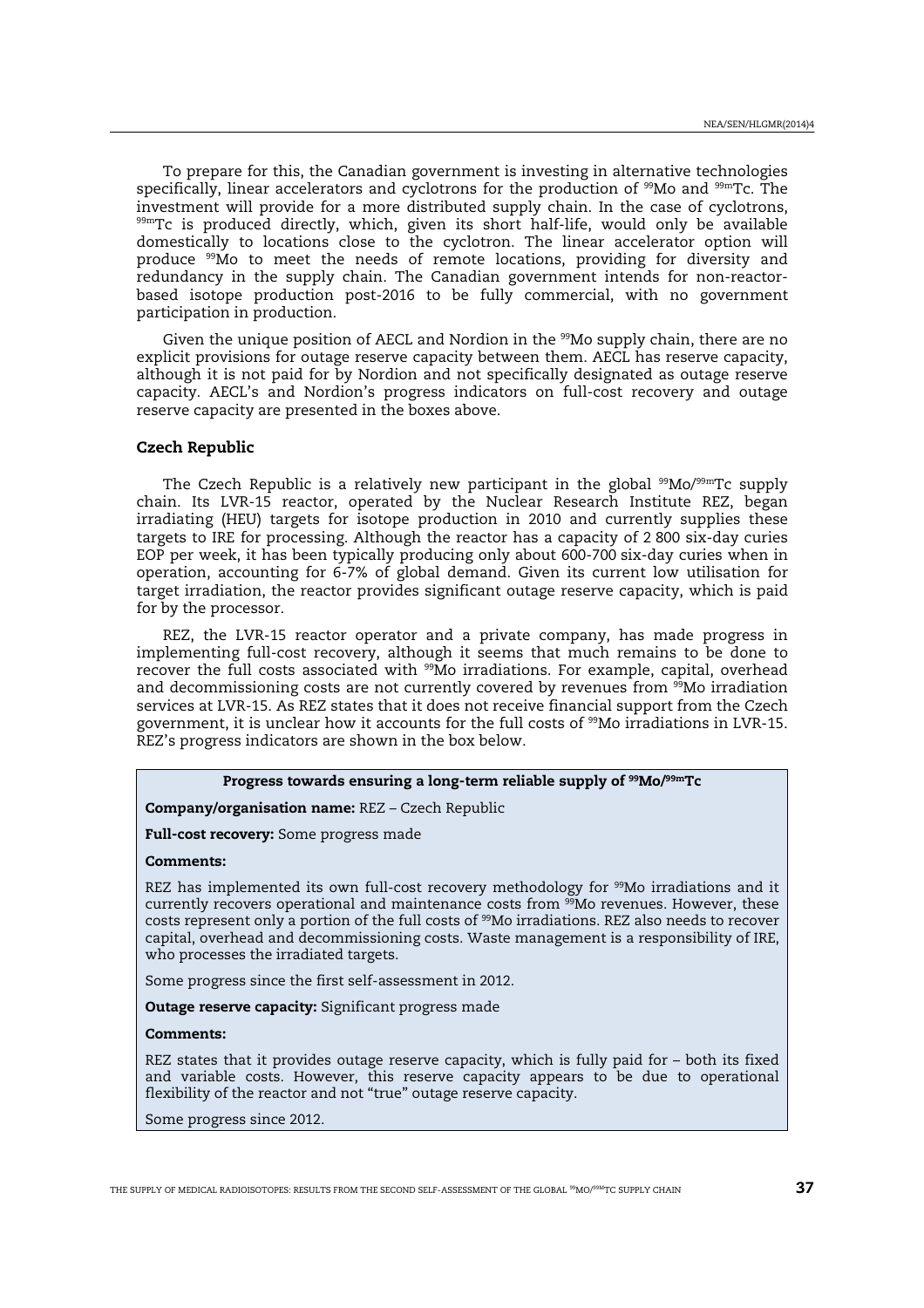#### <span id="page-37-0"></span>European Union

Following the global shortage of  $99M_0/99mTc$  in 2009-2010, the European Council concluded that the medium- and long-term security of supply of medical radioisotopes in the European Union (EU) was at risk, given the existing unsustainable economic situation in the market. The Council encouraged the European Commission to take measures to monitor the market, work with interested stakeholders, including the NEA, and provide regular updates to the Council and the European Parliament on actions taken to improve the reliability of supply of <sup>99</sup>Mo/99mTc in the EU. In June 2012, the European Observatory on the supply of medical radioisotopes was established to work on issues related to the proper functioning of the <sup>99</sup>Mo/<sup>99m</sup>Tc market in the EU with a focus on:

- effective scheduling of nuclear reactor operations for irradiating targets for  $99M$ o production;
- provision of adequate reserve capacity at reactors for periods of unexpected and/or extended reactor shutdowns;
- communication to governments in case of  $99$ Mo supply disruptions;
- market economics, including adequate supply of  $99$ Mo based on the full recovery of costs for its production – and accurate projections of  $\frac{99 \text{m}}{6}$  demand; and,
- timely and economically viable transition to the use of LEU targets for  $^{99}$ Mo production.

The European Observatory's four working groups have contributed significantly to addressing the issues related to the security of supply of <sup>99</sup>Mo/<sup>99m</sup>Tc in the EU. Working Group One and its Emergency Response Team has been very effective in minimising supply disruptions during unexpected major producer outages in November 2012, April – June 2013 and November 2013. Working Group Two has reached out to European stakeholders on full-cost recovery and isotope reimbursement, and supported a process by the six large European <sup>99</sup>Mo-producing countries to arrive at an agreement on the implementation of full-cost recovery. Working Group Three has identified issues associated with LEU conversion and recommended a number of potential policy options to address these issues and ensure that the conversion process does not have an adverse impact on reliable supply. In this context, the European Commission has announced funding of 4-6 million euros for research and development of high-density LEU fuel and targets for medical radioisotope production, as part of its 2014-2015 Euratom Work Programme for nuclear research. Finally, Working Group Four has examined the capacity/demand situation in Europe and analysed the potential impact on supply from permanent reactor shutdowns and new/replacement capacity coming online.

The European Observatory is also working to encourage EU health care funding systems to ensure appropriate reimbursement rates for isotopes in medical procedures to help in the move towards full-cost recovery and economic sustainability in the EU <sup>99</sup>Mo/99mTc market.

#### France

France is a major supplier of irradiated (HEU) targets for <sup>99</sup>Mo production through its OSIRIS reactor, which produces 1 200 six-day curies EOP per week when operating. This accounts for 12% of global demand. However, OSIRIS has been in service for 48 years and is approaching its retirement, currently anticipated at the end of 2015. The *Commissariat à l'énergie atomique et aux énergies alternatives* (CEA), the reactor operator, is planning to replace OSIRIS. It has begun the construction of a new, multi-purpose reactor (Jules Horowitz – JHR) that will irradiate (LEU) targets for  $^{99}$ Mo production, with the support of the French government.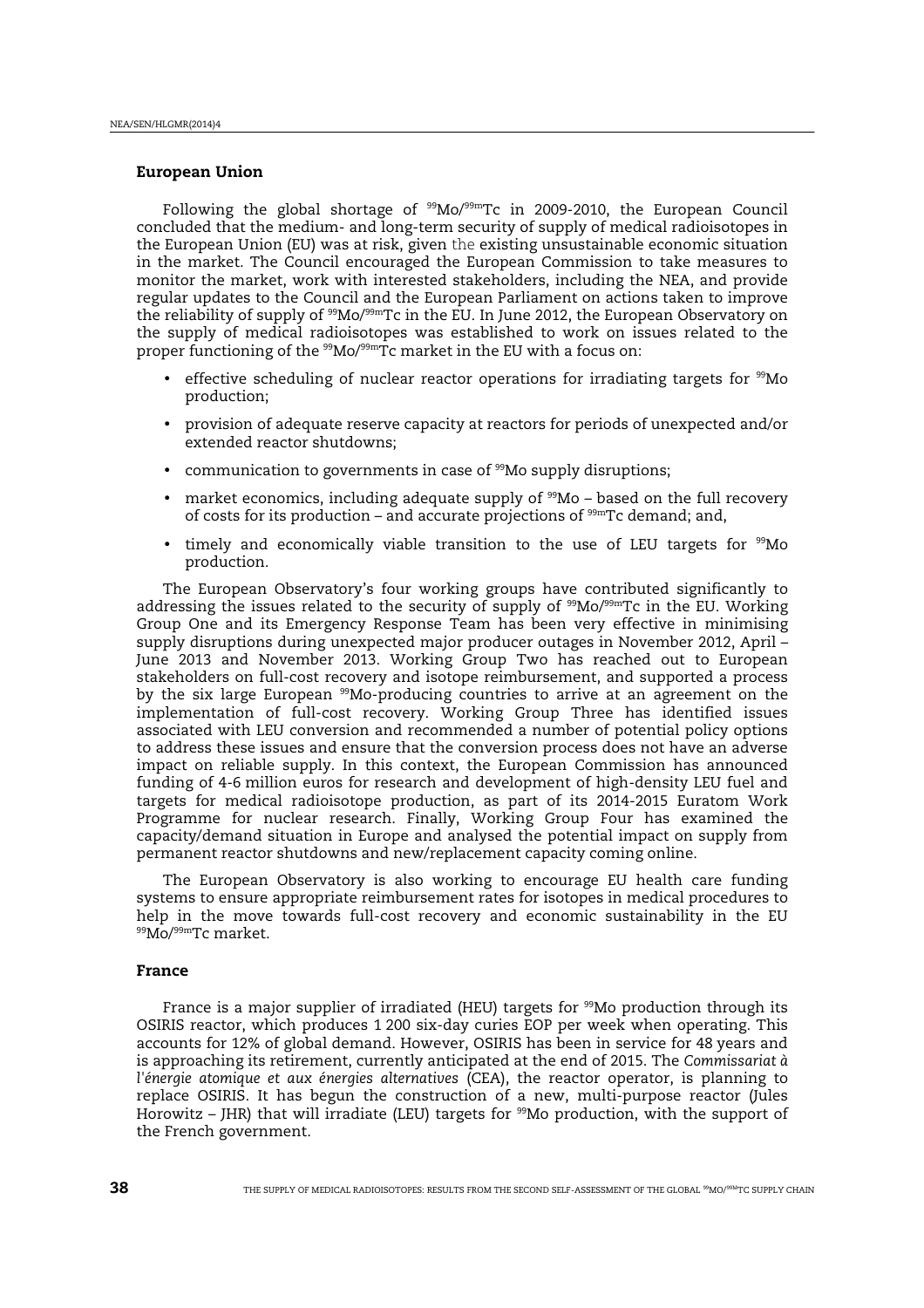<span id="page-38-0"></span>The French government has encouraged CEA to move towards full-cost recovery for its isotope production and the CEA is now fully recovering its  $99$ Mo irradiation costs, except capital costs. Given the fact that OSIRIS' capital costs are fully amortised, CEA does not plan to recover them in existing commercial contracts before OSIRIS' permanent shutdown at the end of 2015. However, capital costs will be included in CEA's full-cost recovery methodology applied at JHR, when it enters into service in the next few years.

As OSIRIS is primarily used for nuclear research, it does not maintain permanent outage reserve capacity and consequently, is not paid for such. Some irradiation capacity though, becomes available occasionally, depending on experimental research missions, for <sup>99</sup>Mo production. This capacity is only partially paid for by users. The progress indicators for France are presented in the box below.

#### Progress towards ensuring a long-term reliable supply of <sup>99</sup>Mo/<sup>99m</sup>Tc

Company/organisation name: CEA – France (irradiator)

Full-cost recovery: Significant progress made

#### Comments:

CEA has implemented a full-cost recovery methodology for the OSIRIS reactor, excluding capital costs. CEA intends to fully cost recover for irradiations (including capital costs) at the new JHR reactor, which is currently under construction.

Some progress since the first self-assessment in 2012.

#### Outage reserve capacity: Not started

#### Comments:

CEA has not dedicated outage reserve capacity at the OSIRIS reactor, although such capacity is available occasionally depending on the schedule of other reactor missions. As such, CEA does not require a payment for using this capacity. CEA plans to make outage reserve capacity available at JHR to processors on a commercial basis.

No change since 2012.

#### Germany

Germany is not currently producing <sup>99</sup>Mo, but expects to join the global supply chain in 2017-18, irradiating LEU targets to be processed elsewhere in Europe (at present, there are no plans to build processing capacity in Germany). The FRM II research reactor at the Technische Universität München (TUM) is being modified to accommodate target irradiation and is estimated to produce up to 2 100 six-day curies EOP in a normal week of operation, which would account for 21% of global demand.

Financial support for research and development activities related to future <sup>99</sup>Mo production is provided by German federal government. In addition, part of the costs for personnel has been taken over by the Government of the State of Bavaria. The latter has directed the reactor operator, TUM, to implement full-cost recovery for future  $99M\text{o}$ production, including also the provision of outage reserve capacity.

## Japan

Japan participates in the  $99Mo/99mTc$  supply chain as a generator manufacturer and consumer of 99mTc at hospitals. The country does not currently have a reactor used for target irradiation for <sup>99</sup>Mo production or a processing facility. As such, Japan does not have control over upstream activities and is largely a price-taker for bulk <sup>99</sup>Mo produced elsewhere. The Japanese government and the Japan Radioisotope Association meet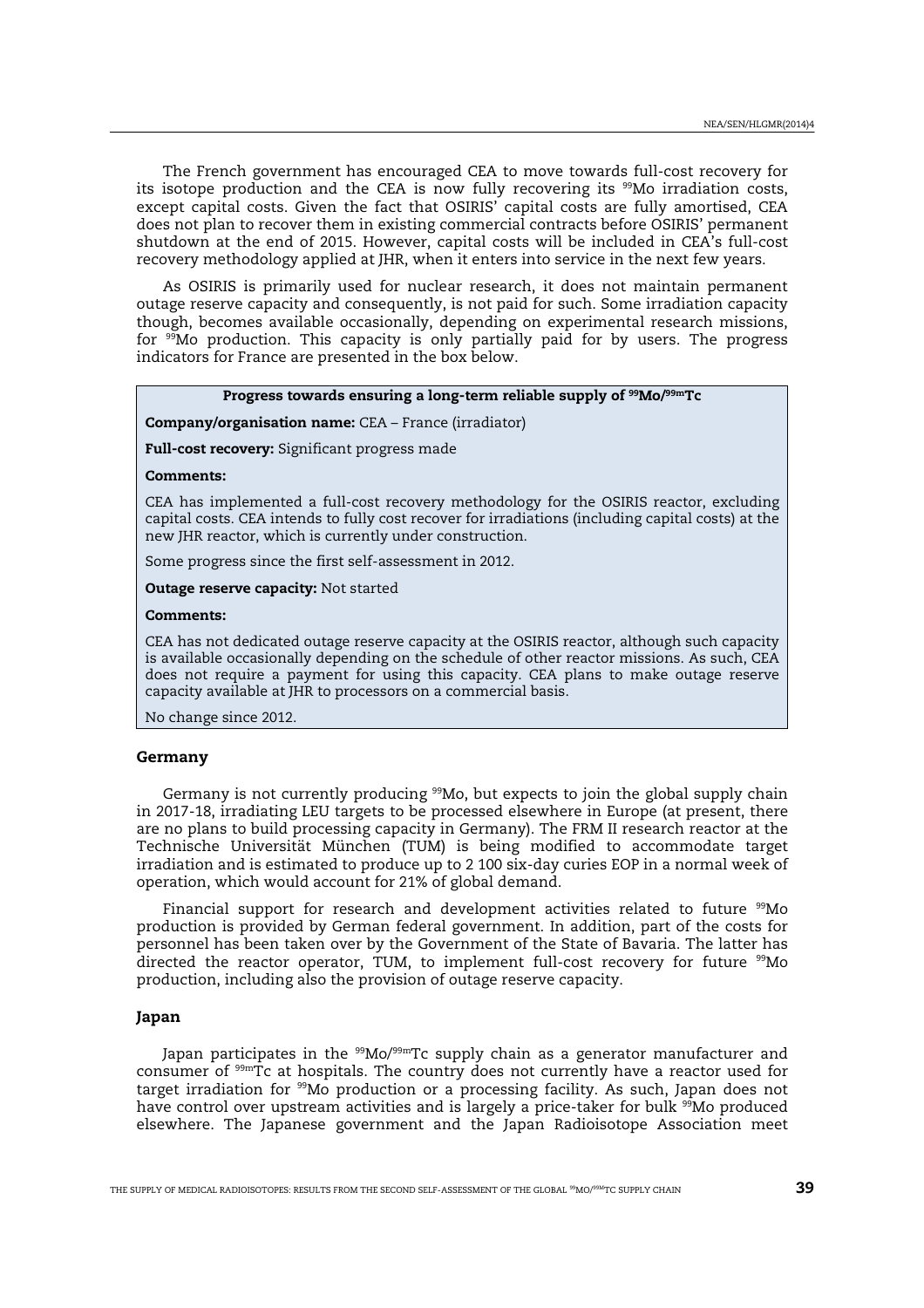<span id="page-39-0"></span>periodically to discuss global <sup>99</sup>Mo/<sup>99m</sup>Tc market conditions and their implications for Japanese generator manufacturers, hospitals and patients.

This report assumes that Japanese generator manufacturers have implemented fullcost recovery in their operations given their commercial status in the market. Although, it should be noted that, given its geographical location far from major <sup>99</sup>Mo producers and being a price-taker in the market, Japan is more vulnerable than most countries to unplanned producer outages affecting supply. Similar to other countries, there is a disconnection between price changes upstream and 99mTc reimbursement. This puts pressure on generator manufacturers in Japan faced with price increases for bulk  $\frac{39}{9}$ Mo they source abroad, while having to keep stable prices of their generators. Higher prices and insecure supply has resulted in a declining <sup>99</sup>Mo/<sup>99</sup>Tc demand in Japan over the last few years.

## Republic of Korea

The Republic of Korea, like Japan, does not have its own <sup>99</sup>Mo production capabilities and is dependent on the global market for supply as a price-taker. The country even imports 99mTc generators. This almost complete dependency on outside sources and a rising domestic <sup>99</sup>Mo demand has persuaded the Korean government to build new <sup>99</sup>Mo production infrastructure – a reactor and a processing plant. The Republic of Korea is included in this self-assessment report because of its intention to become a major global <sup>99</sup>Mo producer once its new infrastructure is commissioned, likely around or after 2020. Current plans are to produce 2 000 six-day Ci/week in a normal week of operation, which is approximately 20% of global demand.

The Korean government is providing financial support for the construction of the new reactor and processing plant, and has indicated that it will operate the reactor. A decision on whether the government or a private company will operate the processing plant has not yet been made. Despite the government's support of the six HLG-MR policy principles and its interest in implementing them in the Republic of Korea, it is doubtful whether this will be done, at least for irradiations. Full-cost recovery would require that the government investment be repaid, which may not happen if the government is also operating the reactor. At the processing stage, should a private company be chosen to operate the <sup>99</sup>Mo plant, it would be expected to fully recover its costs. However, with the government operating (and subsidising) the reactor, this would be a very similar situation to the one currently in Canada with AECL and Nordion. Experience with the latter has shown that full-cost recovery and sustainable pricing are not attainable in such a situation.

The Korean government has indicated that it intends to provide outage reserve capacity to the global supply chain, although given the Republic of Korea's geographical location away from most large markets, a realistic approach could be an agreement with another processor(s).

#### **Netherlands**

The Netherlands plays an important role in the entire global <sup>99</sup>Mo/<sup>99m</sup>Tc supply chain from target irradiation to distribution of  $99m$ Tc generators to hospitals. The HFR research reactor in Petten, operated by the Nuclear Research and consultancy Group (NRG), has normal available capacity to produce 4 680 six-day curies EOP in a normal week of operation, accounting for 47% of global demand. The HFR uses LEU fuel but irradiates HEU targets, which it supplies to two processors, Mallinckrodt and IRE, for the production of bulk <sup>99</sup>Mo. Mallinckrodt also manufactures <sup>99m</sup>Tc generators. The HFR reactor, along with both IRE and Mallinckrodt, is in the process of converting to use LEU targets, with an expectation of full conversion by 2017.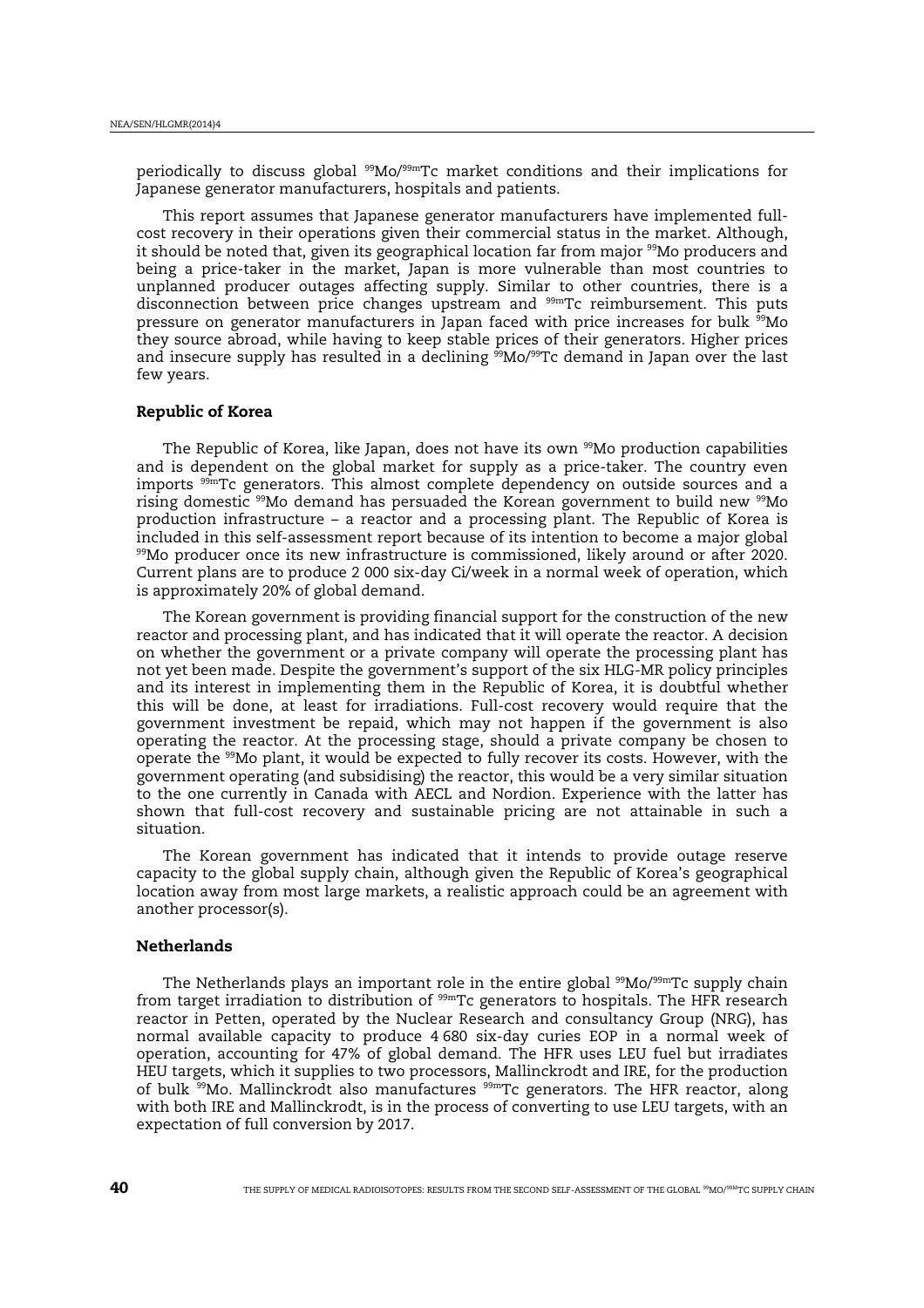In the wake of two major outages in 2013, NRG has conducted a thorough cost review of reactor operations. The full costs of <sup>99</sup>Mo production are being identified and will be taken into consideration in future contract negotiations with customers, once all 99Morelated costs are known. NRG expects to implement its full-cost recovery methodology for <sup>99</sup>Mo production by early 2015 and eventually recover all costs by 2016 through new/updated contracts with processors. This timeline of implementation is more precise than indicated by NRG in the first self-assessment in 2012, which is an encouraging sign towards the implementation of full cost recovery.

NRG is also responsible for waste management from the extraction and purification of <sup>99</sup>Mo that takes place in the Netherlands. It handles short-term storage, monitoring and transportation to the Dutch national organisation that manages radioactive waste – COVRA. For these services, NRG receives compensation, however, does not fully recover its costs. For example, certain waste management support services are not paid for.

Even though the HFR has reserve capacity available, albeit a small amount relative to its total available irradiation capacity, only a portion of the costs are recovered. Much of this reserve capacity is not "true" outage reserve capacity, but results from operational flexibility, i.e. spare capacity when the facility is not used to its full capacity. NRG also receives payments for reserve capacity activation (the variable costs of providing this service). It is negotiating with processors to price reserve capacity, but it is not clear what the outcome will be. The continuing downward pressure on market prices makes it a challenge to convince customers to pay for a service that they do not always see as essential to their operations, even though this service increases supply reliability.

In the long term the HFR is planned to be replaced by a new reactor, PALLAS, which will start irradiating targets for <sup>99</sup>Mo production sometime in the 2020s. It is the Dutch government's and NRG's intention that irradiation for <sup>99</sup>Mo production at PALLAS is undertaken on a commercial basis. The progress indicators for the two Dutch <sup>99</sup>Mo producers, NRG and Mallinckrodt, are presented in the boxes below.

#### Progress towards ensuring a long-term reliable supply of <sup>99</sup>Mo/<sup>99m</sup>Tc

Company/organisation name: NRG – Netherlands (irradiator)

Full-cost recovery: Significant progress made (improvement since 2012)

#### Comments:

NRG has identified its full <sup>99</sup>Mo-specific costs at the HFR reactor and is working on identifying the common costs to be allocated to <sup>99</sup>Mo irradiations. NRG plans to implement its full-cost recovery methodology by early 2015 and start recovering its full costs of <sup>99</sup>Mo irradiations by 2016. It has been increasing its prices and is communicating the reasons to its customers.

Significant progress has been made since the first self-assessment in 2012.

**Outage reserve capacity:** Some progress made

#### Comments:

NRG holds reserve capacity when irradiation positions are not fully utilised by processors (not "true" outage reserve capacity, but operational flexibility). However, this capacity is only partially paid for. To ensure the reliability of supply and comply with the principle of full-cost recovery, NRG needs to negotiate a pricing mechanism for its outage reserve capacity.

No change since 2012.

Further downstream, the Dutch government is not directly involved in setting reimbursement for medical diagnostics and has not taken action to date to examine <sup>99m</sup>Tc funding. Reimbursement in the Dutch health care system is on a "per procedure" basis and is done between medical insurance companies and hospitals. This makes it difficult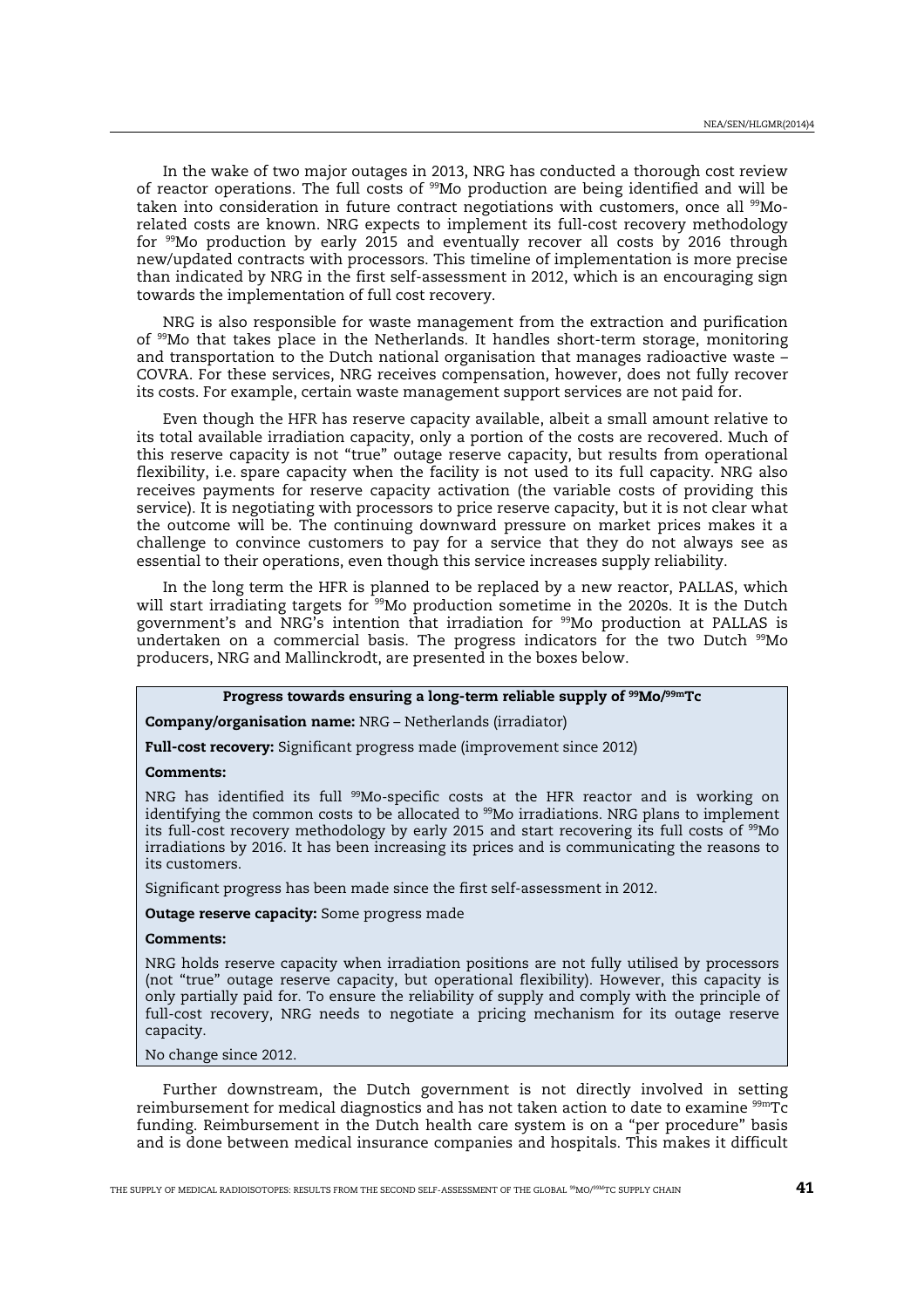<span id="page-41-0"></span>to identify the value of the isotope. Hospitals have some freedom to allocate resources to the different components of a medical diagnostic procedure, including the isotope, based on their negotiated prices with medical insurance companies. These negotiated prices would, in turn, influence hospitals' negotiations with <sup>99m</sup>Tc generator manufacturers on prices.

Progress towards ensuring a long-term reliable supply of <sup>99</sup>Mo/<sup>99m</sup>Tc

Company/organisation name: Mallinckrodt – Netherlands (processor and generator manufacturer)

Full-cost recovery: NO RESPONSE – unable to assess the implementation status of full-cost recovery

Outage reserve capacity: NO RESPONSE – unable to assess the implementation status of outage reserve capacity

#### Comments:

The NEA is unable to assess the company's progress and commitment to implementing the HLG-MR policy principles of full-cost recovery and outage reserve capacity.

## Poland

Poland is a relatively new  $99M<sub>0</sub>/99mTc$  supply chain participant, providing irradiation services since 2010 in its MARIA reactor to Mallinckrodt in the Netherlands. The reactor has been recently converted to LEU fuel. It uses HEU targets to produce approximately 1 500 six-day curies EOP in a normal week of operation, which is 15% of global demand. The reactor operator, the National Centre for Nuclear Research (NBCJ), is working to increase the reactor capacity for <sup>99</sup>Mo irradiations to 2 200 six-day Ci/week from January 2015 (22% of global demand).

Progress towards ensuring a long-term reliable supply of <sup>99</sup>Mo/<sup>99m</sup>Tc

Company/organisation name: NCBJ – Poland (irradiator)

Full-cost recovery: Not started

#### Comments:

NCBJ has considered applying full-cost recovery for irradiation services at the MARIA reactor, however, no concrete action has been taken yet. Some government funding is received for target irradiations. NCBJ needs to establish and implement a process to move to full-cost recovery in the near future and reduce its dependence on government support.

Some progress since the first self-assessment in 2012 - more discussion about full-cost recovery, but no actions yet. However, NCBJ is taking actions to increase its commercial orientation for <sup>99</sup>Mo production, such as seeking private funds for a new processing plant.

Outage reserve capacity: Not started

#### Comments:

The MARIA reactor has significant capacity to hold as outage reserve capacity, however, it receives no payment for it.

No change since 2012.

Although the Polish government does not provide specific financial support to NBCJ for <sup>99</sup>Mo irradiation services, it provides funds covering part of the spending related to reactor safety and supporting infrastructure. In general, more than one-half of NCBJ's income is derived from commercial activities (including radioisotope production), and the profits are partially used to support research activities. NCBJ has discussed applying fullcost recovery with the Polish government, but no concrete action has been taken so far.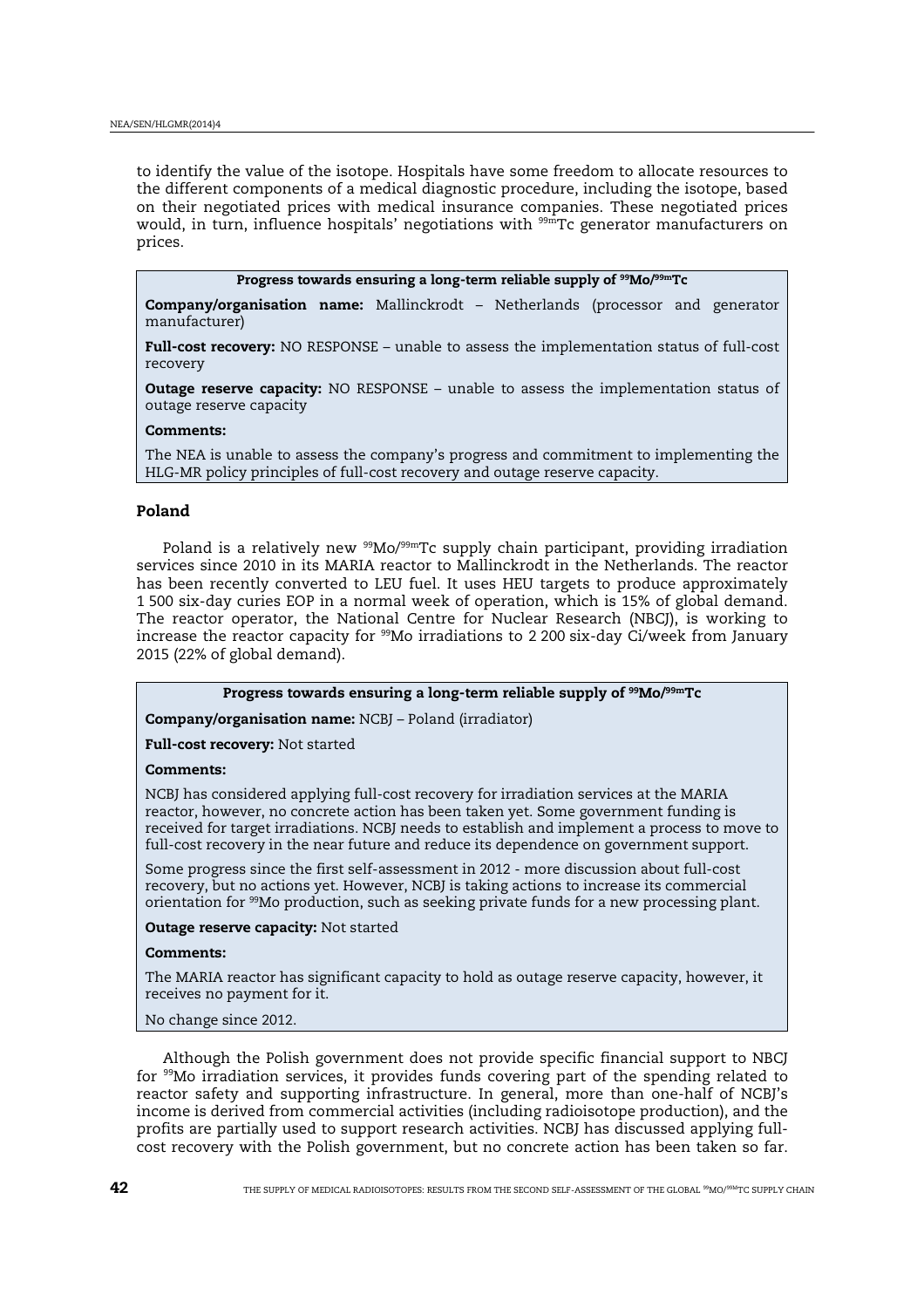<span id="page-42-0"></span>MARIA has the ability to hold outage reserve capacity, however, it is not being contractually provided or paid for at the moment.

There are plans to build a new processing plant for bulk <sup>99</sup>Mo in Poland, with a capacity of 1 000 six-day Ci/week, and commission it before the end of the decade. NCBJ is currently working to secure a commercial loan for the new facility, which shows its efforts to increase <sup>99</sup>Mo production on commercial terms. NCBJ's progress indicators on full-cost recovery and outage reserve capacity are shown in the box above.

Reimbursement for nuclear medicine procedures in Poland is negotiated annually between hospitals and the National Health Fund. For <sup>99m</sup>Tc-related diagnostics, reimbursement covers the entire procedure without a separation of the isotope or radiopharmaceutical. The Polish government indicates that it is possible to implement full-cost recovery at the end-user level in the country, but it is unlikely to happen before 2016, assuming appropriate adjustment to reimbursement amounts as estimated in *An Economic Study of the Molybdenum-99 Supply Chain* (NEA, 2010).

#### Russian Federation

The Russian Federation is aiming to become a major global <sup>99</sup>Mo/<sup>99m</sup>Tc supplier at all levels. Although it produces only small amounts of <sup>99</sup>Mo at present (in three reactors), it is aiming to achieve production of up to 1 300 six-day curies EOP in the next few years. This would be equivalent to 13% of global demand. The Russian Federation also intends to convert from using HEU to LEU targets for irradiations by 2018. The subdivision of the Radiation Technologies Program – the Joint Stock Company Isotope (a wholly owned subsidiary of the State Atomic Energy Corporation ROSATOM) – promotes and markets the production of radioisotopes manufactured by other subsidiaries of ROSATOM.

Target irradiation and processing takes places at two production sites – the Research Institute of Atomic Reactors (RIAR) and the Karpov Institute of Physical Chemistry (IPC). The latter also manufactures  $^{99\rm m}$ Tc generators. Current Russian  $^{99}\rm Mo$  production is directed at the domestic market, with small amounts also exported.

## Progress towards ensuring a long-term reliable supply of <sup>99</sup>Mo/<sup>99m</sup>Tc

Company/organisation names: RIAR – Russian Federation (irradiator and processor) and Karpov IPC – Russian Federation (irradiator, processor and generator manufacturer)

## Full-cost recovery: Unable to determine progress

#### Comments:

RIAR is in the process of ramping up production to full capacity and is developing a cost recovery methodology. However, it is not clear what costs will be included in this methodology. RIAR indicates that it does not receive government support for <sup>99</sup>Mo production. Karpov IPC applies its own full-cost recovery methodology for irradiations, processing and generator manufacturing. It is unclear, however, to what extent it is similar to the agreed HLG-MR methodology. Hence, the NEA is unable to determine at this time the progress made by Karpov IPC in implementing full-cost recovery.

Outage reserve capacity: Not started at RIAR and partially implemented at Karpov IPC

#### Comments:

The reactor at Karpov IPC does not hold outage reserve capacity for other <sup>99</sup>Mo producers. In case of an unplanned outage, its lost <sup>99</sup>Mo production is compensated by production at RIAR. However, it is unclear whether RIAR receives payment for the <sup>99</sup>Mo provided to Karpov IPC. RIAR itself does not hold ORC in its two reactors.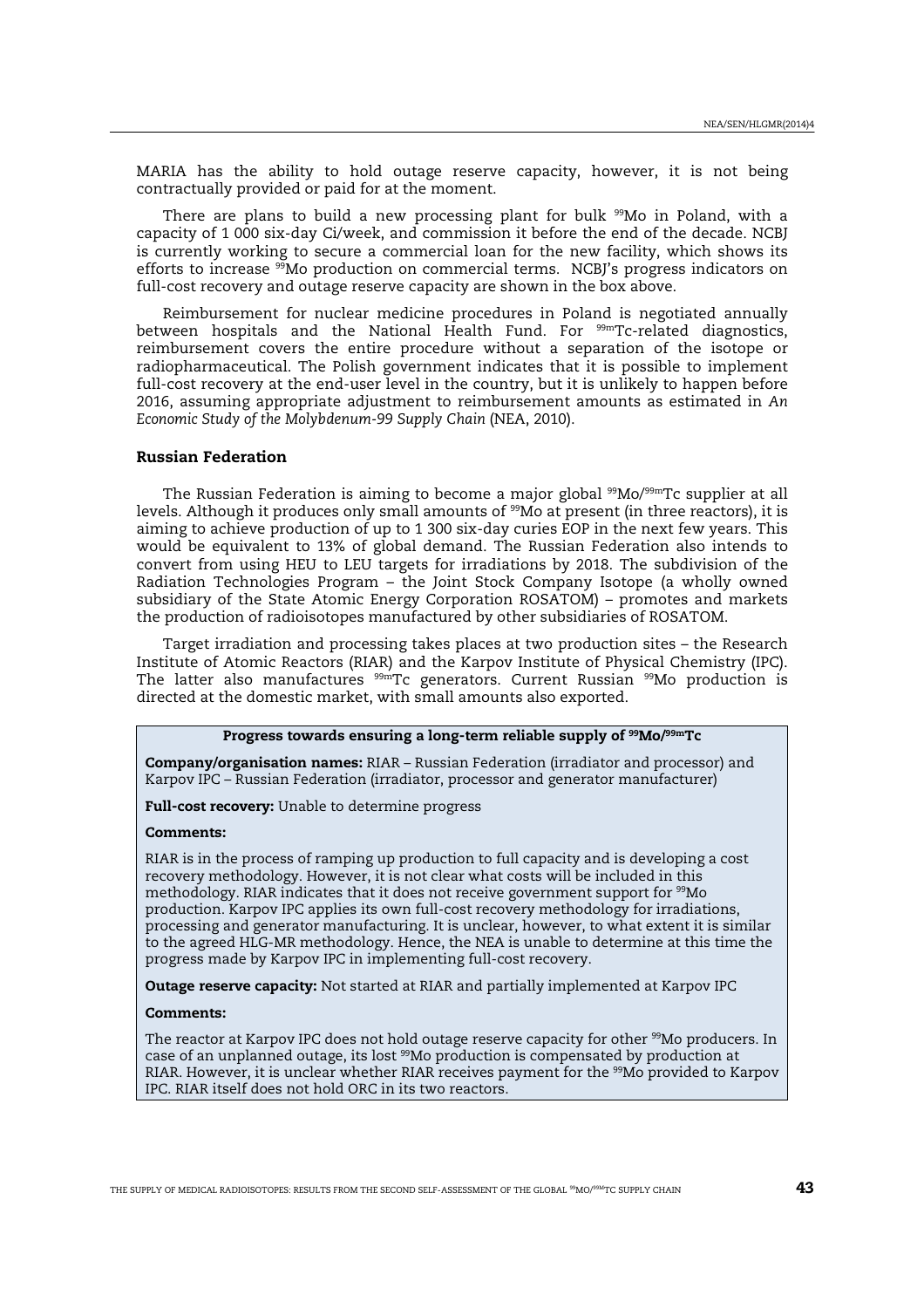<span id="page-43-0"></span>Russian <sup>99</sup>Mo producers are mostly funded from their own operational budgets – with small financial help from external sources. For example, ROSATOM provides financial support only for nuclear power plant safety and scientific research.

#### South Africa

South Africa is a significant participant in the global <sup>99</sup>Mo/<sup>99m</sup>Tc supply chain as an irradiator and processor. The South African Nuclear Energy Corporation (NECSA) operates the SAFARI reactor and NTP Radioisotopes (NTP), a subsidiary of NECSA, produces bulk 99Mo from targets irradiated at SAFARI. The reactor uses LEU fuel and is advanced in the process of converting to the use of LEU targets (expected by the end of 2014, pending health approvals for its customers) for <sup>99</sup>Mo production. In a typical week of operation, it produces 2 500 six-day curies, which accounts for 25% of global demand.

## Progress towards ensuring a long-term reliable supply of <sup>99</sup>Mo/<sup>99m</sup>Tc

Company/organisation name: NECSA – South Africa (irradiator)

Full-cost recovery: Fully implemented

## Comments:

NECSA has implemented a full-cost methodology and applied it to the price they charge for irradiation services, resulting in the price increasing when costs increase. NTP has implemented full-cost recovery itself, including capital and waste management costs. NECSA also includes decommissioning and decontamination costs in its full-cost methodology.

No change since the first self-assessment in 2012.

**Outage reserve capacity: Partially implemented** 

#### Comments:

NECSA provides outage reserve capacity and charges normal irradiation rates for its availability, based on its full-cost recovery methodology. However, it appears that NECSA charges its customer only when outage reserve capacity is activated and not for maintaining it during normal reactor operational times.

No change since 2012.

## Company/organisation name: NTP – South Africa (processor)

Full-cost recovery: Fully implemented

#### Comments:

NTP's supplier of irradiation services has implemented a full-cost methodology and applied it to the price they charge. NTP has accepted this action and applied full-cost recovery itself, including capital and waste management costs. However, it faces strong price competition for its bulk <sup>99</sup>Mo from other processors who have not implemented full-cost recovery yet. This has led to lower prices creating the need to absorb some of the additional costs internally.

No change since the first self-assessment in 2012.

**Outage reserve capacity: Fully implemented** 

## Comments:

NTP has back-up agreements with other processors in the supply chain and charges a premium for bulk <sup>99</sup>Mo produced in excess of the amounts stipulated in contracts.

No change since 2012.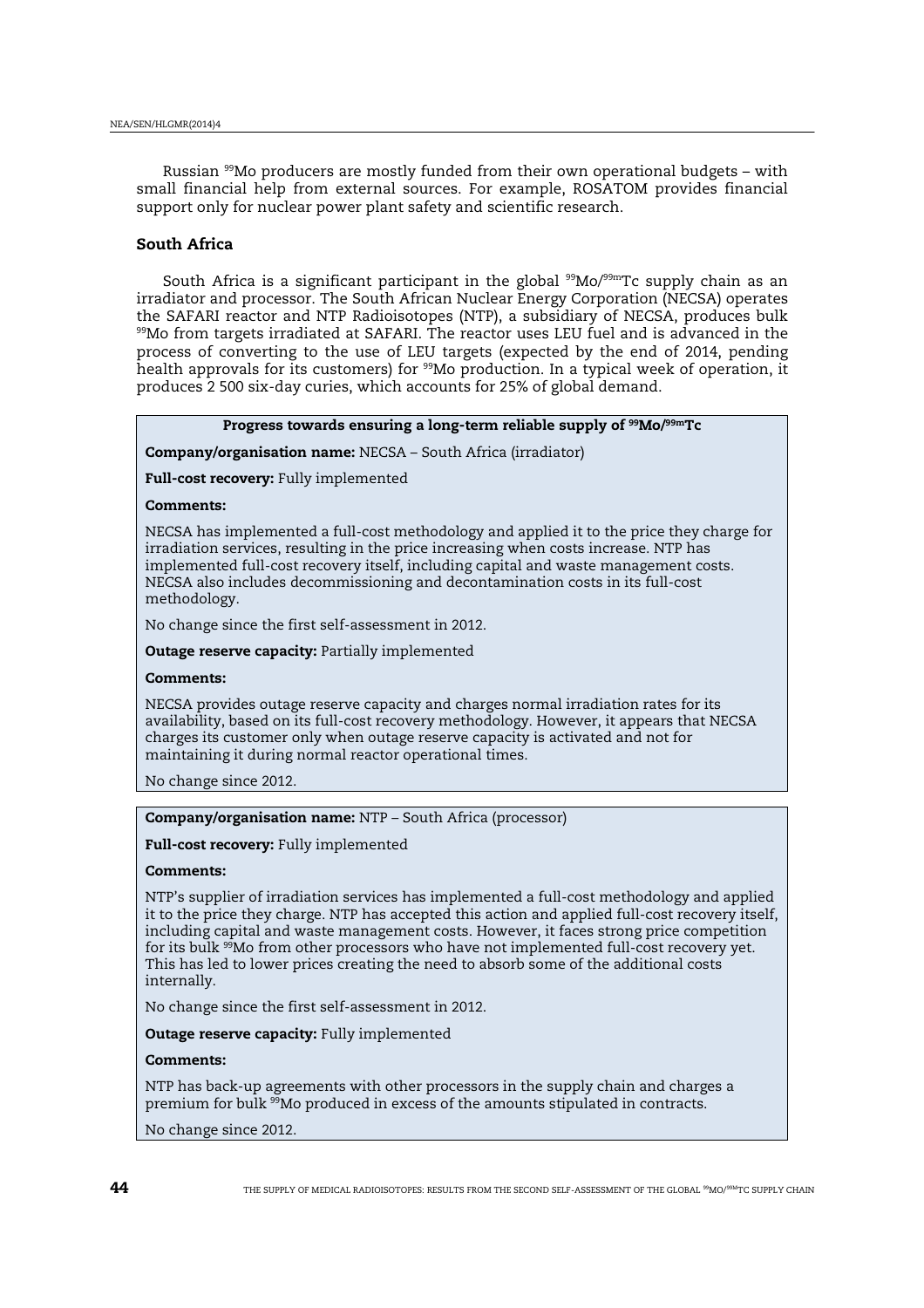<span id="page-44-0"></span>Both NECSA and NTP have implemented a full-cost recovery methodology and operate the reactor and processing plant on a commercial basis. They receive no financial support from the South African government for <sup>99</sup>Mo-related activities. In addition, NTP has agreements with other processors in the global supply chain to provide outage reserve capacity (giving it access to other reactors), which is paid for on commercial terms, while SAFARI-I also maintains such capacity.

## Spain

Spain is a downstream participant in the  $99$ Mo/ $99$ mTc supply chain, primarily as a consumer of 99mTc. Following the 2009-2010 global supply shortage, the Spanish commission in charge of pricing decisions regarding <sup>99mT</sup>c use agreed to allow a significant increase in the price of generators marketed in the country. Another similar increase has been approved since, reflecting Spain's commitment to a reliable supply by contributing to the implementation of full-cost recovery in the global supply chain. At the end-user level, no actions have been taken to date to examine the sufficiency of  $99mTc$ related reimbursement or to separate the price of the isotope from that of the radiopharmaceutical or the medical diagnostic procedure.

#### United Kingdom

The United Kingdom participates in the global  $99M<sub>0</sub>/99mTc$  supply chain as a generator manufacturer and end-user of 99mTc in nuclear medicine procedures. Given that the generator manufacturers operating in the United Kingdom are all commercial entities, this report assumes that they are already operating on the basis of full-cost recovery with a profit margin. There is a concern, however, that isotope reimbursement needs to be revisited by the government and that it may not be sufficient if bulk <sup>99</sup>Mo prices increase in the future.

In the United Kingdom, health care funding (including for radioisotope reimbursement) is managed through local Health Trusts. Hospital nuclear medicine departments are responsible for purchasing radiopharmaceuticals from in-house or central radiopharmacies. Hospitals or regional procurement hubs manage the purchasing of <sup>99m</sup>Tc generators. The isotope is not separately reimbursed from the radiopharmaceutical.

Compared to the first self-assessment in 2012, there is a greater awareness in the United Kingdom of  $99M_0/99mTc$  security of supply issues, including the need for price increases throughout the supply chain for long-term market sustainability. In response to uncertainty about reliable supply, end-users in the United Kingdom have implemented a number of measures to increase the efficiency of  $99m$ Tc use, such as more  $99m$ Tc elutions per generator, procurement of smaller generators, higher use of alternative modalities, and others.

#### United States

The United States is the largest consumer of <sup>99m</sup>Tc, accounting for approximately onehalf of global demand, but without domestic <sup>99</sup>Mo production capacity. The United States is currently involved in the <sup>99</sup>Mo/<sup>99m</sup>Tc supply chain as a generator manufacturer and consumer of 99mTc. In this report, the US-based generator manufacturers, as commercial entities, are assumed to be applying full-cost recovery. Although the country has two of the world's largest generator manufacturers, its <sup>99</sup>Mo supply is still dependent on foreign imports from Canada, Europe, South Africa and Australia. To reduce this dependence, while advancing non-proliferation goals, the United States is developing its own domestic capacity for <sup>99</sup>Mo production using non-HEU, both reactor- and non-reactor-based technologies. The US government has supported four potential new <sup>99</sup>Mo producers, on a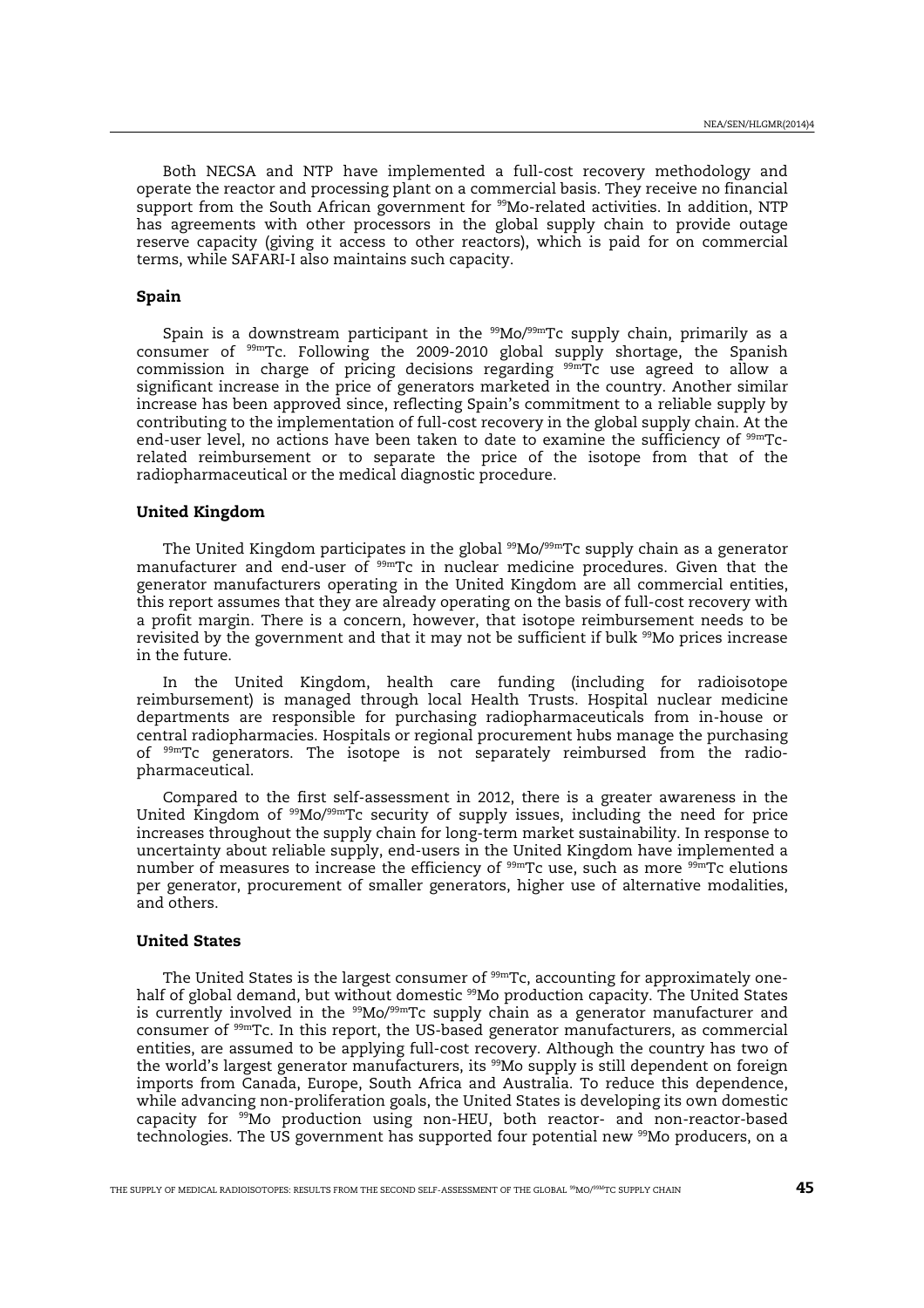cost-share basis, two of whom continue to advance their projects. Should these two projects come to fruition, their combined production capacity could meet the entire US demand for <sup>99</sup>Mo. There are also other ventures that may develop the capability to produce <sup>99</sup>Mo in the United States without government support.

The US government supports the HLG-MR policy approach and, in fact, is the only government that has taken actions to implement all six principles, including providing financial support to existing  $99Mo/99mTc$  producers to convert from the use of HEU targets to LEU targets. With no direct influence on the supply side (as there is currently no domestic production of <sup>99</sup>Mo), the US government is encouraging demand-side changes in the market to help it move towards LEU conversion, while ensuring the application of full-cost recovery to domestic projects. The US government has examined the feasibility of a separate payment for the isotope from the radiopharmaceutical and the diagnostic procedure, but has determined that a single payment mechanism is not feasible across the hundreds of payer systems and that an interim differential payment partially tied to full-cost recovery is the appropriate payment policy change to promote a sustainable supply within the US system at this time. To this effect, the Center for Medicare and Medicaid Services (CMS), the public agency that is responsible for reimbursement under the Medicare and Medicaid programmes, has implemented a separate payment to hospitals that utilise at least 95% non-HEU 99mTc in nuclear medicine procedures.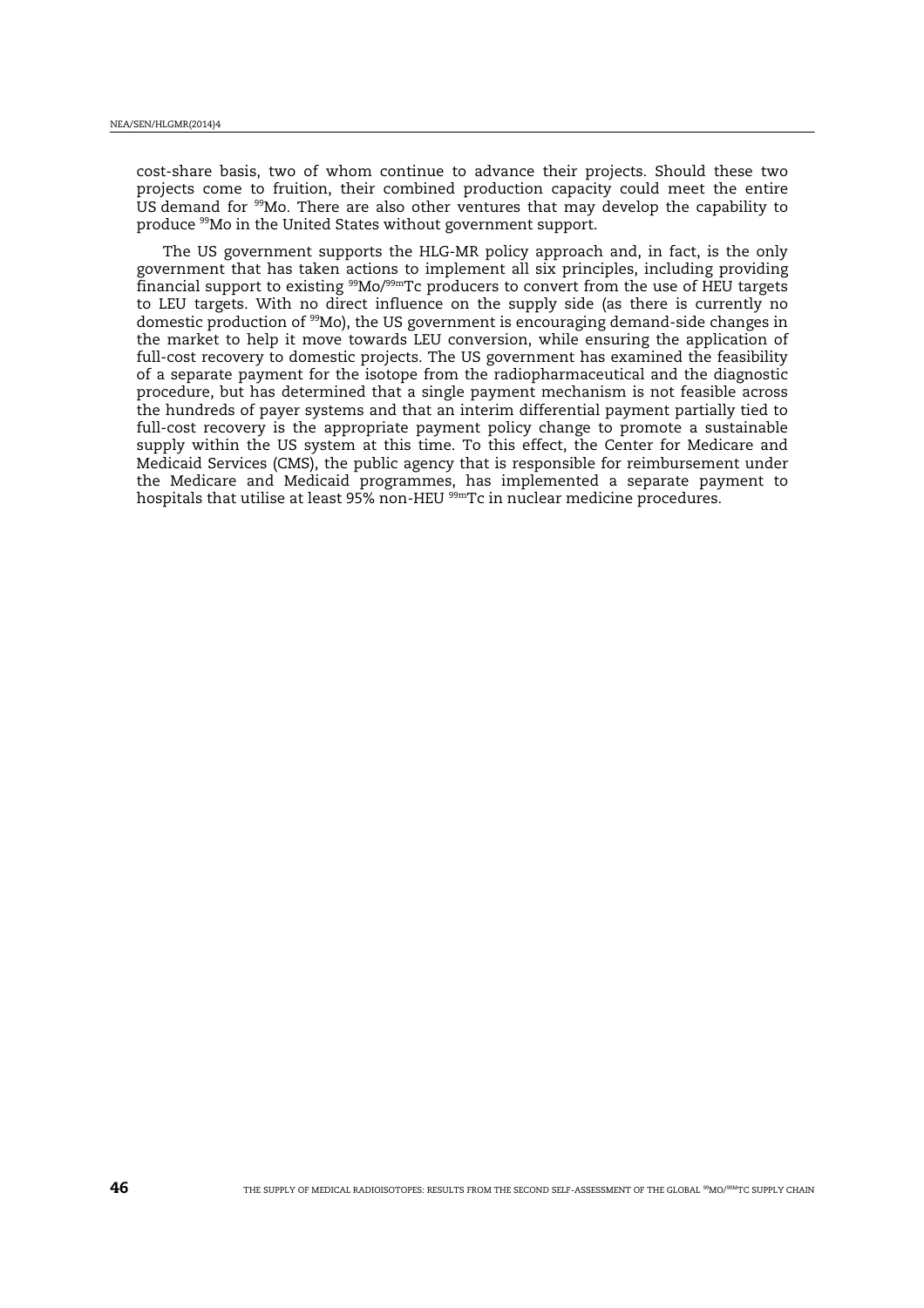# <span id="page-46-0"></span>*Chapter 6*. Summary of progress towards implementing full-cost recovery and outage reserve capacity

This chapter provides a review of the progress made by reactors and processors in the global <sup>99</sup>Mo/99mTc supply chain towards implementing full-cost and outage reserve capacity, and the degree of support by governments for  $^{99}\text{Mo}$  production since the first self-assessment in 2012. The charts below summarise the progress indicators from the previous chapter, with the caveat that these indicators have not been independently assessed, but are based on information provided directly by supply chain participants. This assessment is the most accurate description of the global situation to date. Government support for <sup>99</sup>Mo production is presented only at the reactor level, given that the majority of processors are private, for-profit companies or government business enterprises with commercial goals. A three-level scale is used to describe the degree of government support for  $99$ Mo production – "no subsidy", "partial subsidy", and "full subsidy". "No subsidy" includes cases where a government provides support (e.g. through a loan) that is required to be repaid over time.

Figures 6.1 and 6.2 present the progress made by reactors on full-cost recovery and outage reserve capacity in the two-year period since the first self-assessment. Twelve reactor operators (including all nine currently producing reactors in the global supply chain) participated in the self-assessment, but the FRM-II reactor in Germany and the reactors at the Research Institute for Atmoic Reactors (RIAR) and the Karpov Institute of Physical Chemistry (IPC) have been excluded from the figures. FRM-II does not yet irradiate targets for <sup>99</sup>Mo production, although its operator intends to implement full-cost recovery from the start of irradiations in 2017-18. The reactors at RIAR and the Karpov IPC irradiates primarily for the domestic market.



Figure 6.1. Full-cost recovery implementation, producing reactors, 2012 and 2014

THE SUPPLY OF MEDICAL RADIOISOTOPES: RESULTS FROM THE SECOND SELF-ASSESSMENT OF THE GLOBAL <sup>99</sup>MO/<sup>99M</sup>TC SUPPLY CHAIN **47**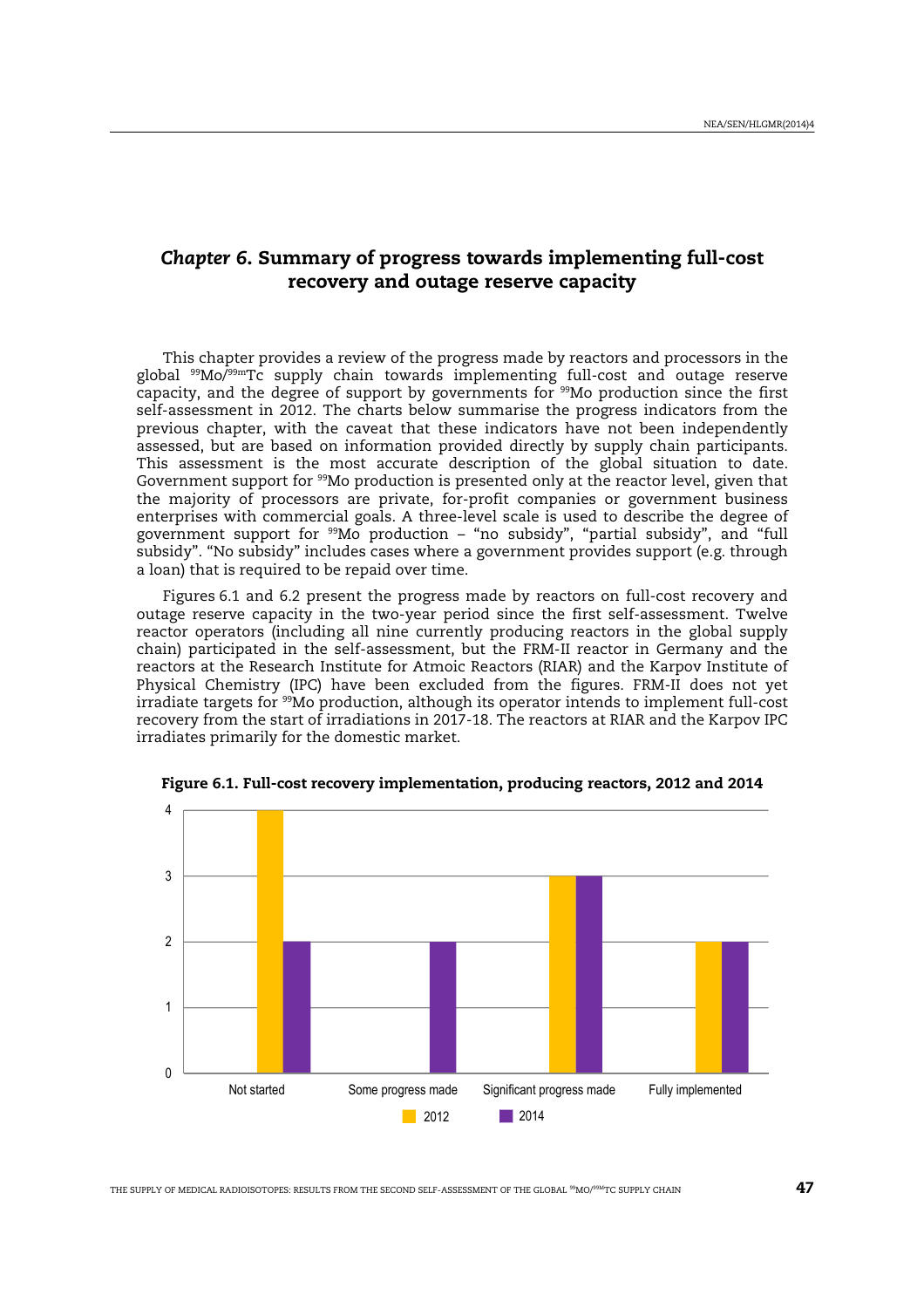

<span id="page-47-0"></span>Figure 6.2. Outage reserve capacity implementation, producing reactors, 2012 and 2014

\* "Fully implemented" means that these reactors have indicated that they hold outage reserve capacity and receive adequate payment for it.

Figures 6.3 and 6.4 show the progress made by global processors on full-cost recovery and outage reserve capacity, compared with the first self-assessment. Russian production is not included, as it is intended primarily for the domestic market and does not significantly impact the global supply chain at present.



Figure 6.3. Full-cost recovery implementation, processors, 2012 and 2014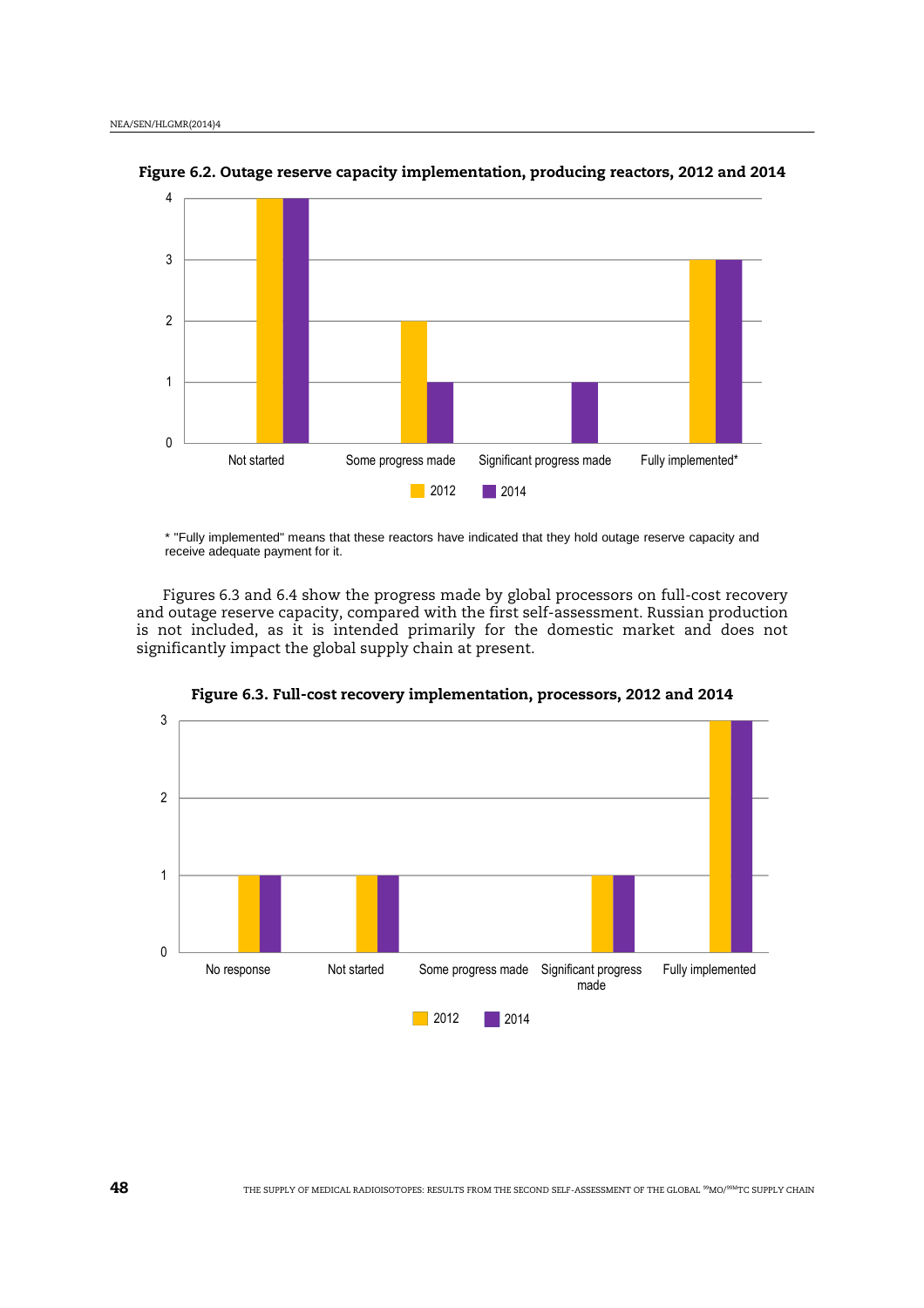<span id="page-48-0"></span>

Figure 6.4. Outage reserve capacity implementation, processors

\* "Fully implemented" means that these processors have indicated that they hold outage reserve capacity and make adequate payment for it.

Figure 6.5 depicts the level of government support for <sup>99</sup>Mo production at producing reactors and as indicated by the supply chain. It includes the nine reactors that are currently part of the global <sup>99</sup>Mo/<sup>99m</sup>Tc supply chain. Figure 6.6 shows the intended level of government support at new/replacement reactors and reactor-based projects, based on the understanding of announcements by countries. It includes new/replacement reactors and reactor-based projects intended for <sup>99</sup>Mo production. As both figures show, there has been no change in government commitment for reactor-based <sup>99</sup>Mo production between 2012 and 2014.



Figure 6.5. Government support for Mo-99 production, producing reactors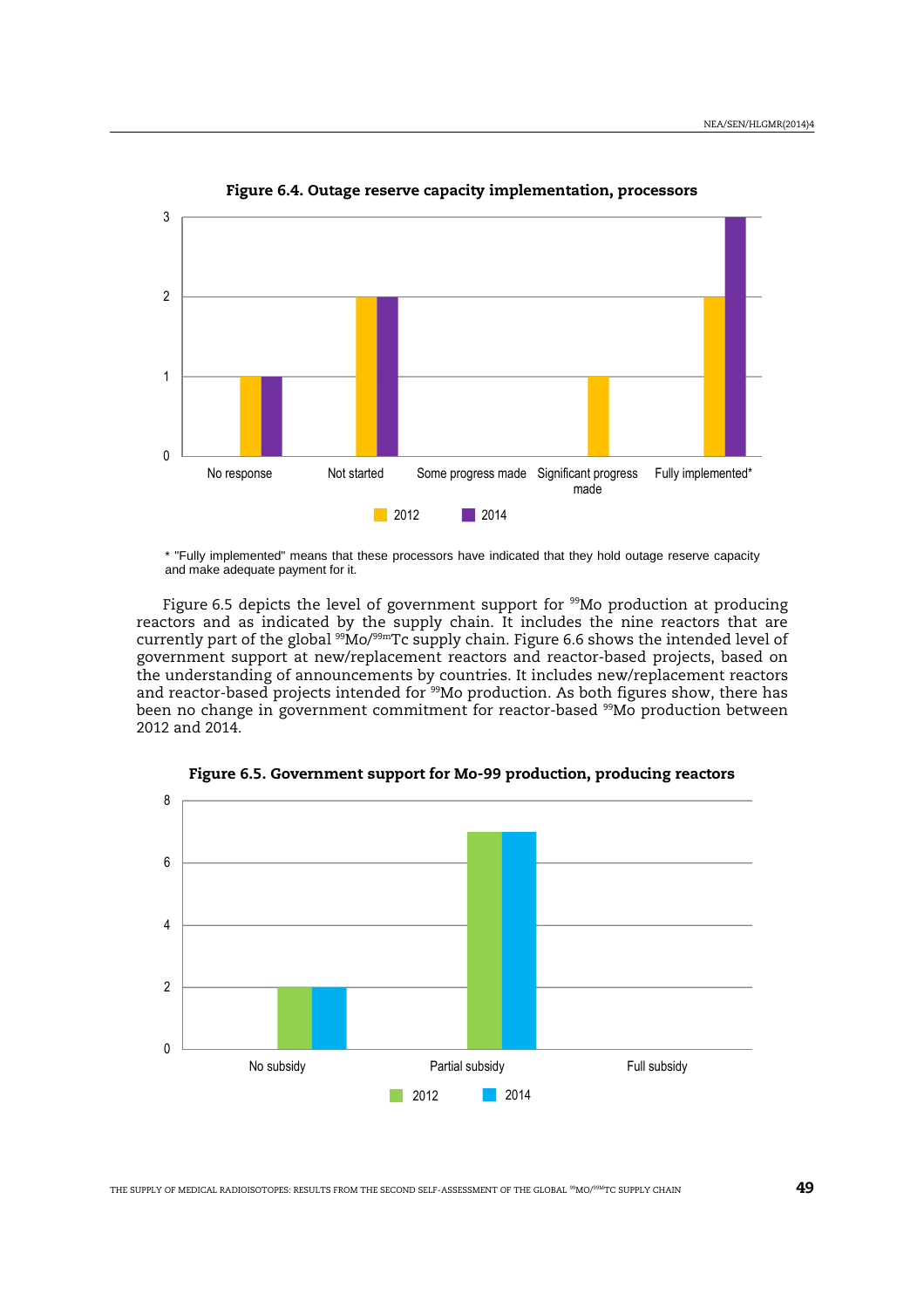

<span id="page-49-0"></span>Figure 6.6. Intended government support for <sup>99</sup>Mo/<sup>99m</sup>Tc production, projects under development, 2014\*

\* Based on current understanding of the announcements by those countries.

\*\* May include government loans or other support to be paid back by the reactor operator.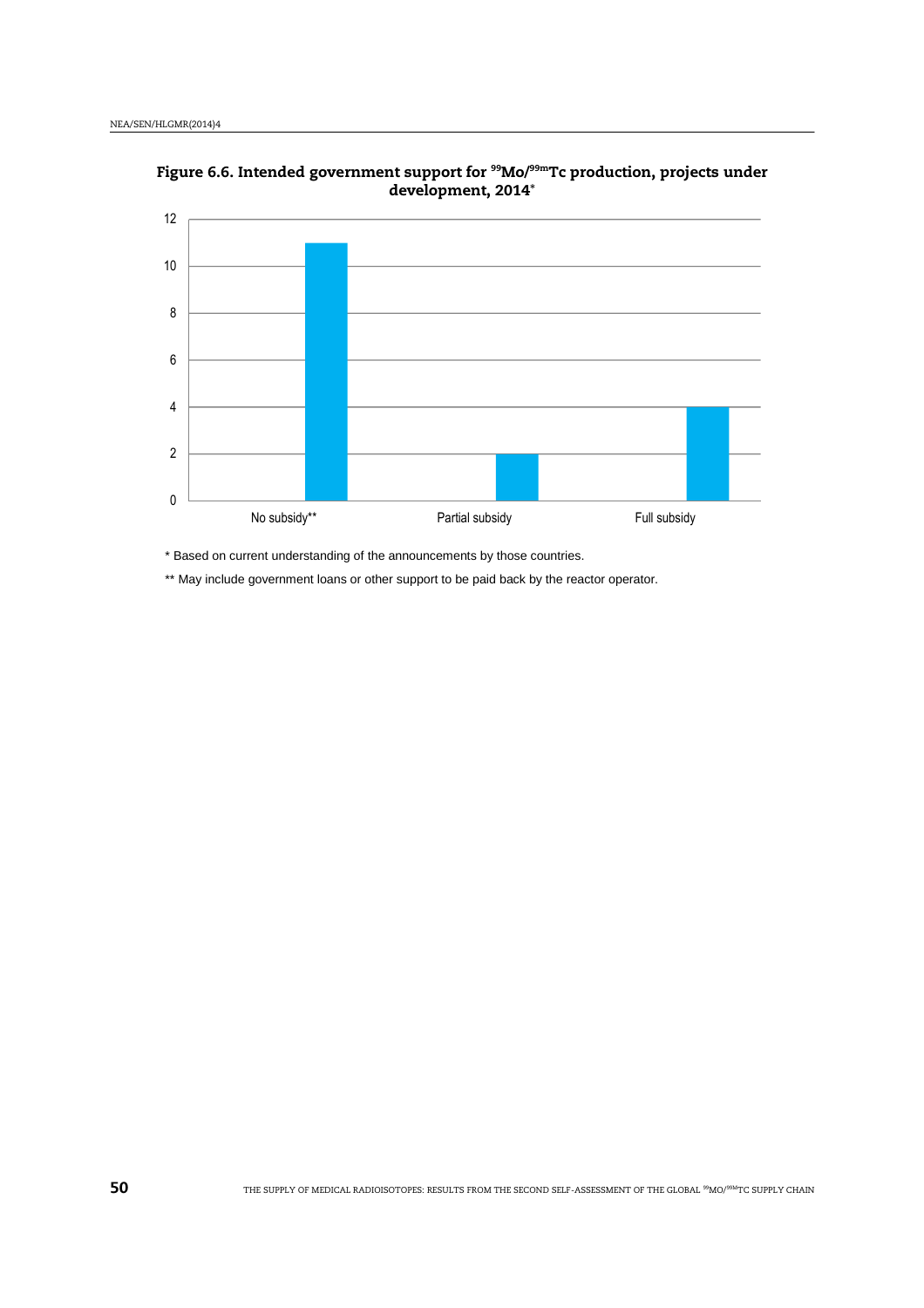# *Chapter 7*. Conclusions

<span id="page-50-0"></span>This self-assessment is the second review of the implementation of the HLG-MR policy principles by the supply chain. It is based on information supplied by a wide variety of stakeholders and the NEA appreciates the willingness of these stakeholders to provide information.

The results are similar to those from the first self-assessment, showing slower-thandesired progress towards implementing the six HLG-MR policy principles, which has led to missing the deadline of June 2014 for full implementation, agreed by the governments represented on the HLG-MR. With the exception of Principles 5 and 6, governments and supply chain participants have not taken sufficient action and the <sup>99</sup>Mo/<sup>99m</sup>Tc market continues to be unsustainable. At the same time, producers report increasing prices at each level of the supply chain, while many end-users have been able to absorb these increases. This suggests a move in the right direction by supply chain participants. Issues remain, however. For example, despite higher irradiation prices, it is not clear whether reactor operators are using the additional revenues to re-invest in their <sup>99</sup>Mo-related operations, which would increase global supply reliability. Some supply chain participants report that the price increases by their suppliers are partly due to moving towards full-cost recovery, but it is difficult to estimate that portion of the price increase.

The NEA is aware that the involvement of different types of organisations (governments, government-owned entities and private companies), with diverse and sometimes conflicting interests, at different levels of the same supply chain, creates unique challenges. The work of the HLG-MR and its stakeholders has contributed much towards addressing and overcoming these challenges. However, much remains to be done globally to secure the supply of medical radioisotopes in the long term, from eliminating government subsidies for <sup>99</sup>Mo production to providing appropriate reimbursement rates for isotopes. To date, voluntary commitments have not resulted in sufficiently effective actions towards implementing the HLG-MR policy approach and there is a need for governments to take more direct action. This conclusion was also made in the first self-assessment report, which underlines that work remains to be done to help the market become sustainable.

A repeated argument by supply chain participants is that the market cannot absorb the necessary price increases for full-cost recovery and outage reserve capacity. Despite  $99$ Mo producers' best intentions, many of them are deterred in implementing the policy principles by below-full-cost-recovery prices prevailing in the market, which perpetuates the current situation and does not bode well for the future. From an economic point of view, one of two things must happen to achieve market sustainability and ensure secure supply of  $99M_0/99mTc - a$  collective, voluntary move by industry to adopt the principles agreed by the HLG-MR or direct action by governments to move the market in the desired direction. The former is preferable, as articulated in Principle 3, but has clearly not happened to a sufficient degree since the 2009-2010 supply crisis.

The supply shortages in late 2013 that occurred as a result of the simultaneous outage of the HFR reactor, the Petten processing plant, and NTP's processing plant, albeit small and isolated, demonstrated again the continued fragility of the supply chain. Only the effective, co-operative action taken by producers within AIPES and additional outage reserve capacity in the market prevented more widespread and longer shortages.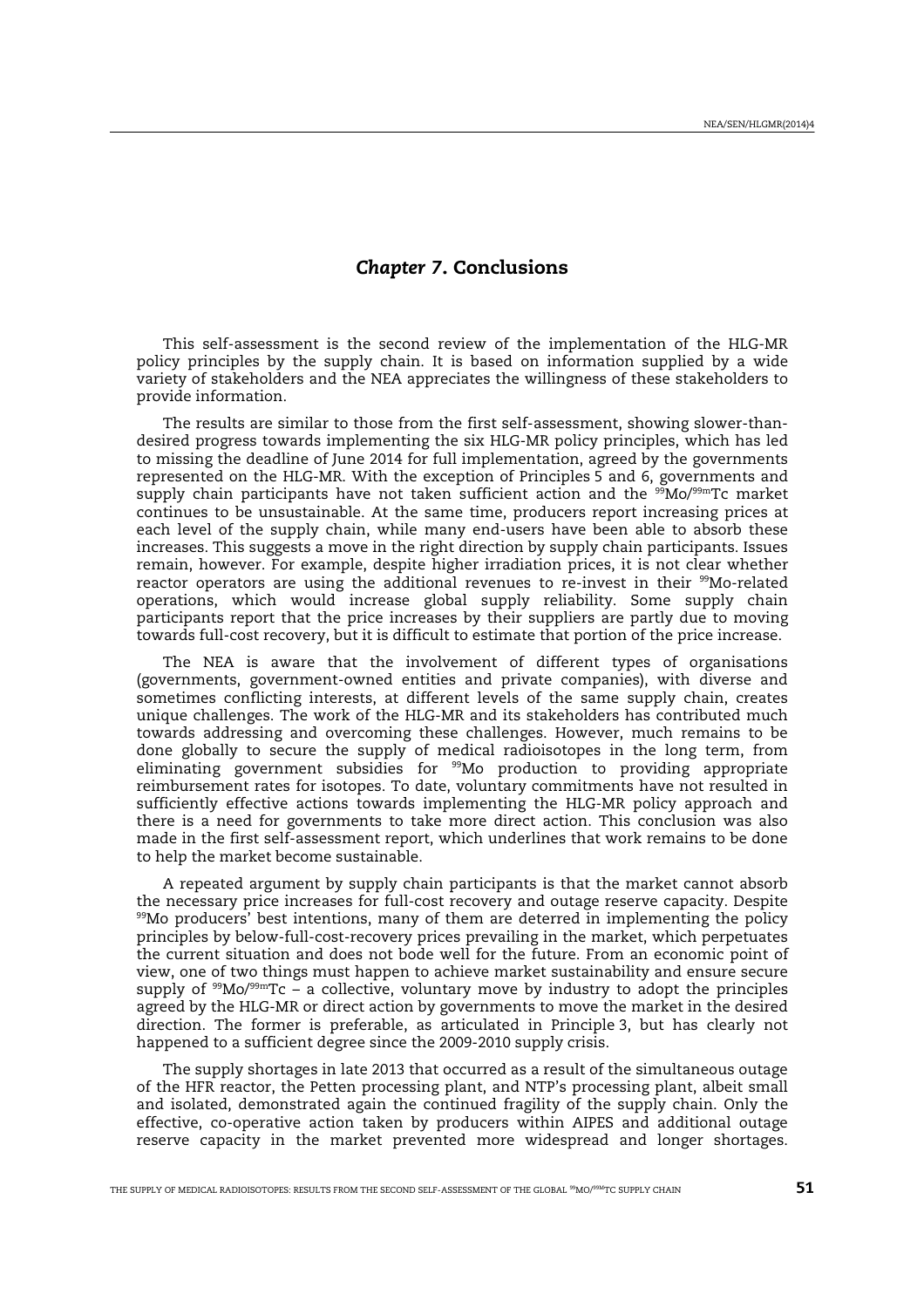However, the short-term outlook for supply is not favourable. The planned permanent shutdown of OSIRIS at the end of 2015 and the NRU (for <sup>99</sup>Mo production) in 2016 will make the global supply situation more uncertain, with less available production capacity. There is an elevated risk of shortages in the 2015-2017 period, as shown in *Medical Isotope Supply in the Future: Production Capacity and Demand Forecast for the <sup>99</sup>Mo/<sup>99</sup>Tc Market, 2015- 2020* (NEA, 2014), although timely and coordinated actions by the supply chain could minimise this risk.

A sustainable <sup>99</sup>Mo/99mTc market will likely be based on a network of research reactors in the foreseeable future. Despite the promise of alternative  $99$ Mo/ $99$ mTc production technologies, such as linear accelerators and cyclotrons, whether they will be widely deployed on a commercial basis remains to be seen. Given the current reliance on ageing reactors for most of the global <sup>99</sup>Mo supply, plans for their replacement or building new reactors are important developments for ensuring the security of supply. However, this new/replacement capacity must be based on full-cost recovery to avoid over-capacity in the market, which can only act to drive down prices to levels at which some producers may be forced to exit the market. Furthermore, governments should refrain from taking actions such as using reserve auctions to push down the price of  $99$ Mo, favouring producers who can use subsidised reactors. This exacerbates the problem of below-fullcost-recovery prices and diminishes confidence in the future sustainability of the market.

The simultaneous transition to full-cost recovery and conversion to using LEU targets for <sup>99</sup>Mo production is creating technical and economic difficulties for some supply chain participants, forcing them to extend their timelines for full conversion. As the LEU conversion process is an externality, government support for these supply chain participants (e.g. through financial incentives) would be consistent with the HLG-MR principles. However, the American and Belgian governments are the only governments that have taken concrete action to date, recognising the importance of LEU conversion. The lack of government financial support for LEU conversion has resulted in higher costs for some <sup>99</sup>Mo producers and may have contributed, along with technical challenges, to their delay in not only converting but also implementing full-cost recovery, given the existing downward price pressures in the market.

Much of the experience since the 2009-2010 supply crisis has shown that short-term commercial considerations (e.g. increasing or retaining market share) continue to trump long-term sustainability, resulting in unhealthy competition and inefficient market outcomes. Furthermore, some governments are still subsidising <sup>99</sup>Mo production, despite their commitment to the HLG-MR principles. This sends negative signals to potential investors in future commercially based production and jeopardises the long-term security of supply by potentially perpetuating below-full-cost-recovery prices and creating undesirable additional capacity. More broadly, governments should redefine the "social contract" with the medical isotope industry and help it move to sustainability, through appropriate incentives and effective regulation. Clearly, voluntary actions to date by HLG-MR supply chain participants have been insufficient to secure  $\frac{99}{90}$ Mo/ $\frac{99}{90}$ Tc supply and it may be time for more direct action by HLG-MR governments.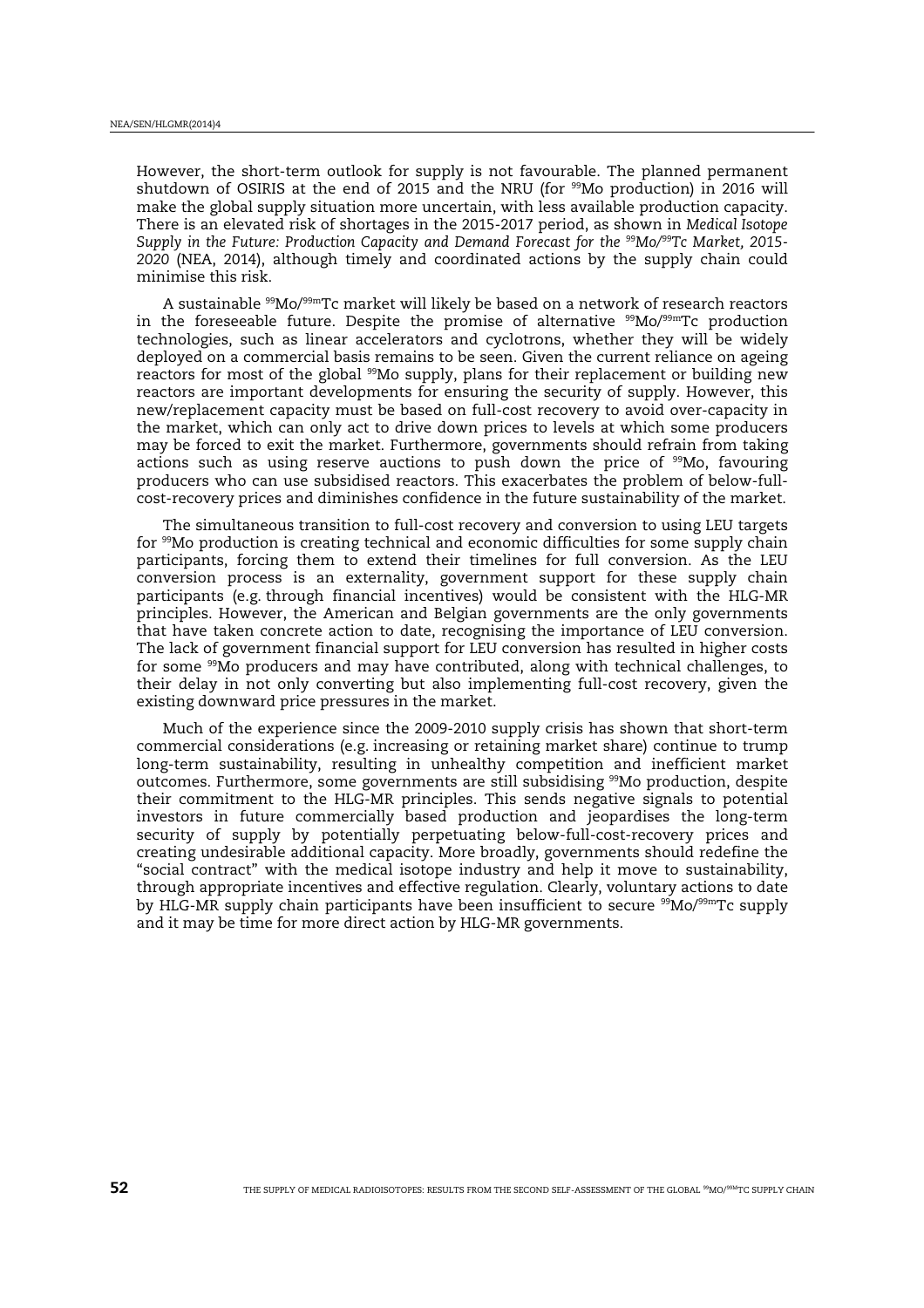## References

- <span id="page-52-0"></span>NEA (2014) "Medical Isotope Supply in the Future: Production Capacity and Demand Forecast for the <sup>99</sup>Mo/<sup>99</sup>Tc Market, 2015-2020", OECD, Paris.
- NEA (2013a), "Implementation of the HLG-MR Policy Approach: Results from a Selfassessment by the Global <sup>99</sup>Mo/<sup>99</sup>Tc Supply Chain", OECD, Paris.
- NEA (2013b), "Provision of Outage Reserve Capacity for Molybdenum-99 Irradiation Services", OECD, Paris.
- NEA (2012), "Full-cost Recovery for Molybdenum-99 Irradiation Services: Methodology and Implementation", OECD, Paris.
- NEA (2011), *The Supply of Medical Radioisotopes: The Path to Reliability*, OECD, Paris.
- NEA (2010), *An Economic Study of the Molybdenum-99 Supply Chain*, OECD, Paris.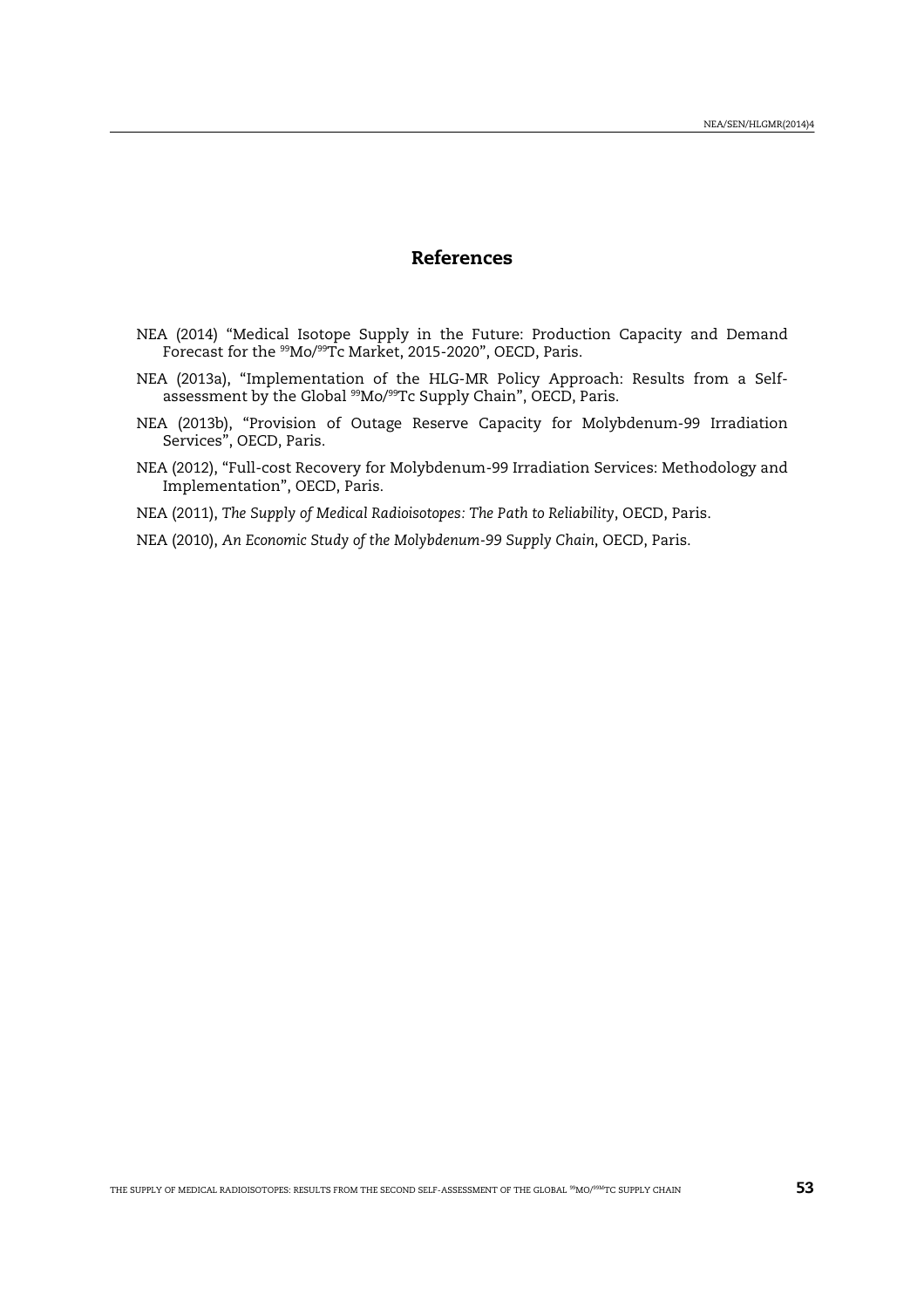# <span id="page-53-0"></span>*Annex 1.* Comments by supply chain participants

### Continued government support for reactors

Supply chain participants, particularly those upstream, are concerned about the ongoing government support for some reactors. These reactors are able to operate without implementing full-cost recovery because of government support for their  $99$ Morelated operations. The result is a downward pressure on prices and a slowing down of full-cost recovery implementation.

## Economic loss and reduced competitiveness due to delays in the implementation of full-cost recovery

There is concern about some producers delaying full-cost recovery implementation, while the lack of a legally binding mechanism to ensure that everybody participates in this process is a reason given for these delays. A related concern is the opacity of  $99M$ o production costs in the supply chain, which makes it challenging to ensure that producers are indeed working towards full-cost recovery implementation. Furthermore, it is asserted that the success of the full-cost recovery and the other principles depends on their timely and consistent implementation by the entire supply chain to minimise the economic loss to early implementers.

## Concern that higher revenues at reactors are not re-invested to support more reliable <sup>99</sup>Mo supply

Most reactor operators have significantly increased their prices for <sup>99</sup>Mo irradiations in the last few years, yet it is not clear that the resulting higher revenues are earmarked for capital or operational improvements. Reactor operators need to be more transparent on how they use their <sup>99</sup>Mo revenues to increase confidence in the rest of the supply chain that they are making their operations more reliable. Improving  $99M_0/99mTc$  supply reliability clearly involves supporting future new/replacement production infrastructure or refurbishments from current <sup>99</sup>Mo sales.

## Little progress on outage reserve capacity

Although the process of implementing outage reserve capacity is underway, it is far from complete. There are reactors and processors that continue to under-value and under-pay for this capacity (in some cases, not pay at all for it), which helps keep <sup>99</sup>Mo prices artificially low. In addition, outage reserve capacity is sometimes used as normal available capacity at reactors, which reduces supply reliability in cases of unplanned outages, as there is less remaining 'true' outage reserve capacity.

## Full-cost recovery and reduced demand for <sup>99m</sup>Tc

Higher prices throughout the supply chain, as a result of implementing full-cost recovery, may cause a shift towards non-99mTc-based radiopharmaceuticals by hospitals and physicians. Non-increasing reimbursement rates for  $\frac{99 \text{m}}{20}$  compared to increasing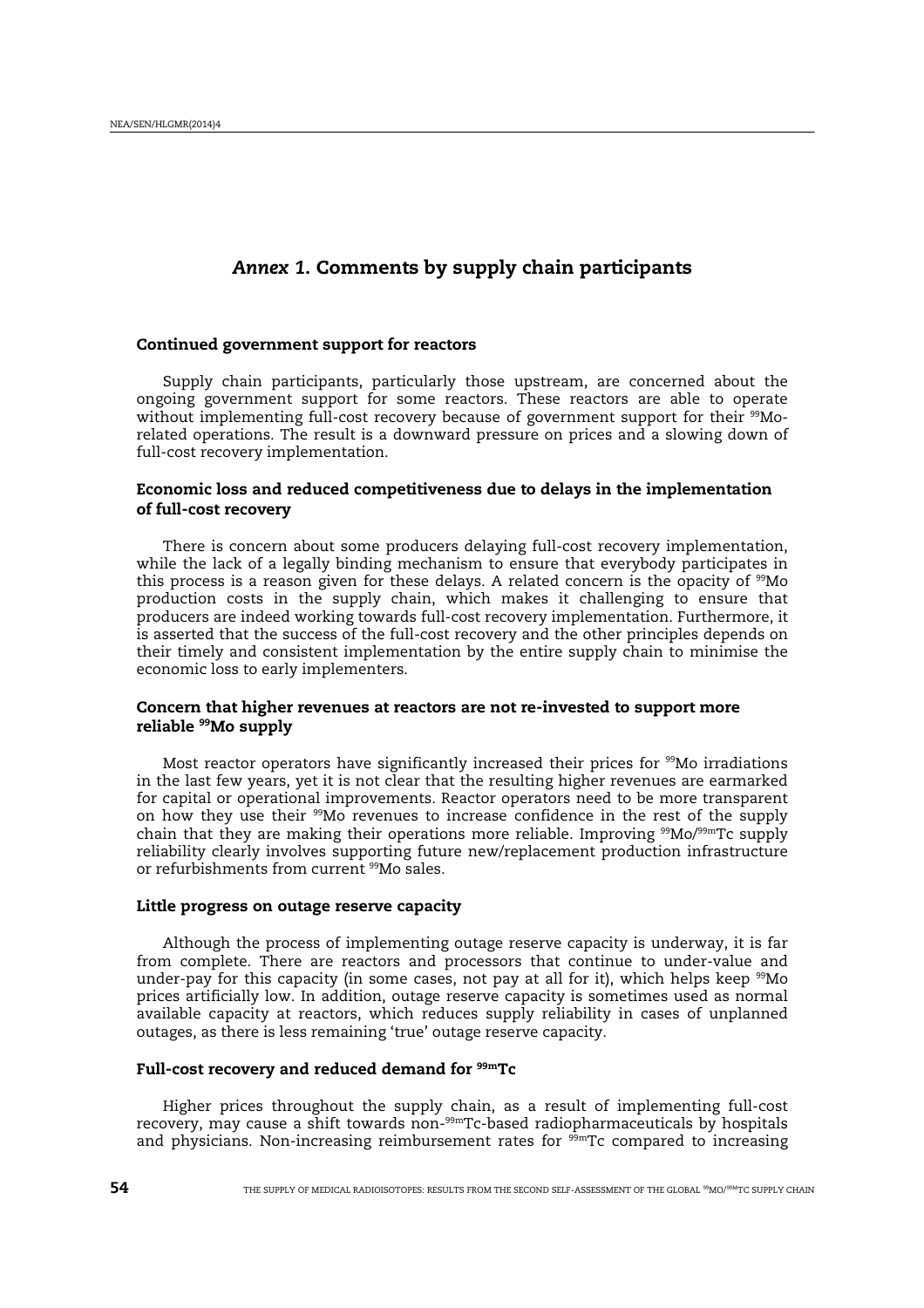reimbursement rates for other radiopharmaceuticals may also contribute to the same outcome. A related concern is the disconnection between price changes upstream and 99mTc reimbursement policies, which makes it difficult to achieve full-cost recovery at the end-user level.

## Concerns that non-full-recovery of costs upstream is hidden downstream

Where processors purchase from reactors, which are not charging or not able to charge full-cost recovery price levels, this lack of full-cost recovery pricing affects the whole supply chain and may not be transparent. In addition, not all processors and generator manufacturers source and/or pay for outage reserve capacity (Principle 2) and thus, do not incur the associated costs. As a result, the price of  $99M$ o reported further down the supply chain does not fully reflect all production costs, including the costs of providing outage reserve capacity.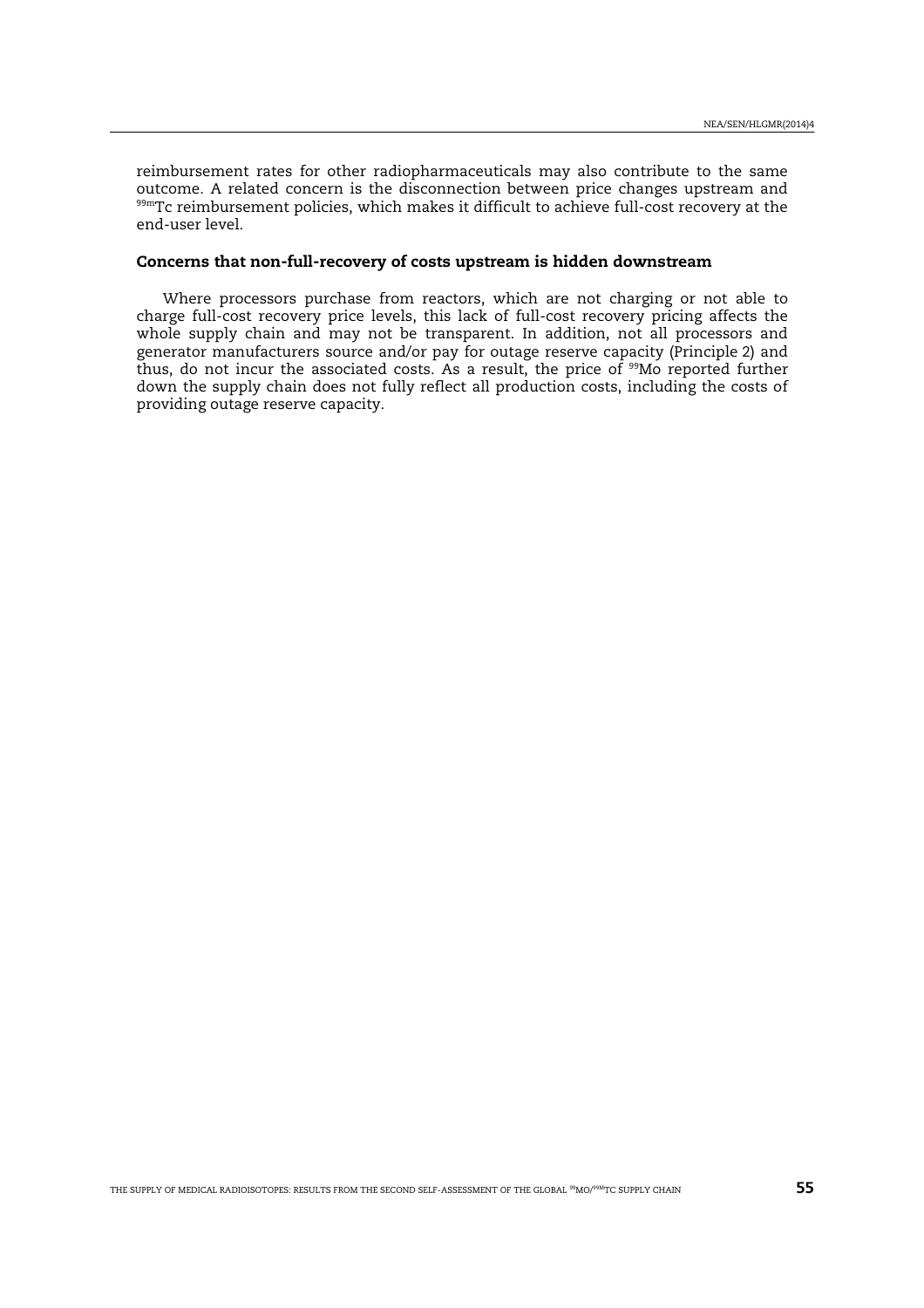# <span id="page-55-0"></span>*Annex 2*. Self-assessment questionnaire – governments (ministries/departments responsible for reactors)

- 1. Do you provide financial support (directly or indirectly) to a reactor or alternative technology operator that is part of the global <sup>99</sup>Mo/<sup>99m</sup>Tc supply chain? If so, what is that support used for?
- 2. Are you taking actions to phase out this support? If so, when do you anticipate to completely phase out this support? Please, indicate a year if possible.
- 3. Do you provide financial support (directly or indirectly) to a processor that is part of the global <sup>99</sup>Mo/99mTc supply chain? If so, what is that support used for?
- 4. Are you taking actions to phase out this support? If so, when do you anticipate to completely phase out this support? Please, indicate a year if possible.
- 5. Who is responsible for managing <sup>99</sup>Mo-related waste in your jurisdiction?
- 6. Do you provide funding for any or all stages of the <sup>99</sup>Mo-related waste management process? Are there other organisations that provide funding? Please, describe.
- 7. Are there any other actions that have been taken to move towards full-cost recovery that have not been captured in the questions above? If so, please describe.
- 8. Are there any barriers to the implementation of full-cost recovery for  $99M$ o irradiation and/or processing in your jurisdiction? If so, please describe.
- 9. If there are  $99M$ o irradiation and/or processing facilities in your jurisdiction that use HEU targets, are these facilities taking actions to fully convert to LEU targets? If so, please indicate the anticipated year of full conversion.
- 10. Are there any barriers to conversion to the use of low-enriched uranium (LEU targets)? If so, please describe.
- 11. Do you provide any financial support (directly or indirectly) to a  $99$ Mo irradiation and/or processing facility to convert to LEU targets? If so, what is that support used for? Please, describe.
- 12. With your experience and your observations of the supply chain, are there any aspects of the HLG-MR policy approach that should be revisited as they are not appropriate or not achieving their expected results domestically, regionally and/or globally? Please provide details, your reasoning as to why the aspect should be revisited, and your suggested reform, if possible.
- 13. Is there any additional information that you would like to add regarding your own actions to implement the HLG-MR policy principles?
- 14. Would you like the NEA to call you to discuss any of your responses in more detail?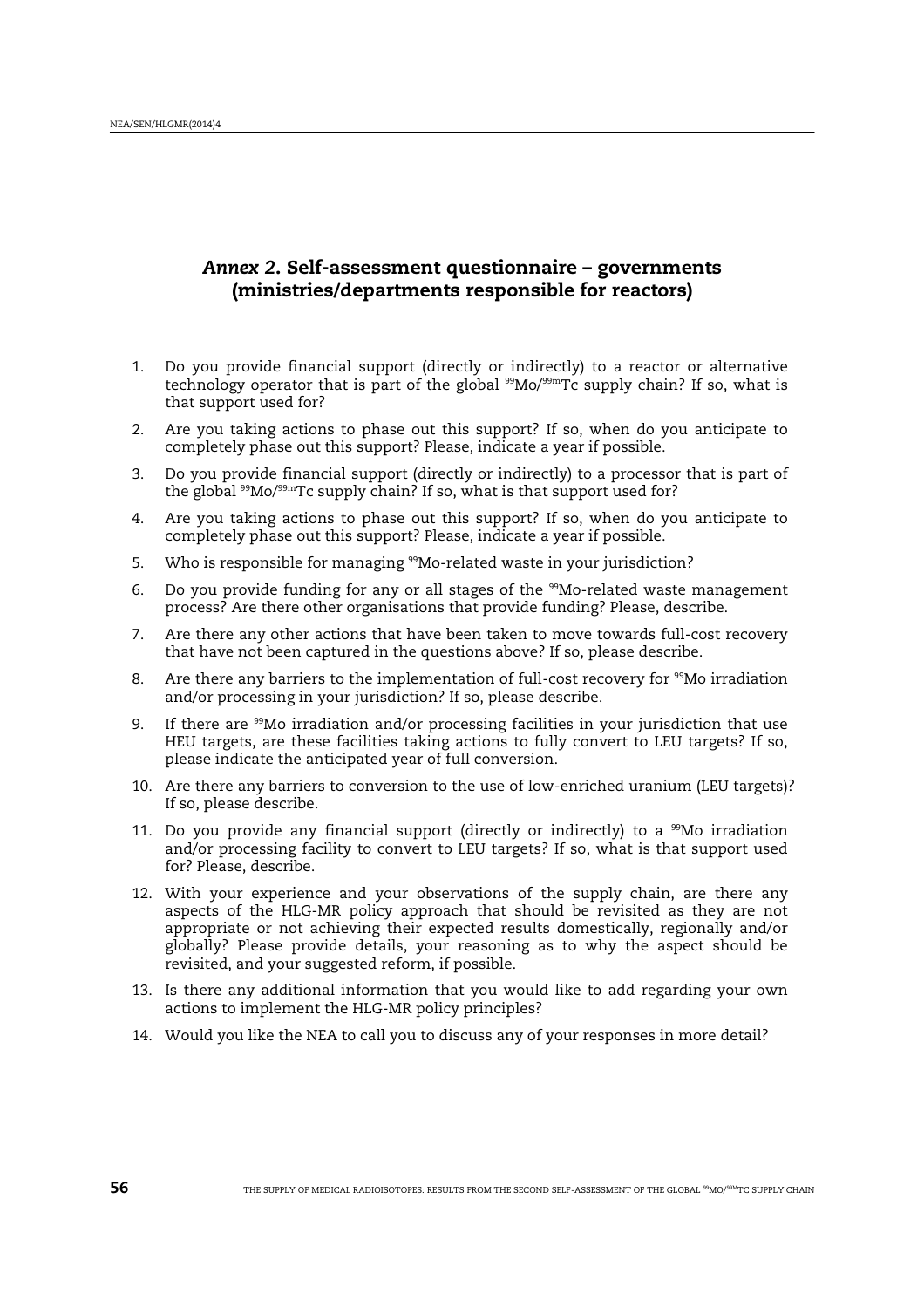# <span id="page-56-0"></span>*Annex* 3. Self-assessment questionnaire – governments (ministries/departments responsible for health)

- 1. Please, describe your policy/guidelines for funding of <sup>99m</sup>Tc-related medical procedures.
- 2. Have you undertaken any actions to examine the sufficiency of  $99mTc$ -related health care funding (e.g. reimbursement rates or isotope budgets) in your jurisdiction, recognising the need for <sup>99</sup>Mo irradiation service providers to move to full-cost recovery? If so, please describe.
- 3. Have you taken any actions to identify methods to provide transparency in relation to the various component prices of 99mTc-related medical procedures (e.g. the price of the isotope, the radiopharmaceutical product, and the diagnostic imaging procedure)? If so, please describe.
- 4. With your experience and your observations of the supply chain, are there any aspects of the HLG-MR policy approach that should be revisited as they are not appropriate or not achieving their expected results domestically, regionally and/or globally? Please provide details, your reasoning on why the aspect should be revisited, and your suggested reform, if possible.
- 5. Is there any additional information that you would like to add regarding your own actions to implement the HLG-MR policy principles?
- 6. Would you like the NEA to call you to discuss any of your responses in more detail?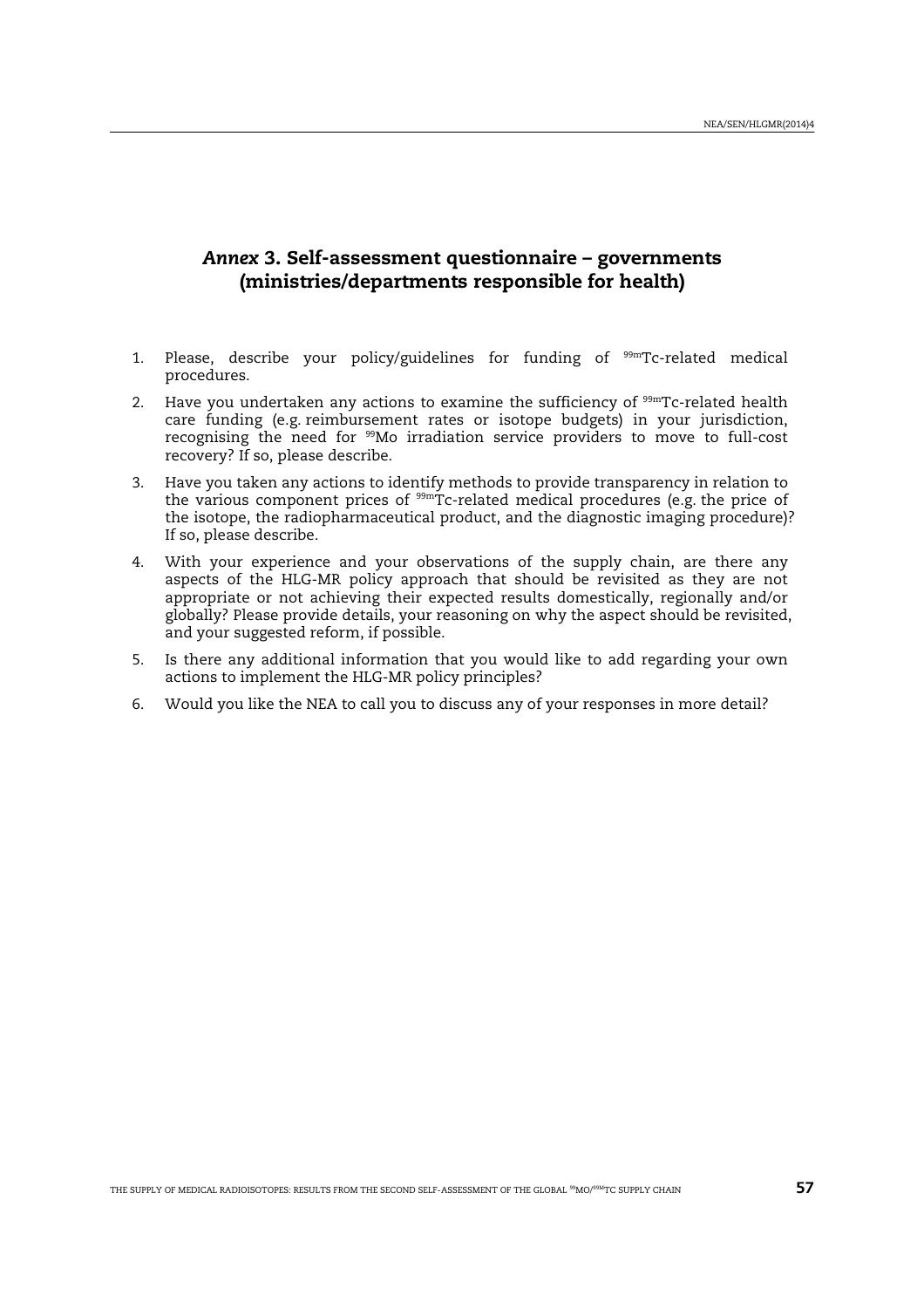# <span id="page-57-0"></span>*Annex* 4. Self-assessment questionnaire – irradiators

- 1. Are you applying the full-cost methodology developed by the HLG-MR, accounting for all the elements described in the methodology? If not, are you implementing a process for ensuring full-cost recovery? Please describe your full-cost identification process including the share of common costs allocated to <sup>99</sup>Mo production.
- 2. Are you responsible for the handling, management and/or disposal of waste from the extraction or purification of <sup>99</sup>Mo from the irradiated target? If so, do you recover your full costs from the processor(s) for all services? What is the range of waste management services provided (e.g. local short-term storage, interim storage, or final disposition)?
- 3. Please, indicate if your costs for <sup>99</sup>Mo irradiation and related services are fully covered by your revenue from these services. If not, can you please describe your transition to full-cost recovery, including the timelines to achieving full-cost recovery and what percentage of costs is currently fully recovered?
- 4. Capital Investments
	- a. Have you incurred any capital costs over the last two years (ending December 2013)?
	- b. If so, what was the funding structure for that investment (for example, private sector funding, government funding)?
	- c. If the funding came from government, are you required to pay government back?
- 5. Have you increased your prices for providing <sup>99</sup>Mo-related services over the last two years (ending December 2013)? If so, what has been the degree (or percentage) of the overall average price increase over the two-year period, and the reason for that price increase?
- 6. Does the government provide any funding to your facility for providing  $\mathcal{P}^9M$ o-related services, either directly or indirectly as identified in the HLG-MR full-cost recovery methodology?
- 7. If you have faced barriers to implementing full-cost recovery, could you please describe those barriers?
- 8. Through your observations in the domestic and/or global market, are there clear indications that others are implementing full-cost recovery? If not, please provide any information that would allow the NEA to assess and examine these concerns.
- 9. Do you provide outage reserve capacity (ORC) to the supply chain? Please describe.
- 10. Does your pricing of ORC cover the full costs (fixed and variable) of provision of that service? Are your costs covered when required to use that ORC?
- 11. What has been the response of processors to paying for ORC?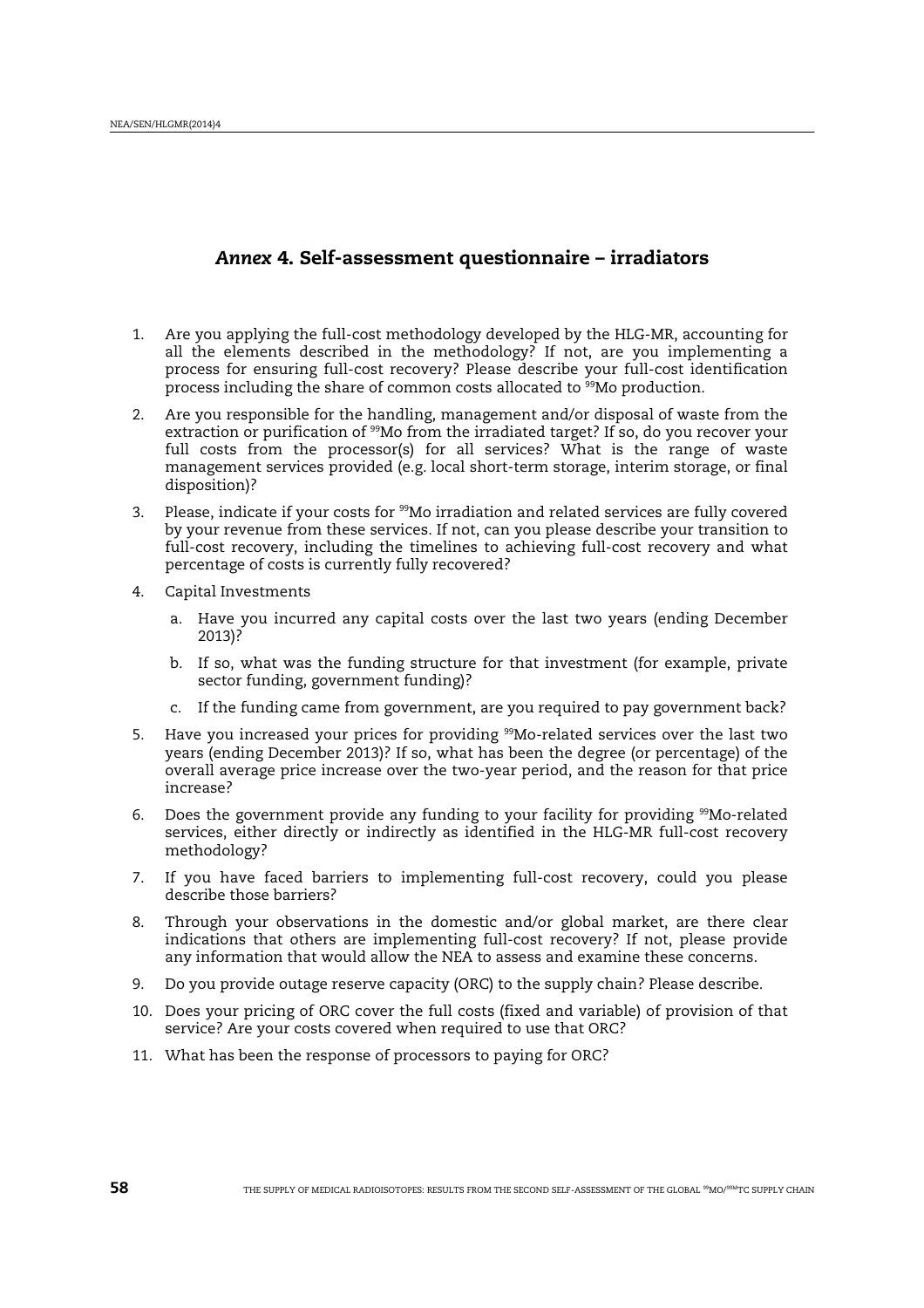- 12. With your experience and your observations of the supply chain, are there any aspects of the HLG-MR policy approach that should be revisited as they are not appropriate or not achieving their expected results domestically, regionally and/or globally? Please provide details, your reasoning on why the aspect should be revisited, and your suggested reform, if possible.
- 13. Is there any additional information that you would like to add regarding your own actions to implement the HLG-MR policy approach?
- 14. Would you like the NEA to call you to discuss any of your responses in more detail?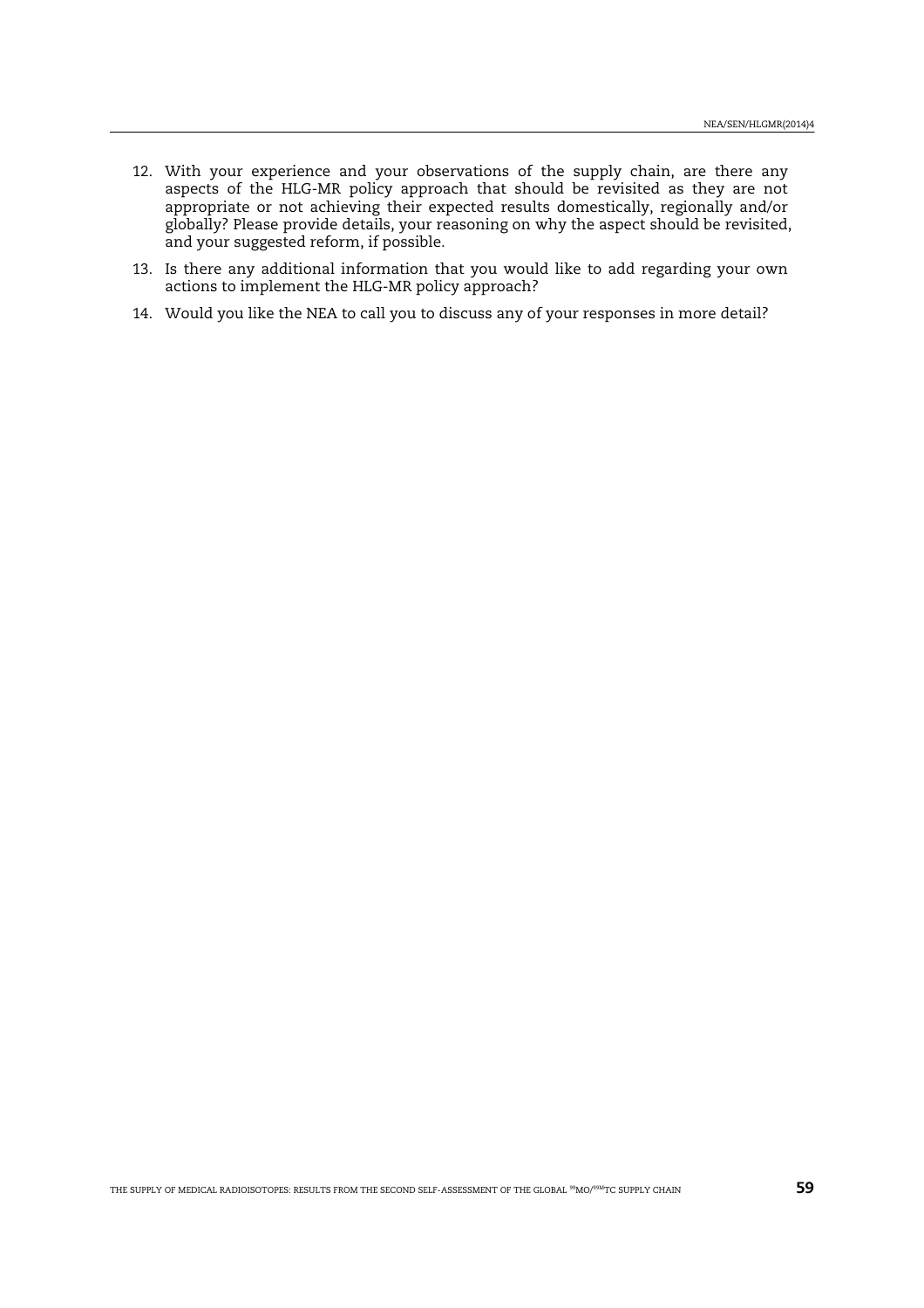# <span id="page-59-0"></span>*Annex* 5. Self-assessment questionnaire – processors

- 1. Price increases:
	- a. Have your suppliers of irradiation services increased their prices over the last two years (ending December 2013)?
	- b. If possible, please indicate the degree (or percentage) of the overall average price increase over the two years?
	- c. If not possible, could you please indicate if the price increases have been major or minor? A major price increase is considered to be an increase by at least 20% to be in line with what is required for full cost recovery.
- 2. Reasons for price increases:
	- a. If you have seen price increases, have you received appropriate information on the reasons for these increases? If so, can you please describe the reasons?
	- b. Are you aware of whether these price increases relate to reactors moving to fullcost recovery?
- 3. Barriers to accommodation:
	- a. If you have been faced with price increases, have you been able to pass the price increases through to your customers?
	- b. Have you had to absorb some of the irradiation price increases internally?
	- c. If you have not been able to pass through the price increases, what has been the barrier(s)?
	- d. If possible, could you indicate the degree of price increases on your bulk <sup>99</sup>Mo as a result of the increases in prices of irradiation services that occurred over the last two years (ending December 2013)?
- 4. Additional sources of funding:
	- a. Could you, please describe your financial obligations for the management of waste from your facility from the extraction and/or purification of  $\frac{99}{9}$ Mo from irradiated targets, if any? This should include any responsibilities that you have to the organisation(s) that handles, manages, stores or disposes (final) the waste after it leaves your facility.
	- b. Please, indicate if your payments to other organisations are based on full-cost recovery for their waste management services?
	- c. Do you receive any financial support from the government for the waste management process?
	- d. What is the range of waste management services provided (e.g. local short-term storage, interim storage, or final disposition)?
	- e. Do you receive any other direct financial support from your government?
	- f. If so, does this support your <sup>99</sup>Mo supply business? Please describe.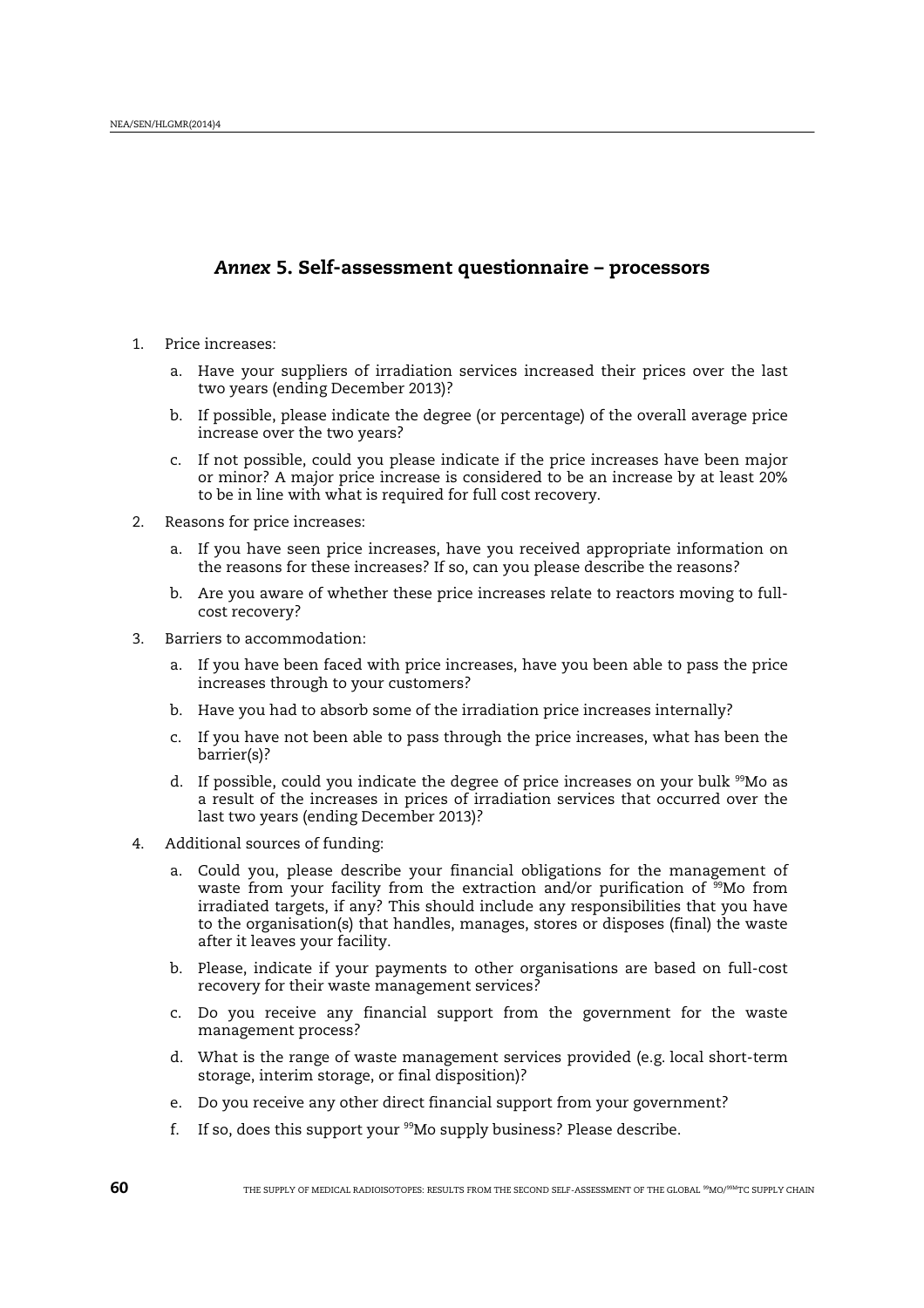- g. If not, please indicate for what purposes the financial support is used.
- 5. Through your observations in the domestic and/or global market, are there clear indications that others are implementing full-cost recovery? If not, please provide any information that would allow the NEA to assess and examine these concerns.
- 6. Please describe how you source outage reserve capacity (ORC)? Do you meet the criteria of holding levels of ORC at n-1 at every point in time? If not, can you please describe your plan for achieving complete sourcing and paying for ORC at n-1 levels, including the timelines when you expect to be fully compliant with this policy principle.
- 7. If your ORC comes from reactors, how do they charge you for the provision of ORC? Do they charge you for their fixed costs of holding ORC and/or the variable costs of using this capacity?
- 8. Do you provide ORC for any other processors? If so, does your sourcing of ORC within your supply chain account for the provision of ORC to those other processors, in addition to your own ORC requirements?
- 9. If you have not been able to fully implement the ORC system as recommended, can you please describe the barriers/challenges to implementation?
- 10. If you are implementing the ORC system, could you please describe how you charge customers for the provision? For example, do you charge a separate fee or a premium, or is the cost incorporated in your price of bulk <sup>99</sup>Mo?
- 11. Through your observations in the domestic and/or global market, are there clear indications that others are implementing the HLG-MR recommendation on ORC? If not, please provide any information that would allow the NEA to assess and examine these concerns.
- 12. With your experience and your observations of the supply chain, are there any aspects of the HLG-MR policy approach that should be revisited as they are not appropriate or not achieving their expected results domestically, regionally and/or globally? Please provide details, your reasoning on why the aspect should be revisited, and your suggested reform, if possible.
- 13. Is there any additional information that you would like to add regarding your own actions to implement the HLG-MR policy approach?
- 14. Would you like the NEA to call you to discuss any of your responses in more detail?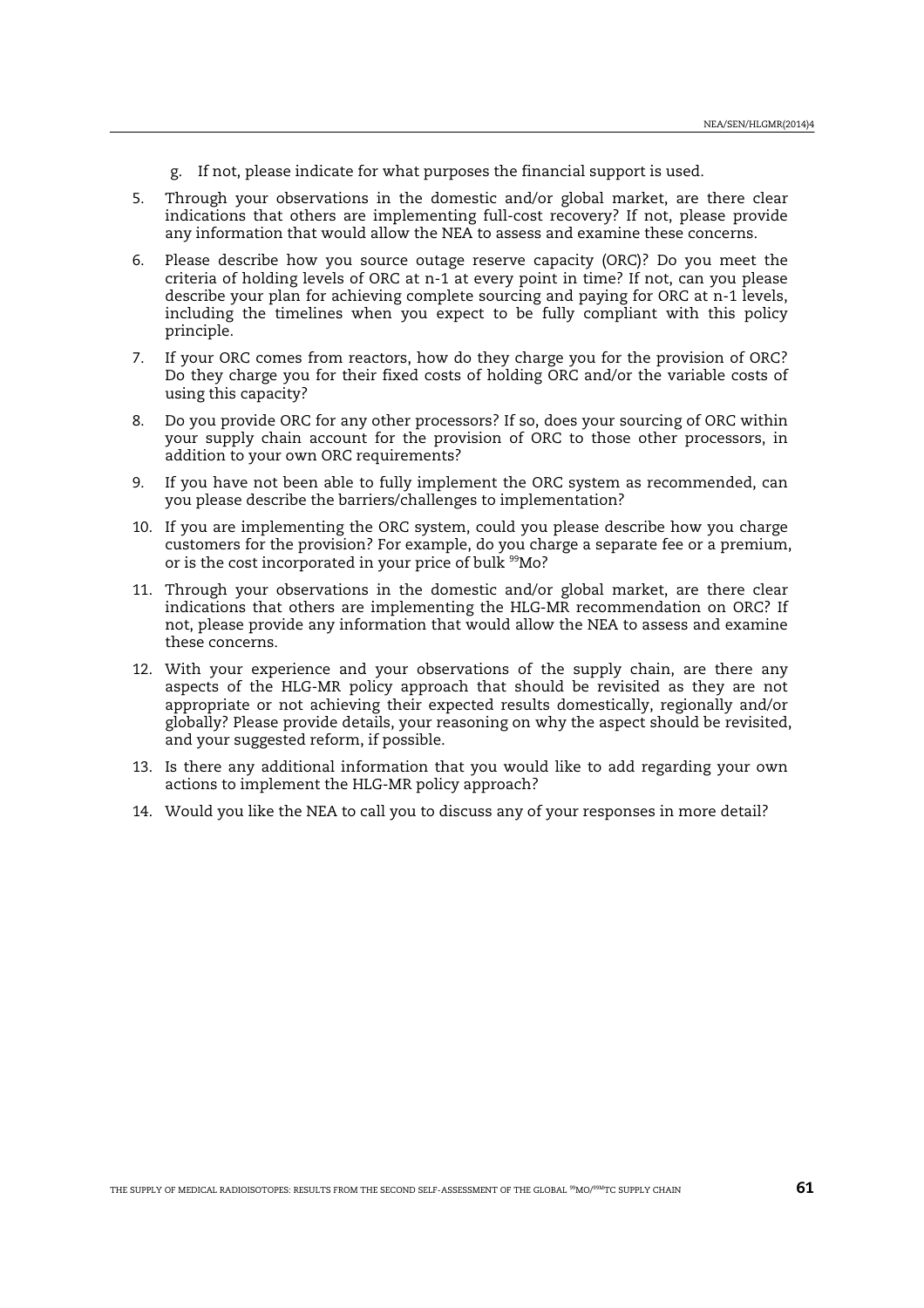# <span id="page-61-0"></span>*Annex* 6. Self-assessment questionnaire – generator manufacturers

- 1. Price increases:
	- a. Have your suppliers of bulk <sup>99</sup>Mo increased their prices over the last two years (ending December 2013)?
	- b. If possible, please indicate the degree (or percentage) of the overall average price increase over the two years?
	- c. If not possible, could you please indicate if the price increases have been major or minor? A major price increase is considered to be an increase by at least 30% to be in line with what is required for full cost recovery.
	- d. If prices have not increased, have you received any indication that prices are expected to increase once your current contracts with suppliers expire?
- 2. Reasons for price increases:
	- a. If you have seen price increases, have you received appropriate information on the reasons for them?
	- b. If so, can you please describe these reasons?
	- c. In particular, are you aware of whether these price increases relate to reactors moving to full-cost recovery?
	- d. Have you seen any evidence of price-cutting activities from specific suppliers? If so, please describe.
- 3. Barriers to accommodation:
	- a. If you have been faced with price increases, have you been able to pass these increases through to your customers?
	- b. Have you had to absorb some of the bulk <sup>99</sup>Mo price increases internally?
	- c. If you have not been able to pass through your cost increases, what has been the barrier(s)?
	- d. If possible, could you indicate the degree or significance of price increases on your generators as a result of the increases in costs of bulk <sup>99</sup>Mo over the past two years (ending December 2013)? In this context a significant price increase is considered to be an increase by 25% or more to be in line with what is required for full cost recovery.
- 4. Do you have confidence that the processors in your supply chain source outage reserve capacity (ORC)? Please provide any details on why you have that confidence. For example, have you been provided information on the back-up capacity that your providers have sourced?
- 5. Are you required to pay a separate fee or premium related to supporting ORC? Please describe.
- 6. Is your company routinely providing the market with an advance notice of anticipated availability of generator supply? If so, how far in advance is this notice?